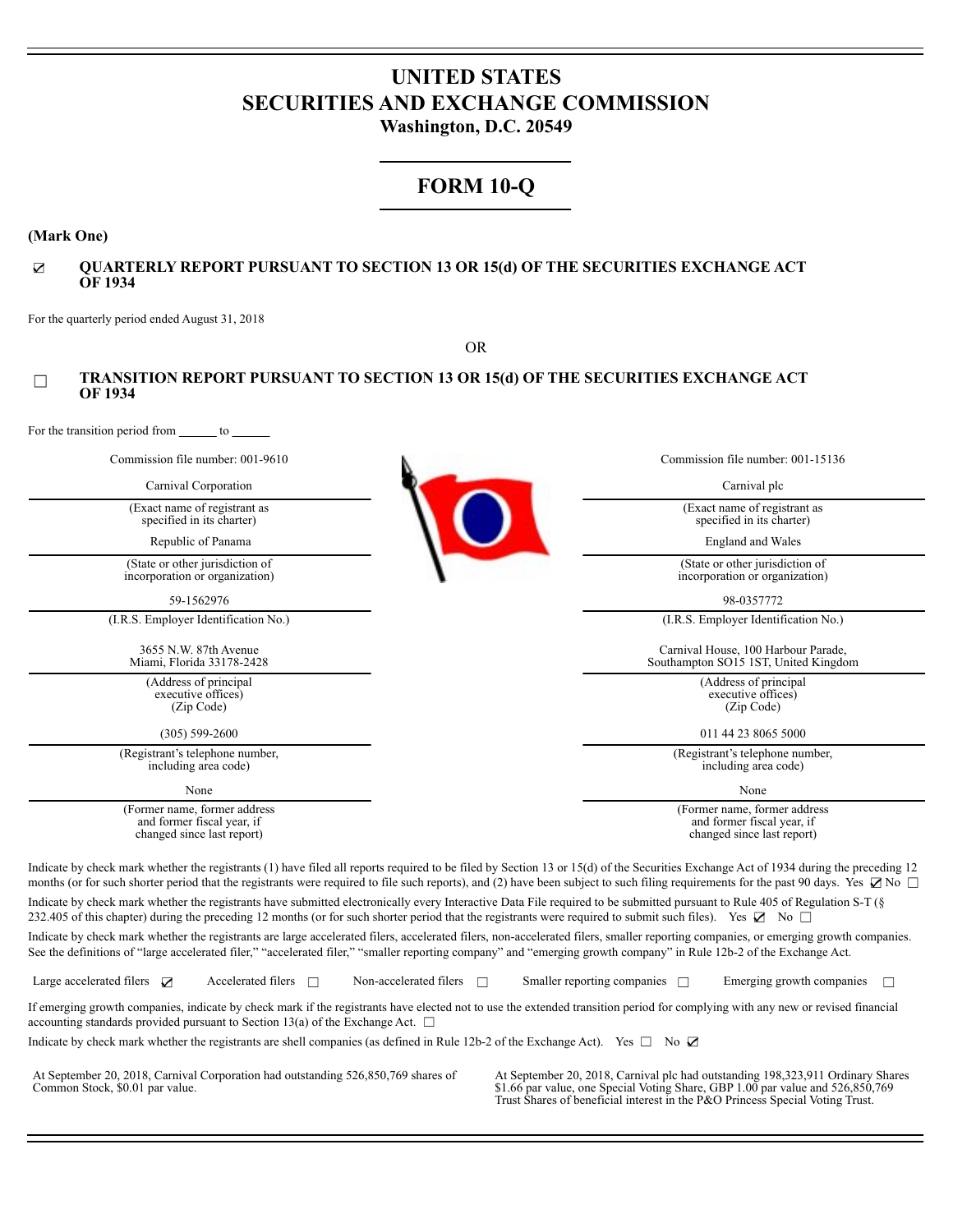Table of Contents

## **CARNIVAL CORPORATION & PLC**

## **TABLE OF CONTENTS**

Page

## **PART I - FINANCIAL INFORMATION**

|                   | нами и - гиманская им омиганов                                                        |                 |
|-------------------|---------------------------------------------------------------------------------------|-----------------|
| Item 1.           |                                                                                       | $\overline{3}$  |
| Item 2.           | Management's Discussion and Analysis of Financial Condition and Results of Operations | 16              |
| Item 3.           |                                                                                       | 34              |
| Item 4.           |                                                                                       | $\frac{34}{ }$  |
|                   | <b>PART II - OTHER INFORMATION</b>                                                    |                 |
| Item 1.           |                                                                                       | 35              |
| Item 1A.          |                                                                                       | 35              |
| Item 2.           |                                                                                       | 35              |
| Item 6.           |                                                                                       | 38              |
| <b>SIGNATURES</b> |                                                                                       | $\overline{40}$ |

## **[SIGNATURES](#page-39-0)**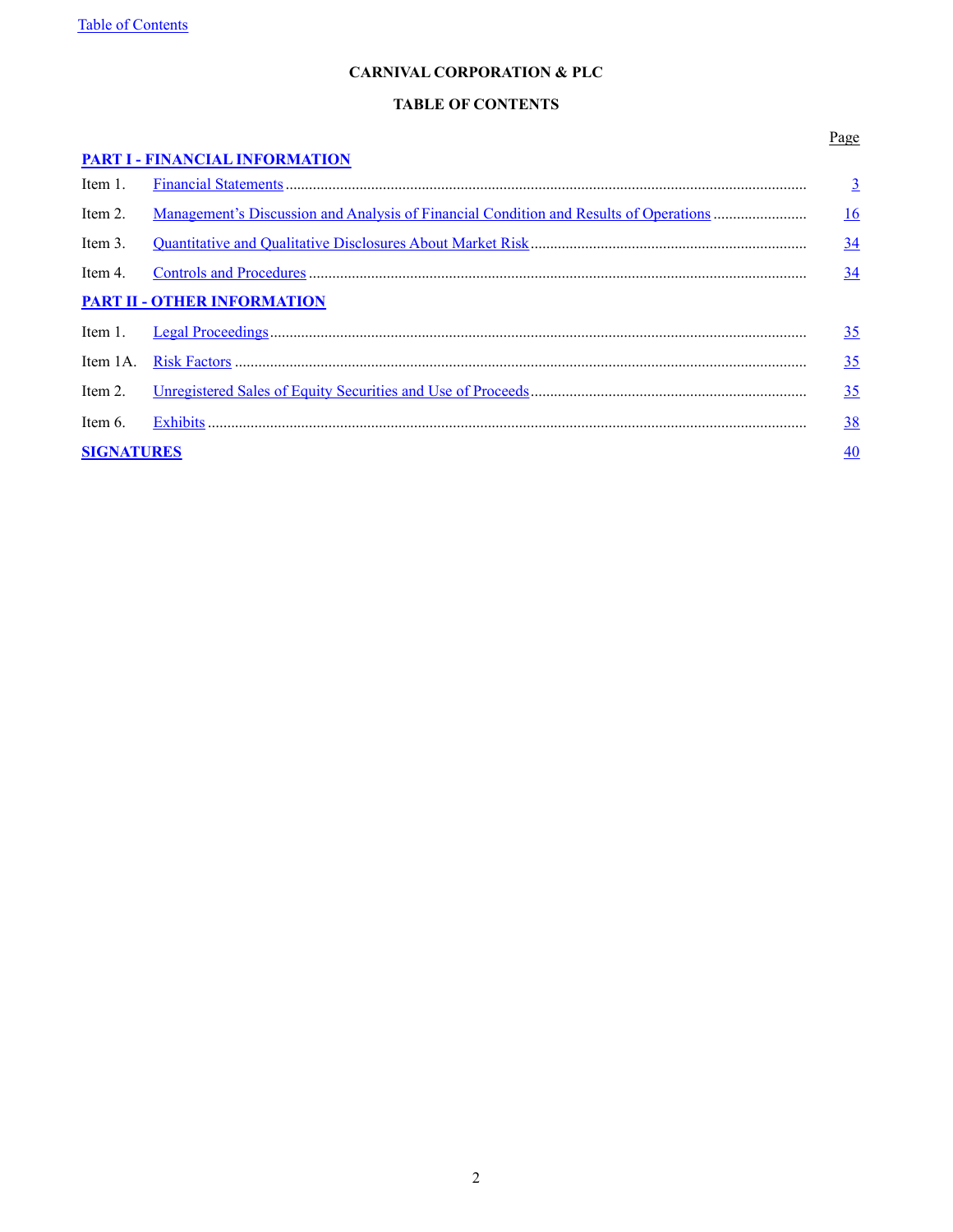## **PART I - FINANCIAL INFORMATION**

## <span id="page-2-0"></span>**Item 1. Financial Statements.**

## **CARNIVAL CORPORATION & PLC CONSOLIDATED STATEMENTS OF INCOME (UNAUDITED)**

(in millions, except per share data)

|                                               |                 | <b>Three Months Ended</b><br>August 31, |                          | <b>Nine Months Ended</b><br>August 31, |                          |        |                 |                |
|-----------------------------------------------|-----------------|-----------------------------------------|--------------------------|----------------------------------------|--------------------------|--------|-----------------|----------------|
|                                               |                 | 2018                                    |                          | 2017                                   |                          | 2018   |                 | 2017           |
| <b>Revenues</b>                               |                 |                                         |                          |                                        |                          |        |                 |                |
| Cruise                                        |                 |                                         |                          |                                        |                          |        |                 |                |
| Passenger ticket                              | $\mathbb{S}$    | 4,353                                   | $\mathsf{\$}$            | 4,138                                  | $\mathcal{S}$            | 10,694 | $\mathsf{\$}$   | 9,814          |
| Onboard and other                             |                 | 1,316                                   |                          | 1,223                                  |                          | 3,509  |                 | 3,237          |
| Tour and other                                |                 | 167                                     |                          | 154                                    |                          | 222    |                 | 200            |
|                                               |                 | 5,836                                   |                          | 5,515                                  |                          | 14,425 |                 | 13,251         |
| <b>Operating Costs and Expenses</b>           |                 |                                         |                          |                                        |                          |        |                 |                |
| Cruise                                        |                 |                                         |                          |                                        |                          |        |                 |                |
| Commissions, transportation and other         |                 | 760                                     |                          | 699                                    |                          | 2,000  |                 | 1,781          |
| Onboard and other                             |                 | 207                                     |                          | 184                                    |                          | 485    |                 | 438            |
| Payroll and related                           |                 | 537                                     |                          | 520                                    |                          | 1,638  |                 | 1,552          |
| Fuel                                          |                 | 434                                     |                          | 307                                    |                          | 1,166  |                 | 914            |
| Food                                          |                 | 275                                     |                          | 270                                    |                          | 804    |                 | 774            |
| Other ship operating                          |                 | 655                                     |                          | 947                                    |                          | 2,115  |                 | 2,293          |
| Tour and other                                |                 | 90                                      |                          | 86                                     |                          | 140    |                 | 132            |
|                                               |                 | 2,958                                   |                          | 3,013                                  |                          | 8,348  |                 | 7,884          |
| Selling and administrative                    |                 | 573                                     |                          | 547                                    |                          | 1,794  |                 | 1,649          |
| Depreciation and amortization                 |                 | 511                                     |                          | 473                                    |                          | 1,510  |                 | 1,368          |
| Goodwill and trademark impairment             |                 |                                         |                          | 89                                     |                          |        |                 | 89             |
|                                               |                 | 4,042                                   |                          | 4,122                                  |                          | 11,653 |                 | 10,990         |
| <b>Operating Income</b>                       |                 | 1,794                                   |                          | 1,393                                  |                          | 2,772  |                 | 2,261          |
| <b>Nonoperating Income (Expense)</b>          |                 |                                         |                          |                                        |                          |        |                 |                |
| Interest income                               |                 | 5                                       |                          | 3                                      |                          | 10     |                 | $\overline{7}$ |
| Interest expense, net of capitalized interest |                 | (49)                                    |                          | (49)                                   |                          | (147)  |                 | (150)          |
| Gains (losses) on fuel derivatives, net       |                 | $\overline{4}$                          |                          | $\overline{7}$                         |                          | 61     |                 | (19)           |
| Other (expense) income, net                   |                 | (9)                                     |                          | 14                                     |                          | 2      |                 | 7              |
|                                               |                 | (50)                                    |                          | (25)                                   |                          | (74)   |                 | (155)          |
| <b>Income Before Income Taxes</b>             |                 | 1,744                                   |                          | 1,368                                  |                          | 2,699  |                 | 2,106          |
| <b>Income Tax Expense, Net</b>                |                 | (37)                                    |                          | (39)                                   |                          | (40)   |                 | (46)           |
| <b>Net Income</b>                             | $\mathsf{\$}$   | 1,707                                   | $\overline{\mathcal{S}}$ | 1,329                                  | $\overline{\mathcal{S}}$ | 2,659  | $\mathsf{\$}$   | 2,060          |
| <b>Earnings Per Share</b>                     |                 |                                         |                          |                                        |                          |        |                 |                |
| <b>Basic</b>                                  | \$              | 2.42                                    | \$                       | 1.84                                   | \$                       | 3.73   | \$              | 2.85           |
| Diluted                                       | $\overline{\$}$ | 2.41                                    | $\overline{\$}$          | 1.83                                   | $\overline{\$}$          | 3.72   | $\overline{\$}$ | 2.84           |
| <b>Dividends Declared Per Share</b>           | $\overline{\$}$ | 0.50                                    | \$                       | 0.40                                   | $\overline{\mathcal{S}}$ | 1.45   | $\overline{\$}$ | 1.15           |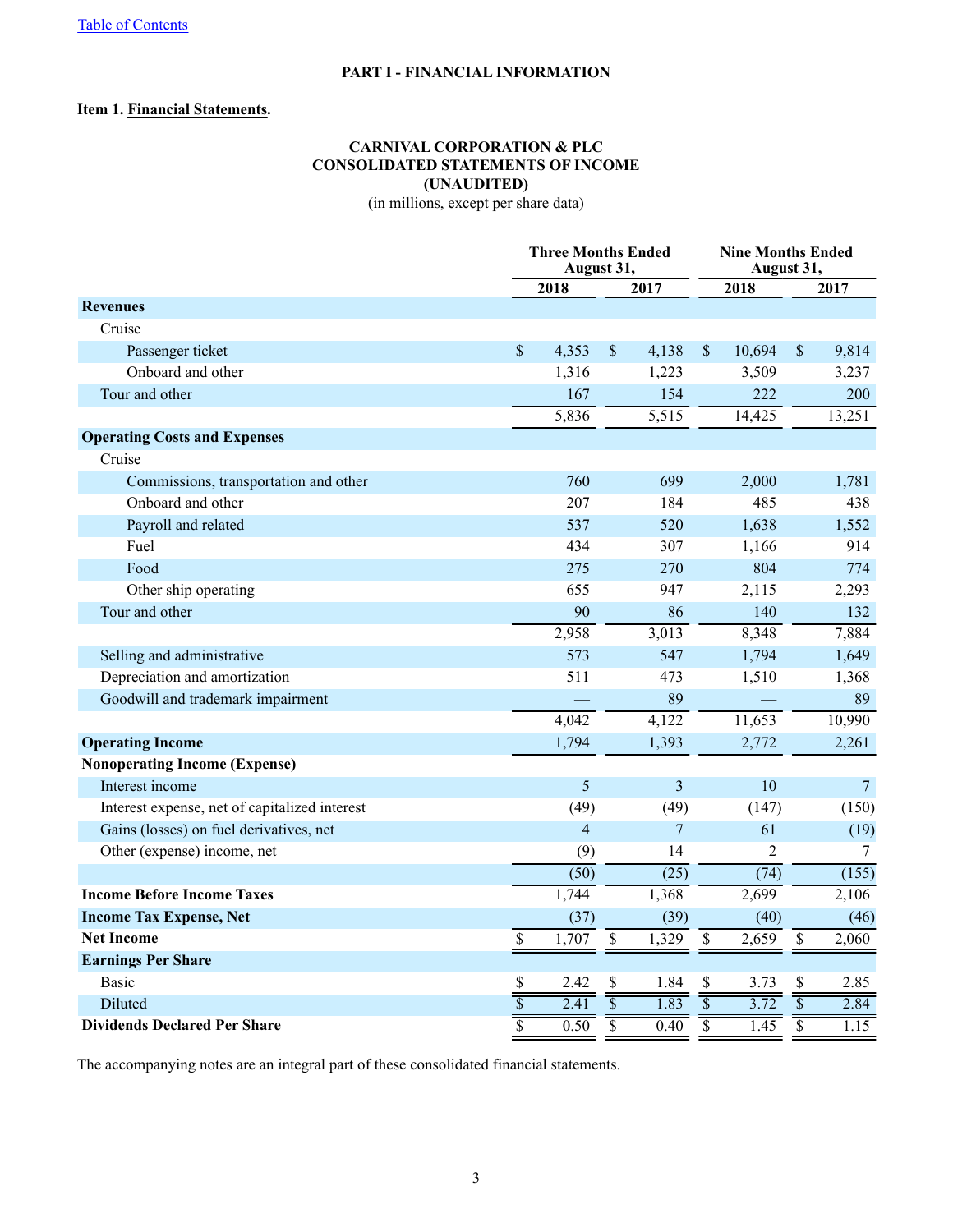## **CARNIVAL CORPORATION & PLC CONSOLIDATED STATEMENTS OF COMPREHENSIVE INCOME (UNAUDITED)**

(in millions)

|                                                     |  | <b>Three Months Ended</b><br>August 31, |       | <b>Nine Months Ended</b><br>August 31, |       |
|-----------------------------------------------------|--|-----------------------------------------|-------|----------------------------------------|-------|
|                                                     |  | 2018                                    | 2017  | 2018                                   | 2017  |
| <b>Net Income</b>                                   |  | 1.707                                   | 1.329 | 2.659                                  | 2,060 |
| Items Included in Other Comprehensive Income (Loss) |  |                                         |       |                                        |       |
| Change in foreign currency translation adjustment   |  | 15                                      | 285   | (50)                                   | 543   |
| Other                                               |  |                                         | 24    | (9)                                    | 66    |
| <b>Other Comprehensive Income (Loss)</b>            |  | 14                                      | 309   | (59)                                   | 609   |
| <b>Total Comprehensive Income</b>                   |  | 1.722                                   | 1.638 | 2.600                                  | 2.669 |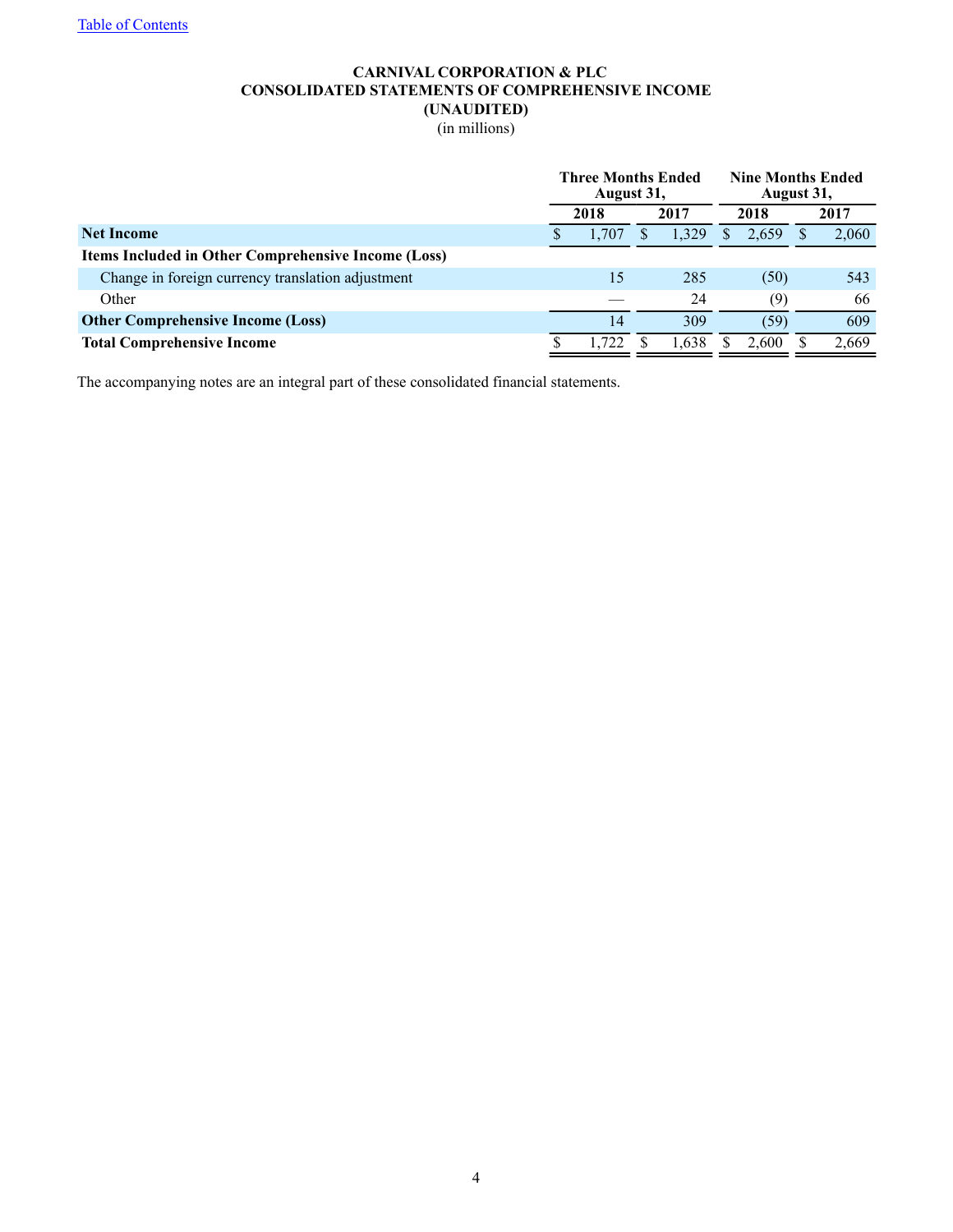## **CARNIVAL CORPORATION & PLC CONSOLIDATED BALANCE SHEETS (UNAUDITED)**

(in millions, except par values)

|                                                                                                                                                           |                 | August 31,<br>2018 |                          | November 30,<br>2017 |
|-----------------------------------------------------------------------------------------------------------------------------------------------------------|-----------------|--------------------|--------------------------|----------------------|
| <b>ASSETS</b>                                                                                                                                             |                 |                    |                          |                      |
| <b>Current Assets</b>                                                                                                                                     |                 |                    |                          |                      |
| Cash and cash equivalents                                                                                                                                 | $\mathsf{\$}$   | 526                | $\mathbf S$              | 395                  |
| Trade and other receivables, net                                                                                                                          |                 | 366                |                          | 312                  |
| Inventories                                                                                                                                               |                 | 405                |                          | 387                  |
| Prepaid expenses and other                                                                                                                                |                 | 458                |                          | 502                  |
| Total current assets                                                                                                                                      |                 | 1,755              |                          | 1,596                |
| Property and Equipment, Net                                                                                                                               |                 | 35,178             |                          | 34,430               |
| <b>Goodwill</b>                                                                                                                                           |                 | 2,949              |                          | 2,967                |
| <b>Other Intangibles</b>                                                                                                                                  |                 | 1,182              |                          | 1,200                |
| <b>Other Assets</b>                                                                                                                                       |                 | 689                |                          | 585                  |
|                                                                                                                                                           | $\overline{\$}$ | 41,753             | $\mathcal{S}$            | 40,778               |
| <b>LIABILITIES AND SHAREHOLDERS' EQUITY</b>                                                                                                               |                 |                    |                          |                      |
| <b>Current Liabilities</b>                                                                                                                                |                 |                    |                          |                      |
| Short-term borrowings                                                                                                                                     | $\mathsf{\$}$   | 632                | $\mathcal{S}$            | 485                  |
| Current portion of long-term debt                                                                                                                         |                 | 688                |                          | 1,717                |
| Accounts payable                                                                                                                                          |                 | 666                |                          | 762                  |
| Accrued liabilities and other                                                                                                                             |                 | 1,616              |                          | 1,877                |
| <b>Customer</b> deposits                                                                                                                                  |                 | 4,418              |                          | 3,958                |
| Total current liabilities                                                                                                                                 |                 | 8,020              |                          | 8,800                |
| <b>Long-Term Debt</b>                                                                                                                                     |                 | 8,297              |                          | 6,993                |
| <b>Other Long-Term Liabilities</b>                                                                                                                        |                 | 783                |                          | 769                  |
| Contingencies                                                                                                                                             |                 |                    |                          |                      |
| <b>Shareholders' Equity</b>                                                                                                                               |                 |                    |                          |                      |
| Common stock of Carnival Corporation, \$0.01 par value; 1,960 shares authorized; 656<br>shares at 2018 and 655 shares at 2017 issued                      |                 | $\overline{7}$     |                          | 7                    |
| Ordinary shares of Carnival plc, \$1.66 par value; 217 shares at 2018 and 2017 issued                                                                     |                 | 358                |                          | 358                  |
| Additional paid-in capital                                                                                                                                |                 | 8,741              |                          | 8,690                |
| Retained earnings                                                                                                                                         |                 | 24,921             |                          | 23,292               |
| Accumulated other comprehensive loss                                                                                                                      |                 | (1, 840)           |                          | (1,782)              |
| Treasury stock, 129 shares at 2018 and 122 shares at 2017 of Carnival Corporation and<br>44 shares at 2018 and 32 shares at 2017 of Carnival plc, at cost |                 | (7, 533)           |                          | (6,349)              |
| Total shareholders' equity                                                                                                                                |                 | 24,654             |                          | 24,216               |
|                                                                                                                                                           | $\overline{\$}$ | 41,753             | $\overline{\mathcal{S}}$ | 40,778               |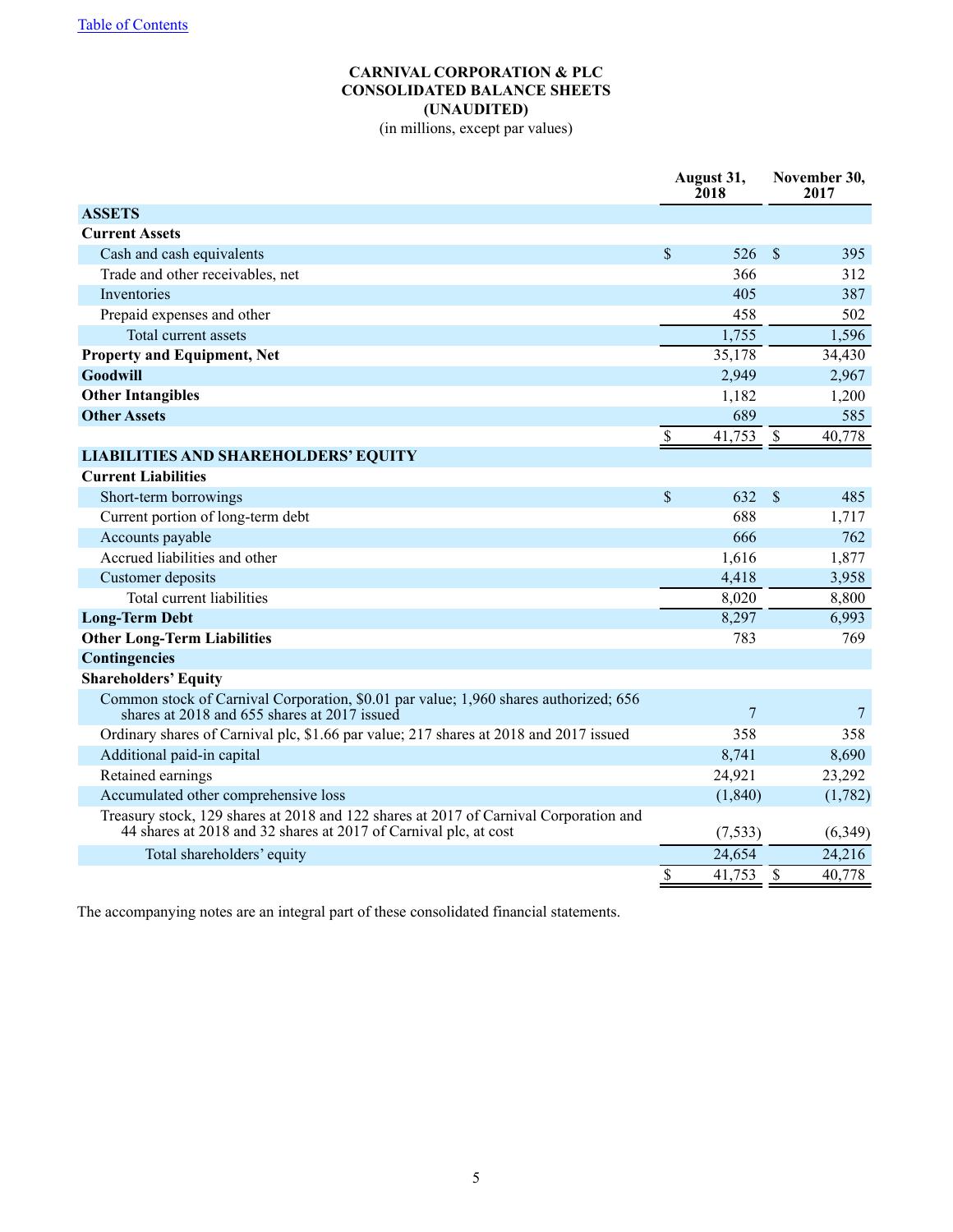## **CARNIVAL CORPORATION & PLC CONSOLIDATED STATEMENTS OF CASH FLOWS (UNAUDITED)** (in millions)

|                                                                                  | <b>Nine Months</b><br><b>Ended August 31,</b> |                                 |
|----------------------------------------------------------------------------------|-----------------------------------------------|---------------------------------|
|                                                                                  | 2018                                          | 2017                            |
| <b>OPERATING ACTIVITIES</b>                                                      |                                               |                                 |
| Net income                                                                       | \$2,659                                       | \$2,060                         |
| Adjustments to reconcile net income to net cash provided by operating activities |                                               |                                 |
| Depreciation and amortization                                                    | 1,510                                         | 1,368                           |
| Impairments                                                                      | 16                                            | 392                             |
| (Gains) losses on fuel derivatives, net                                          | (61)                                          | 19                              |
| Share-based compensation                                                         | 49                                            | 48                              |
| Other, net                                                                       | (22)                                          | 52                              |
|                                                                                  | 4,151                                         | 3,939                           |
| Changes in operating assets and liabilities                                      |                                               |                                 |
| Receivables                                                                      | (61)                                          | (1)                             |
| Inventories                                                                      | (19)                                          | (18)                            |
| Prepaid expenses and other                                                       | 76                                            | (1)                             |
| Accounts payable                                                                 | (94)                                          | (101)                           |
| Accrued liabilities and other                                                    | (166)                                         | 25                              |
| Customer deposits                                                                | 549                                           | 455                             |
| Net cash provided by operating activities                                        | 4,436                                         | 4,298                           |
| <b>INVESTING ACTIVITIES</b>                                                      |                                               |                                 |
| Purchases of property and equipment                                              | (2,784)                                       | (2,296)                         |
| Proceeds from sales of ships                                                     | 282                                           |                                 |
| Payments of fuel derivative settlements                                          | (37)                                          | (157)                           |
| Other, net                                                                       | (67)                                          | 34                              |
| Net cash used in investing activities                                            | (2,606)                                       | (2, 419)                        |
| <b>FINANCING ACTIVITIES</b>                                                      |                                               |                                 |
| Proceeds from (repayments of) short-term borrowings, net                         | 182                                           | (335)                           |
| Principal repayments of long-term debt                                           | (1,271)                                       | (1,012)                         |
| Proceeds from issuance of long-term debt                                         | 1,618                                         | 467                             |
| Dividends paid                                                                   | (1,003)                                       | (797)                           |
| Purchases of treasury stock                                                      | (1,205)                                       | (305)                           |
| Other, net                                                                       | (28)                                          | (22)                            |
| Net cash used in financing activities                                            | (1,707)                                       | (2,004)                         |
| Effect of exchange rate changes on cash and cash equivalents                     | 7                                             | 11                              |
| Net increase (decrease) in cash and cash equivalents                             | $\overline{131}$                              | (114)                           |
| Cash and cash equivalents at beginning of period                                 | 395                                           | 603                             |
| Cash and cash equivalents at end of period                                       | $\mathbb{S}$<br>526                           | $\overline{\mathcal{S}}$<br>489 |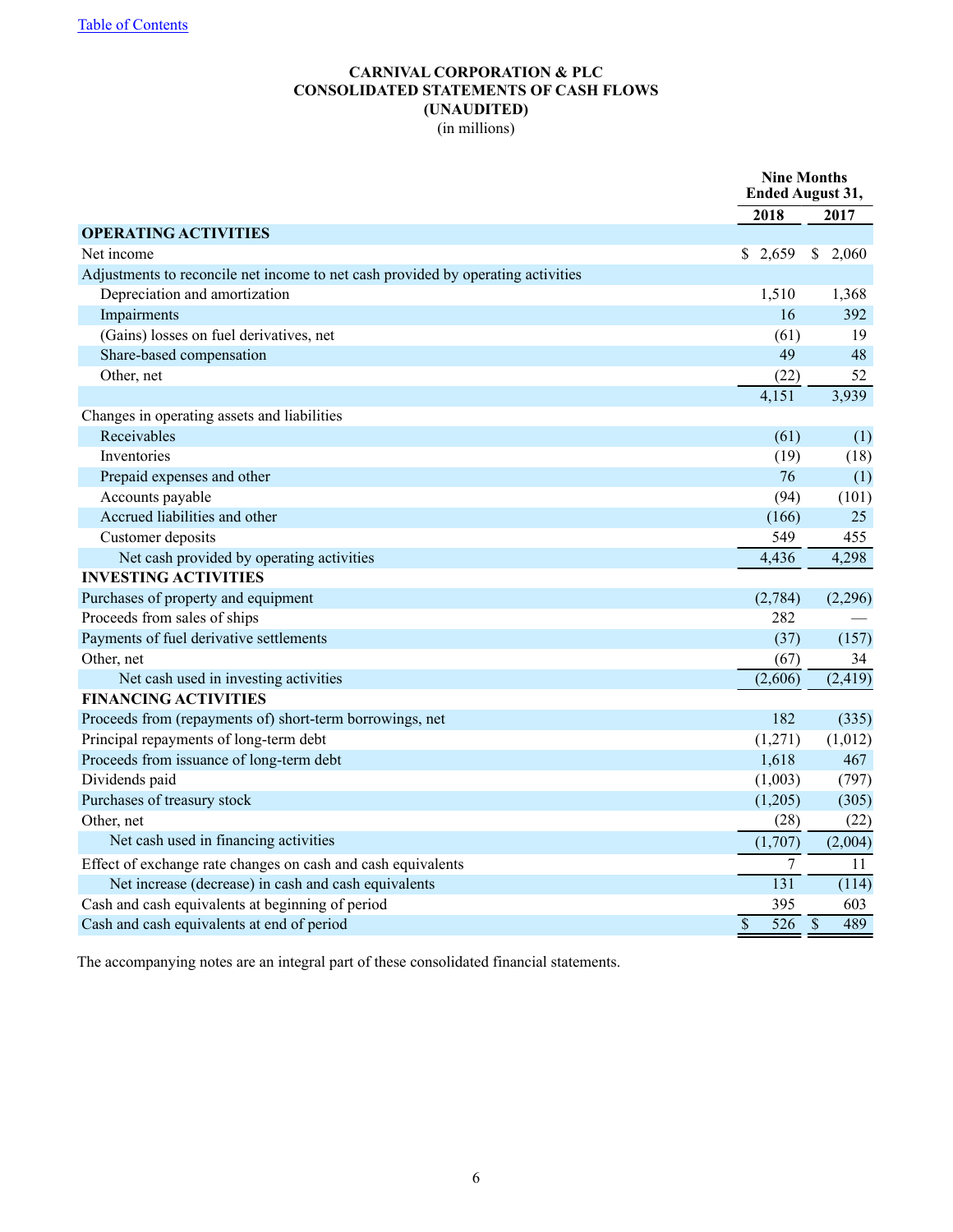#### **CARNIVAL CORPORATION & PLC NOTES TO CONSOLIDATED FINANCIAL STATEMENTS (UNAUDITED)**

#### **NOTE 1 – General**

The consolidated financial statements include the accounts of Carnival Corporation and Carnival plc and their respective subsidiaries. Together with their consolidated subsidiaries, they are referred to collectively in these consolidated financial statements and elsewhere in this joint Quarterly Report on Form 10-Q as "Carnival Corporation & plc," "our," "us" and "we."

#### *Basis of Presentation*

The Consolidated Statements of Income and the Consolidated Statements of Comprehensive Income for the three and nine months ended August 31, 2018 and 2017, the Consolidated Balance Sheet at August 31, 2018 and the Consolidated Statements of Cash Flows for the nine months ended August 31, 2018 and 2017 are unaudited and, in the opinion of our management, contain all adjustments, consisting of only normal recurring adjustments, necessary for a fair statement. Our interim consolidated financial statements should be read in conjunction with the audited consolidated financial statements and the related notes included in the Carnival Corporation & plc 2017 joint Annual Report on Form 10-K ("Form 10-K") filed with the U.S. Securities and Exchange Commission on January 29, 2018. Our operations are seasonal and results for interim periods are not necessarily indicative of the results for the entire year.

#### *Accounting Pronouncements*

The Financial Accounting Standards Board (the "FASB") issued amended guidance, *Compensation - Retirement Benefits - Improving the Presentation of Net Periodic Pension Cost and Net Periodic Postretirement Benefit Cost*, which requires the bifurcation of service costs and other components of net benefit cost. The presentation of the other components of net benefit cost have been recorded in other income. On December 1, 2017, we adopted this guidance using the retrospective transition method for the presentation of the service cost component and other components of net benefit cost. The impact of adopting this guidance was immaterial to our consolidated financial statements, and as such, prior period information was not revised.

The FASB issued guidance, *Revenue from Contracts with Customers*, which requires an entity to recognize the amount of revenue to which it expects to be entitled for the transfer of promised goods or services to customers. When effective, this standard will replace most existing revenue recognition guidance in U.S. generally accepted accounting principles ("U.S. GAAP"). The standard also requires more detailed disclosures and provides additional guidance for transactions that were not comprehensively addressed in U.S. GAAP. This guidance is required to be adopted by us in the first quarter of 2019. We have elected the modified retrospective adoption method which requires entities to apply the new revenue standard only to the current period consolidated financial statements and record a cumulative-effect adjustment to the December 1, 2018 opening balance of retained earnings, if any. We are substantially complete with our evaluation of changes to our revenues using the model supported by the new revenue standard. The adoption of this guidance will result in the gross presentation of prepaid travel agent commissions, shore excursions and other onboard revenues and costs, all of which were historically presented net, and will require additional disclosures. It is not expected to have a material impact to the timing of our recognition of revenues.

The FASB issued amended guidance, *Business Combinations - Clarifying the Definition of a Business*, which assists entities with evaluating whether transactions should be accounted for as acquisitions (or disposals) of assets or businesses. This guidance is required to be adopted by us in the first quarter of 2019 on a prospective basis. Early adoption is permitted, including adoption in an interim period. The adoption of this guidance is not expected to have a material impact on our consolidated financial statements.

The FASB issued amended guidance, *Statement of Cash Flows - Classification of Certain Cash Receipts and Cash Payments*, which clarifies how certain cash receipts and cash payments are presented and classified in the statement of cash flows. The amendments are aimed at reducing the existing diversity in practice. This guidance is required to be adopted by us in the first quarter of 2019 and must be applied using a retrospective approach for each period presented. Early adoption is permitted, including adoption in an interim period. The adoption of this guidance is not expected to have a material impact on our consolidated financial statements.

The FASB issued amended guidance, *Statement of Cash Flows - Restricted Cash*, which requires restricted cash to be presented with cash and cash equivalents in the statement of cash flows. This guidance is required to be adopted by us in the first quarter of 2019 and must be applied using a retrospective approach to each period presented. Early adoption is permitted, including adoption in an interim period. The adoption of this guidance is not expected to have a material impact on our consolidated financial statements.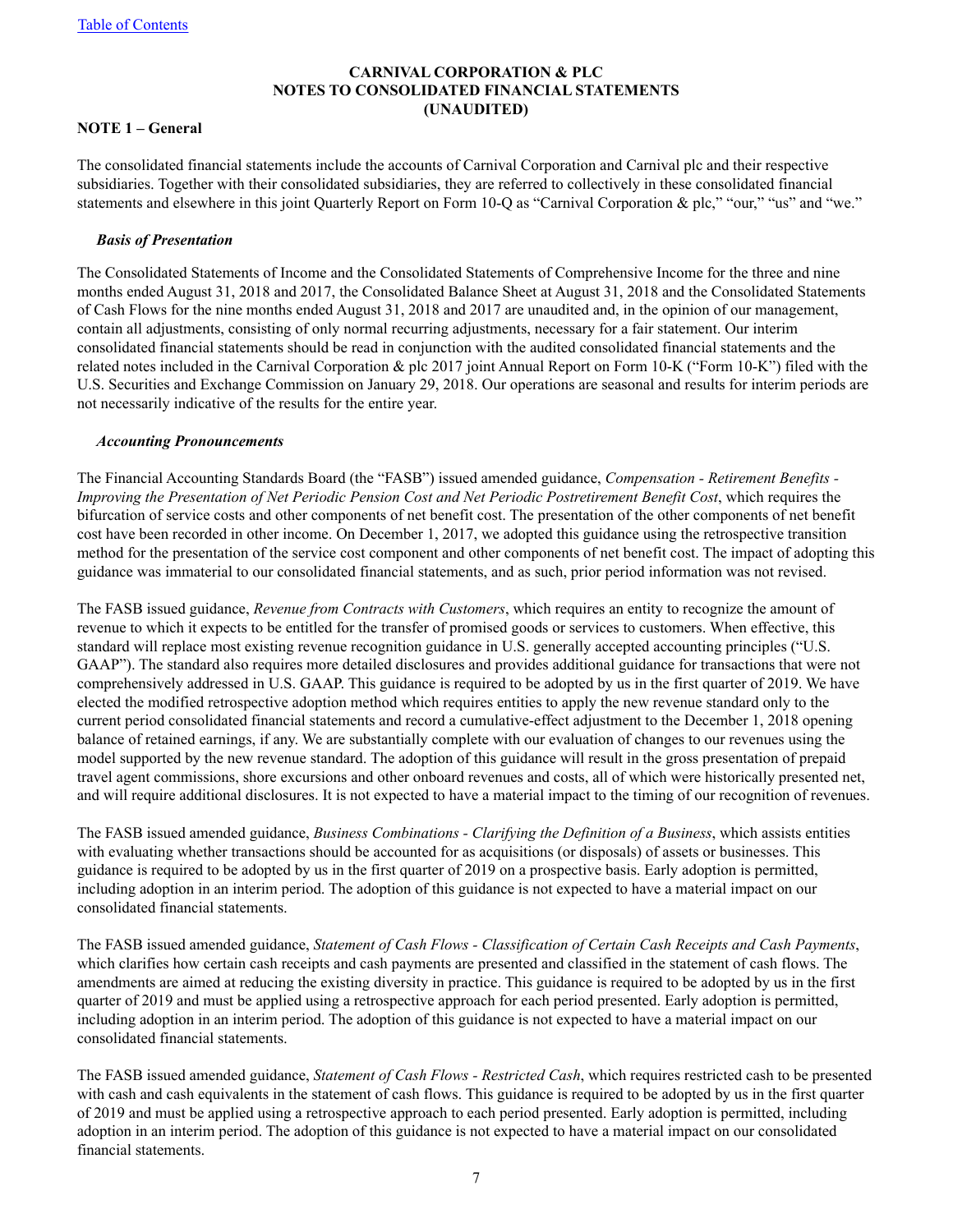The FASB issued amended guidance, *Service Concession Arrangements,* which clarifies that the grantor in a service arrangement should be considered the customer of the operating entity in all cases. This guidance is required to be adopted by us in the first quarter of 2019 and can be applied using either a retrospective or a modified retrospective approach. The adoption of this guidance is not expected to have a material impact on our consolidated financial statements.

The FASB issued guidance, *Leases*, which requires an entity to recognize both assets and liabilities arising from financing and operating leases, along with additional qualitative and quantitative disclosures. This guidance is required to be adopted by us in the first quarter of 2020 and must be applied using a modified retrospective approach which allows entities to either apply the new lease standard to the beginning of the earliest period presented or only to the current period consolidated financial statements. Early adoption is permitted. The initial adoption of this guidance is expected to increase both our total assets and total liabilities, reflecting the lease rights and obligations arising from our lease arrangements, and will require additional disclosures. We are currently evaluating if this guidance will have any other impact on our consolidated financial statements.

The FASB issued guidance, *Derivatives and Hedging*, which targeted improvements to accounting for hedging activities such as hedging strategies, effectiveness assessments, and recognition of derivative gains or losses. This guidance is required to be adopted by us in the first quarter of 2020 and must be applied using a modified retrospective approach. Early adoption is permitted. We are currently evaluating the impact this guidance will have on our consolidated financial statements.

### *Other*

Cruise passenger ticket revenues include fees, taxes and charges collected by us from our guests. The portion of these fees, taxes and charges included in passenger ticket revenues and commissions, transportation and other costs were \$174 million and \$161 million and \$465 million and \$440 million for the three and nine months ended August 31, 2018 and 2017, respectively.

### **NOTE 2 – Unsecured Debt**

At August 31, 2018, our short-term borrowings consisted of euro- denominated commercial paper of \$398 million and a eurodenominated bank loan of \$234 million due in 2019. For the nine months ended August 31, 2018 and 2017, we had borrowings of \$2 million and \$111 million and repayments of \$2 million and \$364 million of commercial paper with original maturities greater than three months.

In December 2017, we repaid a \$500 million bond and borrowed \$469 million under a sterling-denominated floating rate bank loan due in 2022.

In January 2018, we repaid \$365 million of euro-denominated floating rate bank loans prior to their 2018 and 2021 maturity dates.

In March 2018, we borrowed \$370 million under a euro-denominated floating rate bank loan due in 2020 and borrowed \$567 million under an export credit facility due in semi-annual installments through 2030.

In April 2018, we borrowed \$229 million under an export credit facility due in semi-annual installments through 2030.

In June 2018, we entered into a \$914 million export credit facility, which may be drawn in euro or U.S. dollars in 2022 and will be due in semi-annual installments through 2034. The interest rate on this export credit facility can be fixed or floating, at our discretion.

#### **NOTE 3 – Contingencies**

#### *Litigation*

In the normal course of our business, various claims and lawsuits have been filed or are pending against us. Most of these claims and lawsuits are covered by insurance and the maximum amount of our liability, net of any insurance recoverables, is typically limited to our self-insurance retention levels. We believe the ultimate outcome of these claims and lawsuits will not have a material impact on our consolidated financial statements.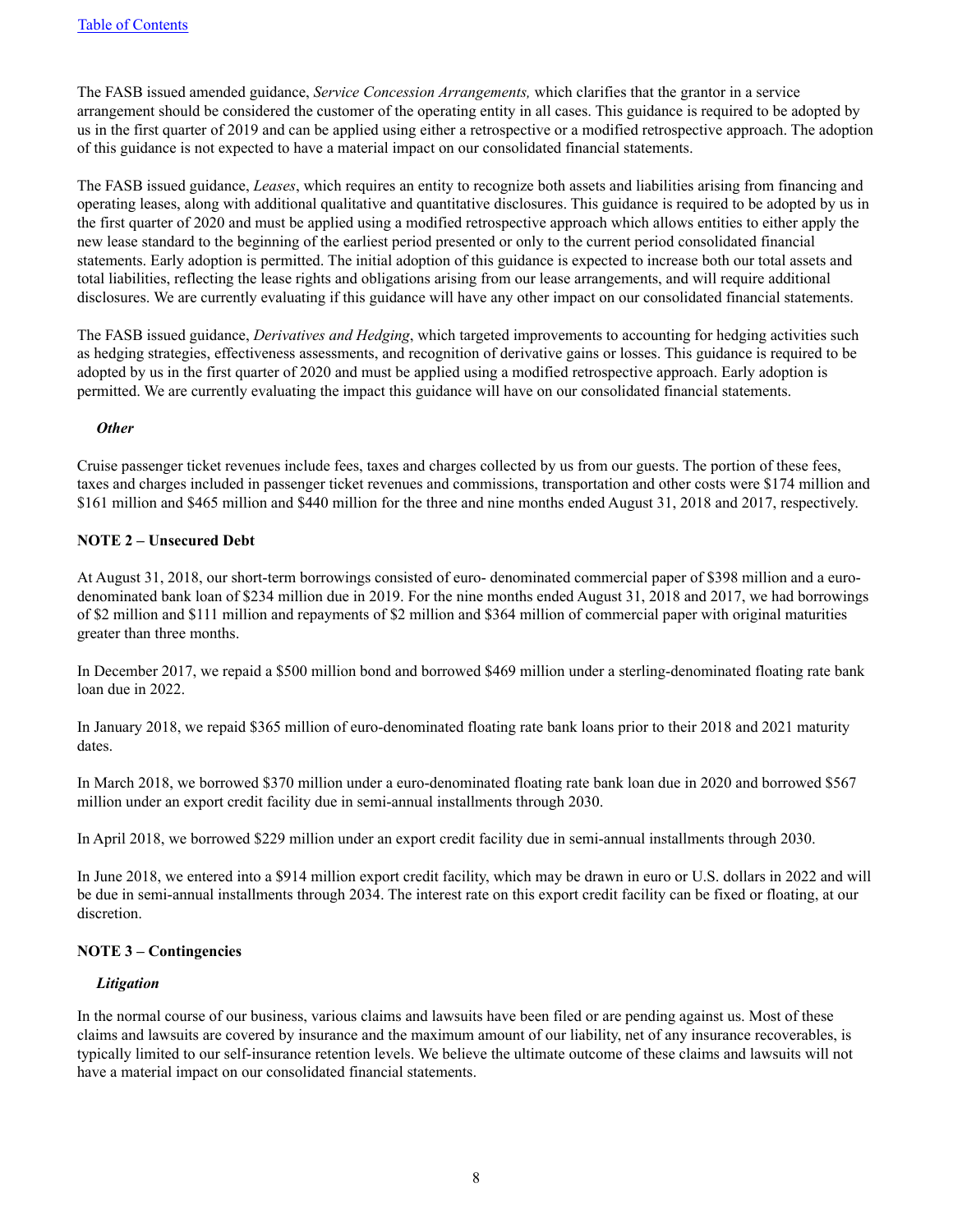#### *Contingent Obligations – Indemnifications*

Some of the debt contracts we enter into include indemnification provisions obligating us to make payments to the counterparty if certain events occur. These contingencies generally relate to changes in taxes or changes in laws which increase our lender's costs. There are no stated or notional amounts included in the indemnification clauses, and we are not able to estimate the maximum potential amount of future payments, if any, under these indemnification clauses.

#### **NOTE 4 – Fair Value Measurements, Derivative Instruments and Hedging Activities and Financial Risks**

#### **Fair Value Measurements**

Fair value is defined as the amount that would be received for selling an asset or paid to transfer a liability in an orderly transaction between market participants at the measurement date and is measured using inputs in one of the following three categories:

- Level 1 measurements are based on unadjusted quoted prices in active markets for identical assets or liabilities that we have the ability to access. Valuation of these items does not entail a significant amount of judgment.
- Level 2 measurements are based on quoted prices for similar assets or liabilities in active markets, quoted prices for identical or similar assets or liabilities in markets that are not active or market data other than quoted prices that are observable for the assets or liabilities.
- Level 3 measurements are based on unobservable data that are supported by little or no market activity and are significant to the fair value of the assets or liabilities.

Considerable judgment may be required in interpreting market data used to develop the estimates of fair value. Accordingly, certain estimates of fair value presented herein are not necessarily indicative of the amounts that could be realized in a current or future market exchange.

|                              |              |          |                   | <b>August 31, 2018</b> |     |         |               |    |               |          |               | <b>November 30, 2017</b> |                   |         |       |    |         |  |                |  |         |  |
|------------------------------|--------------|----------|-------------------|------------------------|-----|---------|---------------|----|---------------|----------|---------------|--------------------------|-------------------|---------|-------|----|---------|--|----------------|--|---------|--|
|                              |              | Carrying | <b>Fair Value</b> |                        |     |         |               |    |               | Carrying |               |                          | <b>Fair Value</b> |         |       |    |         |  |                |  |         |  |
| ( <i>in millions</i> )       |              | Value    |                   |                        |     |         |               |    |               | Level 1  |               | <b>Level 2</b>           |                   | Level 3 | Value |    | Level 1 |  | <b>Level 2</b> |  | Level 3 |  |
| Assets                       |              |          |                   |                        |     |         |               |    |               |          |               |                          |                   |         |       |    |         |  |                |  |         |  |
| Long-term other assets $(a)$ |              | 136      | - \$              |                        | \$. | 37      | S             | 98 | <sup>S</sup>  | 126      | -S            |                          |                   | 49      | -S    | 75 |         |  |                |  |         |  |
| Total                        |              | 136      | -S                |                        |     | 37      | \$.           | 98 | -S            | 126      | -S            |                          |                   | 49      |       | 75 |         |  |                |  |         |  |
| Liabilities                  |              |          |                   |                        |     |         |               |    |               |          |               |                          |                   |         |       |    |         |  |                |  |         |  |
| Fixed rate debt (b)          | <sup>S</sup> | 5,308    | - S               |                        |     |         |               |    | <sup>\$</sup> | 5,588    | -S            |                          |                   |         |       |    |         |  |                |  |         |  |
| Floating rate debt (b)       |              | 4,372    |                   |                        |     | 4,409   |               |    |               | 3,658    |               |                          |                   | 3,697   |       |    |         |  |                |  |         |  |
| Total                        |              | 9,680    | <b>S</b>          |                        |     | \$9,872 | <sup>\$</sup> |    |               | 9,246    | $\mathcal{L}$ |                          |                   | \$9,589 |       |    |         |  |                |  |         |  |

#### *Financial Instruments that are not Measured at Fair Value on a Recurring Basis*

(a) Long-term other assets are comprised of notes receivable. The fair values of our Level 2 notes receivable were based on estimated future cash flows discounted at appropriate market interest rates. The fair values of our Level 3 notes receivable were estimated using risk-adjusted discount rates.

(b) The debt amounts above do not include the impact of interest rate swaps or debt issuance costs. The fair values of our publicly-traded notes were based on their unadjusted quoted market prices in markets that are not sufficiently active to be Level 1 and, accordingly, are considered Level 2. The fair values of our other debt were estimated based on current market interest rates being applied to this debt.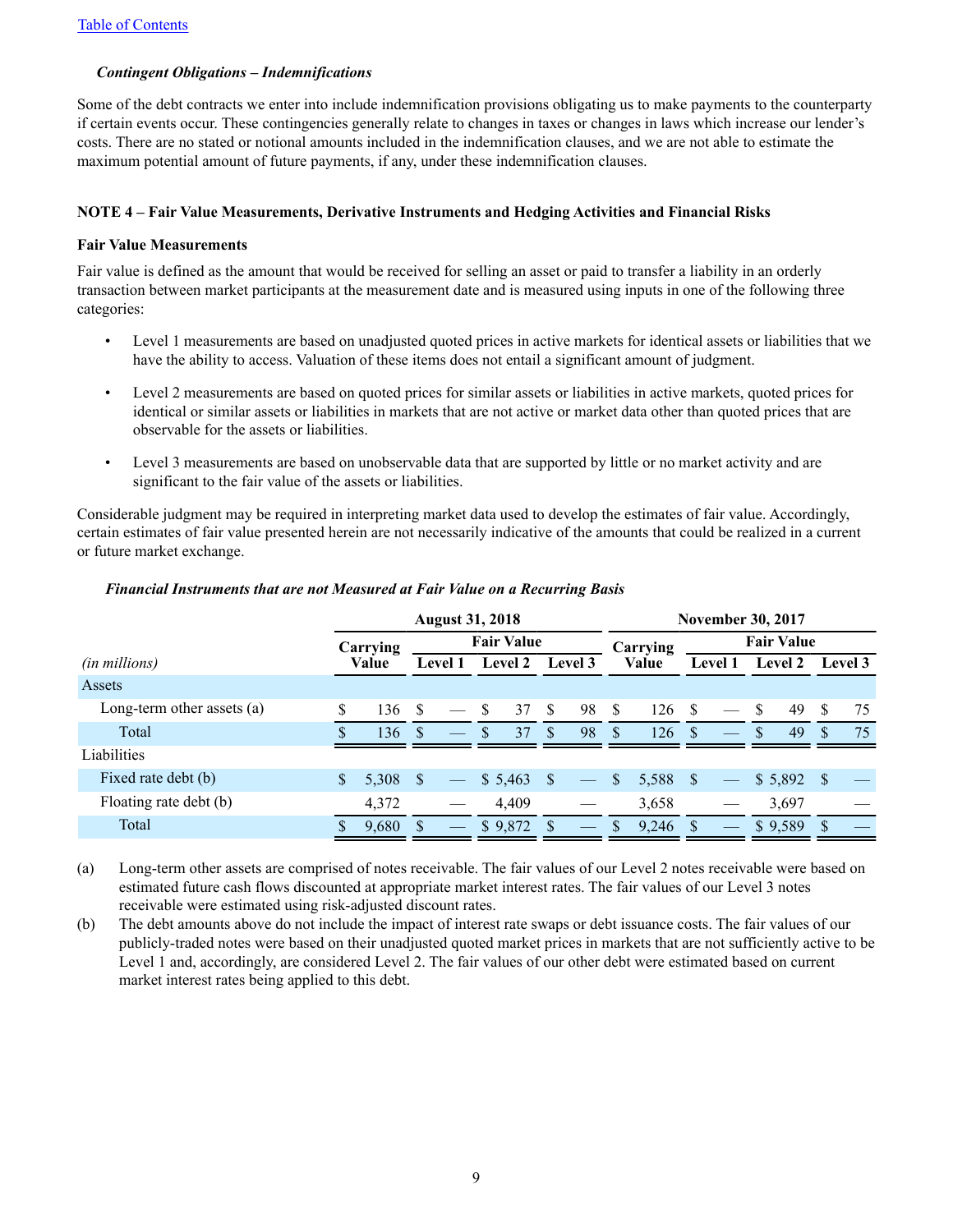#### Table of Contents

#### *Financial Instruments that are Measured at Fair Value on a Recurring Basis*

|                                                |              |         | <b>August 31, 2018</b> |                 |  | <b>November 30, 2017</b> |                   |         |     |     |                |  |  |
|------------------------------------------------|--------------|---------|------------------------|-----------------|--|--------------------------|-------------------|---------|-----|-----|----------------|--|--|
| (in millions)                                  | Level 1      | Level 2 |                        | Level 3 Level 1 |  |                          |                   | Level 2 |     |     | <b>Level 3</b> |  |  |
| Assets                                         |              |         |                        |                 |  |                          |                   |         |     |     |                |  |  |
| Cash and cash equivalents                      | \$<br>526 \$ |         |                        | <sup>\$</sup>   |  | \$                       | 395S              |         |     |     |                |  |  |
| Restricted cash                                | 15           |         |                        |                 |  |                          | 26                |         |     |     |                |  |  |
| Marketable securities held in rabbi trusts (a) | 6            |         |                        |                 |  |                          | 97                |         |     |     |                |  |  |
| Derivative financial instruments               |              |         | 5                      |                 |  |                          |                   |         | 15  |     |                |  |  |
| Total                                          | 547          | S       | $\sim$                 | \$              |  | \$.                      | 518               | -S      | 15  |     |                |  |  |
| Liabilities                                    |              |         |                        |                 |  |                          |                   |         |     |     |                |  |  |
| Derivative financial instruments               |              | -S      | 40                     | -\$             |  | <b>S</b>                 | $\hspace{0.05cm}$ | \$      | 161 | -\$ |                |  |  |
| Total                                          |              |         | 40                     |                 |  |                          |                   |         | 161 |     |                |  |  |

(a) The use of marketable securities held in rabbi trusts is restricted to funding certain deferred compensation and nonqualified U.S. pension plans.

#### *Nonfinancial Instruments that are Measured at Fair Value on a Nonrecurring Basis*

#### **Valuation of Goodwill and Trademarks**

|                                         |   | Goodwill                 |  |                  |  |       |  |  |  |  |  |  |
|-----------------------------------------|---|--------------------------|--|------------------|--|-------|--|--|--|--|--|--|
| (in millions)                           |   | NAA(a)<br><b>Segment</b> |  | EA(b)<br>Segment |  | Total |  |  |  |  |  |  |
| At November 30, 2017                    | S | 1.898                    |  | 1.069            |  | 2,967 |  |  |  |  |  |  |
| Foreign currency translation adjustment |   |                          |  | (18              |  | (18)  |  |  |  |  |  |  |
| At August 31, 2018                      | S | 1,898                    |  | 1,050            |  | 2,949 |  |  |  |  |  |  |

## (a) North America & Australia ("NAA")

(b) Europe & Asia ("EA")

|                                         |                              | <b>Trademarks</b>    |              |
|-----------------------------------------|------------------------------|----------------------|--------------|
| (in millions)                           | <b>NAA</b><br><b>Segment</b> | EA<br><b>Segment</b> | <b>Total</b> |
| At November 30, 2017                    | 927                          | 252                  | 1,179        |
| Foreign currency translation adjustment |                              | (၁                   | (5)          |
| At August 31, 2018                      | 927                          | 247                  | .174         |

The determination of our reporting unit goodwill and trademark fair values includes numerous assumptions that are subject to various risks and uncertainties. We believe that we have made reasonable estimates and judgments. A change in the conditions, circumstances or strategy, may result in a need to recognize an impairment charge.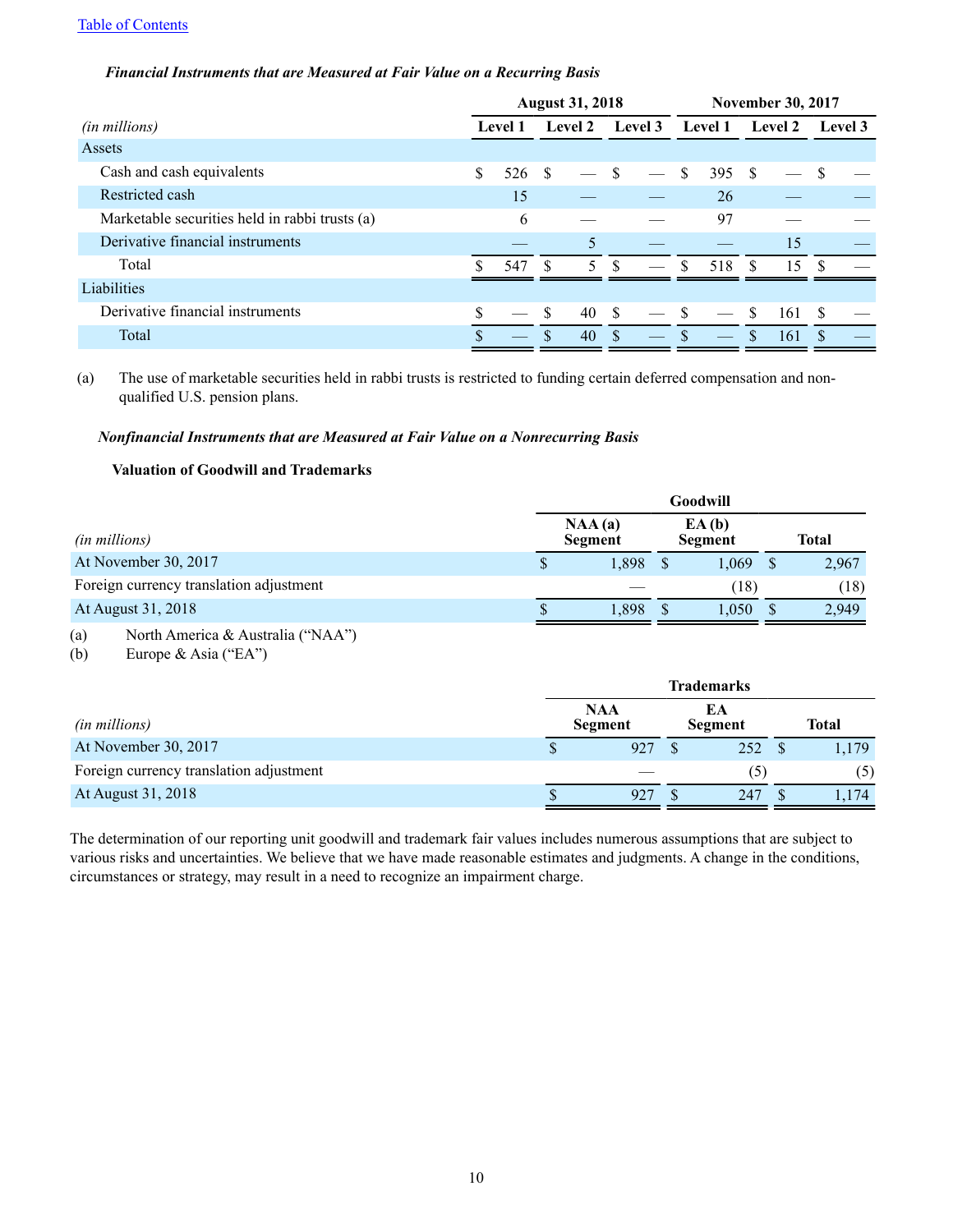## **Derivative Instruments and Hedging Activities**

| (in millions)                                     | <b>Balance Sheet Location</b> | August 31,<br>2018   |               | November 30,<br>2017 |
|---------------------------------------------------|-------------------------------|----------------------|---------------|----------------------|
| <b>Derivative assets</b>                          |                               |                      |               |                      |
| Derivatives designated as hedging instruments     |                               |                      |               |                      |
| Net investment hedges (a)                         | Prepaid expenses and other    | \$                   | 5S            | 3                    |
| Foreign currency zero cost collars (b)            | Prepaid expenses and other    |                      |               | 12                   |
| Total derivative assets                           |                               | \$<br>$\overline{5}$ | $\mathcal{S}$ | 15                   |
| <b>Derivative liabilities</b>                     |                               |                      |               |                      |
| Derivatives designated as hedging instruments     |                               |                      |               |                      |
| Net investment hedges (a)                         | Accrued liabilities and other | \$                   | -S            | 13                   |
|                                                   | Other long-term liabilities   | 13                   |               | 17                   |
| Interest rate swaps (c)                           | Accrued liabilities and other | 8                    |               | 10                   |
|                                                   | Other long-term liabilities   | 13                   |               | 17                   |
|                                                   |                               | 35                   |               | 57                   |
| Derivatives not designated as hedging instruments |                               |                      |               |                      |
| Fuel $(d)$                                        | Accrued liabilities and other | 6                    |               | 95                   |
|                                                   | Other long-term liabilities   |                      |               | 9                    |
|                                                   |                               | 6                    |               | 104                  |
| Total derivative liabilities                      |                               | 40                   |               | 161                  |

(a) At August 31, 2018 and November 30, 2017, we had foreign currency swaps totaling \$160 million and \$324 million, respectively, that are designated as hedges of our net investments in foreign operations with a euro-denominated functional currency. At August 31, 2018, this foreign currency swap settles in September 2019.

(b) At August 31, 2018 and November 30, 2017, we had foreign currency derivatives consisting of foreign currency zero cost collars that are designated as foreign currency cash flow hedges for a portion of our euro-denominated shipbuilding payments. See "Newbuild Currency Risks" below for additional information regarding these derivatives.

- (c) We have euro interest rate swaps designated as cash flow hedges whereby we receive floating interest rate payments in exchange for making fixed interest rate payments. These interest rate swap agreements effectively changed \$422 million at August 31, 2018 and \$479 million at November 30, 2017 of EURIBOR-based floating rate euro debt to fixed rate euro debt. At August 31, 2018, these interest rate swaps settle through March 2025.
- (d) At August 31, 2018 and November 30, 2017, we had fuel derivatives consisting of zero cost collars on Brent crude oil ("Brent") to cover a portion of our estimated fuel consumption through 2018. See "Fuel Price Risks" below for additional information regarding these derivatives.

Our derivative contracts include rights of offset with our counterparties. We have elected to net certain of our derivative assets and liabilities within counterparties.

|               |                                |                         |                                                                      |                                                                      |                                                                             | <b>August 31, 2018</b>                                                      |                                                                   |                                                                   |                    |                    |  |  |
|---------------|--------------------------------|-------------------------|----------------------------------------------------------------------|----------------------------------------------------------------------|-----------------------------------------------------------------------------|-----------------------------------------------------------------------------|-------------------------------------------------------------------|-------------------------------------------------------------------|--------------------|--------------------|--|--|
| (in millions) |                                | Gross<br><b>Amounts</b> |                                                                      | <b>Gross Amounts</b><br><b>Offset in the</b><br><b>Balance Sheet</b> | <b>Total Net Amounts</b><br><b>Presented in the</b><br><b>Balance Sheet</b> |                                                                             |                                                                   | <b>Gross Amounts</b><br>not Offset in the<br><b>Balance Sheet</b> | <b>Net Amounts</b> |                    |  |  |
| Assets        | Ъ.                             | 5 <sup>1</sup>          | <sup>\$</sup>                                                        |                                                                      | S                                                                           | 5 <sup>5</sup>                                                              | -S                                                                | $(5)$ \$                                                          |                    |                    |  |  |
| Liabilities   | \$                             | 40                      | - \$                                                                 |                                                                      | \$                                                                          | 40                                                                          | -S                                                                | $(5)$ \$                                                          |                    | 36                 |  |  |
|               |                                |                         |                                                                      |                                                                      |                                                                             | <b>November 30, 2017</b>                                                    |                                                                   |                                                                   |                    |                    |  |  |
| (in millions) | <b>Gross</b><br><b>Amounts</b> |                         | <b>Gross Amounts</b><br><b>Offset in the</b><br><b>Balance Sheet</b> |                                                                      |                                                                             | <b>Total Net Amounts</b><br><b>Presented in the</b><br><b>Balance Sheet</b> | <b>Gross Amounts</b><br>not Offset in the<br><b>Balance Sheet</b> |                                                                   |                    | <b>Net Amounts</b> |  |  |
| Assets        |                                | 15                      | - \$                                                                 |                                                                      | <sup>S</sup>                                                                | 15                                                                          | -S                                                                | $(8)$ \$                                                          |                    |                    |  |  |
| Liabilities   | \$                             | 161                     | -S                                                                   |                                                                      | S                                                                           | 161                                                                         | -8                                                                | $(8)$ \$                                                          |                    | 153                |  |  |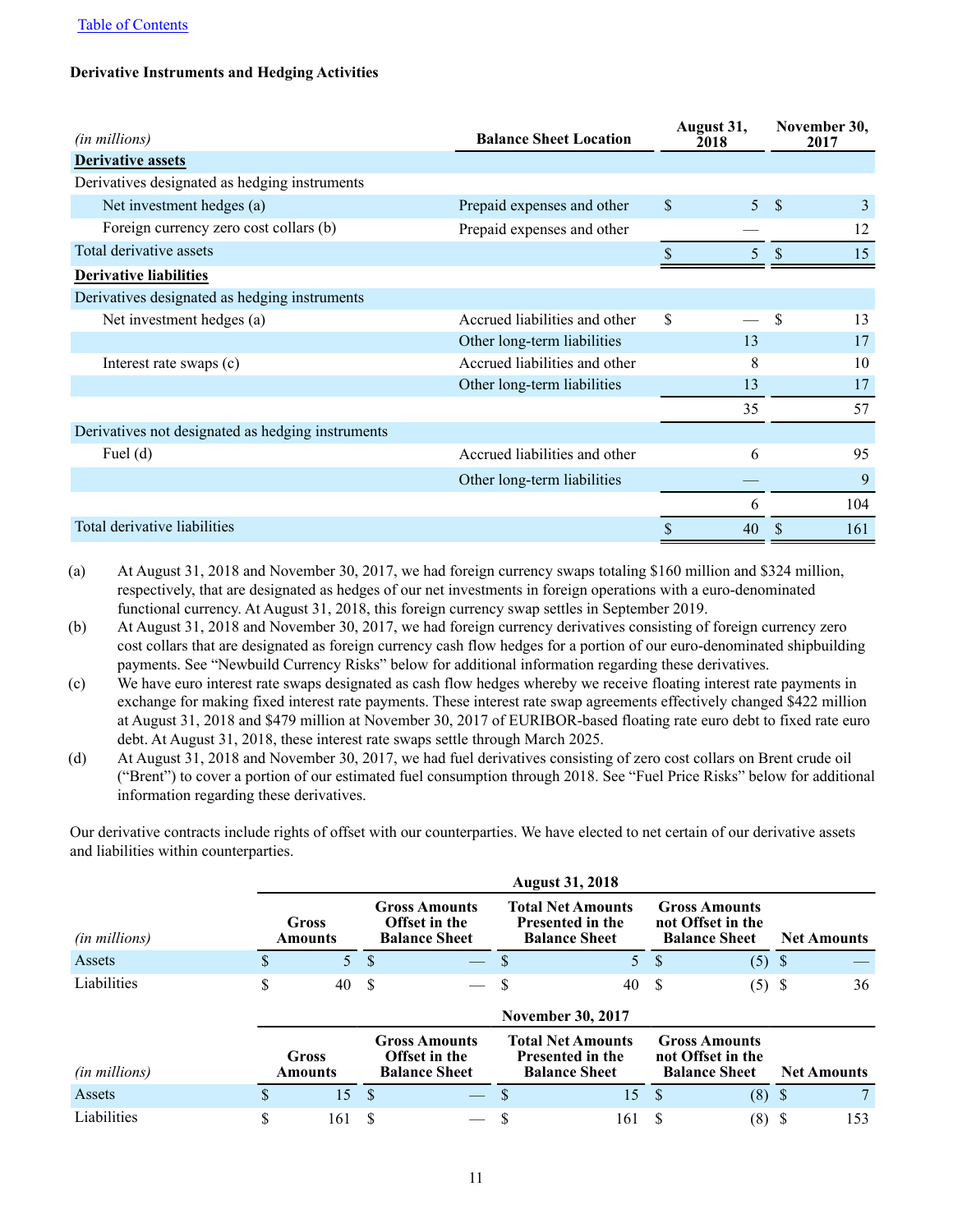The effective gain (loss) portions of our derivatives qualifying and designated as hedging instruments recognized in other comprehensive income were as follows:

|                                                       |  | <b>Three Months Ended</b><br>August 31, |           |  | <b>Nine Months Ended</b><br>August 31, |  |      |
|-------------------------------------------------------|--|-----------------------------------------|-----------|--|----------------------------------------|--|------|
| <i>(in millions)</i>                                  |  | 2018                                    | 2017      |  | 2018                                   |  | 2017 |
| Net investment hedges                                 |  | $3 \&$                                  | $(17)$ \$ |  |                                        |  | (33) |
| Foreign currency zero cost collars – cash flow hedges |  | $(1)$ S                                 | 17S       |  | $(11)$ S                               |  | 52   |
| Interest rate swaps – cash flow hedges                |  |                                         |           |  |                                        |  |      |

There are no credit risk related contingent features in our derivative agreements, except for bilateral credit provisions within our fuel derivative counterparty agreements. These provisions require cash collateral to be posted or received to the extent the fuel derivative fair value payable to or receivable from an individual counterparty exceeds \$100 million. At August 31, 2018 and November 30, 2017, no collateral was required to be posted to or received from our fuel derivative counterparties.

The amount of estimated cash flow hedges' unrealized gains and losses that are expected to be reclassified to earnings in the next twelve months is not significant.

### **Financial Risks**

### *Fuel Price Risks*

Substantially all of our exposure to market risk for changes in fuel prices relates to the consumption of fuel on our ships. We manage fuel consumption through ship maintenance practices, modifying our itineraries and implementing innovative technologies. We are also adding new, more fuel efficient ships to our fleet and are strategically disposing of less fuel efficient ships. We have Brent call options and Brent put options, collectively referred to as zero cost collars, that establish ceiling and floor prices and mitigate a portion of our economic risk attributable to potential fuel price increases through the end of 2018.

|                                           | <b>Three Months Ended</b><br>August 31, |      | <b>Nine Months Ended</b><br>August 31, |           |  |      |  |  |
|-------------------------------------------|-----------------------------------------|------|----------------------------------------|-----------|--|------|--|--|
| <i>(in millions)</i>                      | 2018                                    | 2017 |                                        | 2018      |  | 2017 |  |  |
| Unrealized gains on fuel derivatives, net | 8                                       | 65   |                                        | 90        |  | 134  |  |  |
| Realized losses on fuel derivatives, net  | (4)                                     | (57) |                                        | $^{(29)}$ |  | 153) |  |  |
| Gains (losses) on fuel derivatives, net   | $\overline{4}$                          |      |                                        | 61        |  | (19) |  |  |

## *Foreign Currency Exchange Rate Risks*

#### **Overall Strategy**

We manage our exposure to fluctuations in foreign currency exchange rates through our normal operating and financing activities, including netting certain exposures to take advantage of any natural offsets and, when considered appropriate, through the use of derivative and non-derivative financial instruments. Our primary focus is to monitor our exposure to, and manage, the economic foreign currency exchange risks faced by our operations and realized if we exchange one currency for another. We currently only hedge certain of our ship commitments and net investments in foreign operations. The financial impacts of the hedging instruments we do employ generally offset the changes in the underlying exposures being hedged.

#### *Operational Currency Risks*

Our operations primarily utilize the U.S. dollar, Australian dollar, euro or sterling as their functional currencies. Our operations also have revenue and expenses denominated in non-functional currencies. Movements in foreign currency exchange rates will affect our financial statements.

#### *Investment Currency Risks*

We consider our investments in foreign operations to be denominated in stable currencies. Our investments in foreign operations are of a long-term nature. We have \$5.5 billion and \$861 million of euro- and sterling-denominated debt, respectively, including the effect of foreign currency swaps, which provides an economic offset for our operations with euro and sterling functional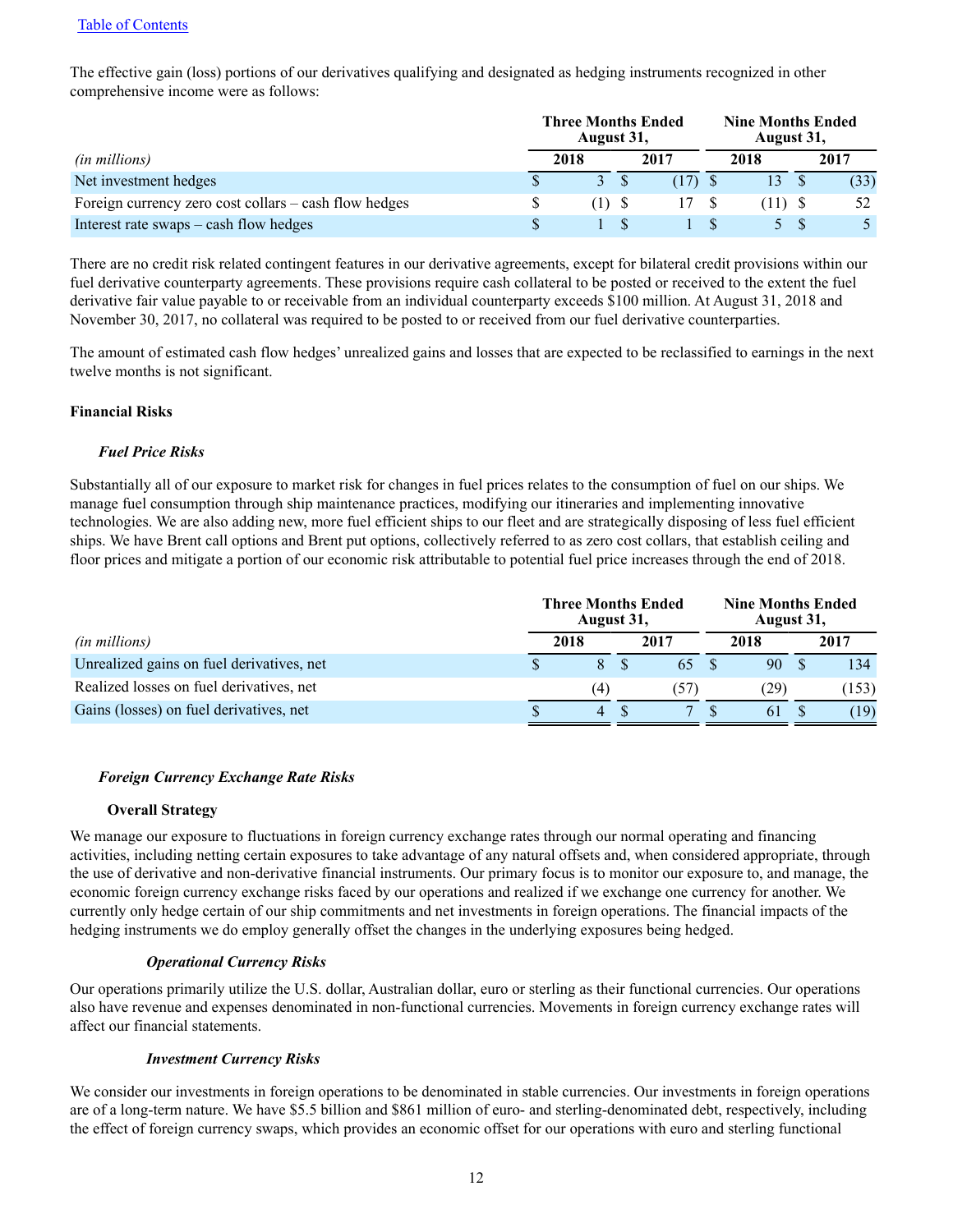currency. We also partially mitigate our net investment currency exposures by denominating a portion of our foreign currency intercompany payables in our foreign operations' functional currencies.

#### *Newbuild Currency Risks*

Our shipbuilding contracts are typically denominated in euros. Our decision to hedge a non-functional currency ship commitment for our cruise brands is made on a case-by-case basis, considering the amount and duration of the exposure, market volatility, economic trends, our overall expected net cash flows by currency and other offsetting risks. We use foreign currency derivative contracts to manage foreign currency exchange rate risk for some of our ship construction payments. At August 31, 2018, for the following newbuild, we had foreign currency zero cost collars for a portion of euro-denominated shipyard payments. These collars are designated as cash flow hedges.

|                 | <b>Entered Into</b> | <b>Matures</b> in | Weighted-Average<br><b>Floor Rate</b> | Weighted-Average<br><b>Ceiling Rate</b> |
|-----------------|---------------------|-------------------|---------------------------------------|-----------------------------------------|
| Nieuw Statendam | 2016                | November 2018     | 1.05 S                                | .25                                     |

If the spot rate is between the ceiling and floor rates on the date of maturity, then we would not owe or receive any payments under these collars.

At August 31, 2018, our remaining newbuild currency exchange rate risk primarily relates to euro-denominated newbuild contract payments to non-euro functional currency brands, which represent a total unhedged commitment of \$10.5 billion and relates to newbuilds scheduled to be delivered in 2019 through 2025.

The cost of shipbuilding orders that we may place in the future that is denominated in a different currency than our cruise brands' will be affected by foreign currency exchange rate fluctuations. These foreign currency exchange rate fluctuations may affect our decision to order new cruise ships.

#### *Interest Rate Risks*

We manage our exposure to fluctuations in interest rates through our debt portfolio management and investment strategies. We evaluate our debt portfolio to determine whether to make periodic adjustments to the mix of fixed and floating rate debt through the use of interest rate swaps, issuance of new debt, amendment of existing debt or early retirement of existing debt.

#### *Concentrations of Credit Risk*

As part of our ongoing control procedures, we monitor concentrations of credit risk associated with financial and other institutions with which we conduct significant business. We seek to minimize these credit risk exposures, including counterparty nonperformance primarily associated with our cash equivalents, investments, committed financing facilities, contingent obligations, derivative instruments, insurance contracts and new ship progress payment guarantees, by:

- Conducting business with large, well-established financial institutions, insurance companies and export credit agencies
- Diversifying our counterparties
- Having guidelines regarding credit ratings and investment maturities that we follow to help safeguard liquidity and minimize risk
- Generally requiring collateral and/or guarantees to support notes receivable on significant asset sales, long-term ship charters and new ship progress payments to shipyards

We currently believe the risk of nonperformance by any of our significant counterparties is remote. At August 31, 2018, our exposures under foreign currency and fuel derivative contracts and interest rate swap agreements were not material. We also monitor the creditworthiness of travel agencies and tour operators in Asia, Australia and Europe, which includes charter-hire agreements in Asia and credit and debit card providers to which we extend credit in the normal course of our business. Our credit exposure also includes contingent obligations related to cash payments received directly by travel agents and tour operators for cash collected by them on cruise sales in Australia and most of Europe where we are obligated to honor our guests' cruise payments made by them to their travel agents and tour operators regardless of whether we have received these payments. Concentrations of credit risk associated with these trade receivables, charter-hire agreements and contingent obligations are not considered to be material, principally due to the large number of unrelated accounts, the nature of these contingent obligations and their short maturities. We have not experienced significant credit losses on our trade receivables, charter-hire agreements and contingent obligations. We do not normally require collateral or other security to support normal credit sales.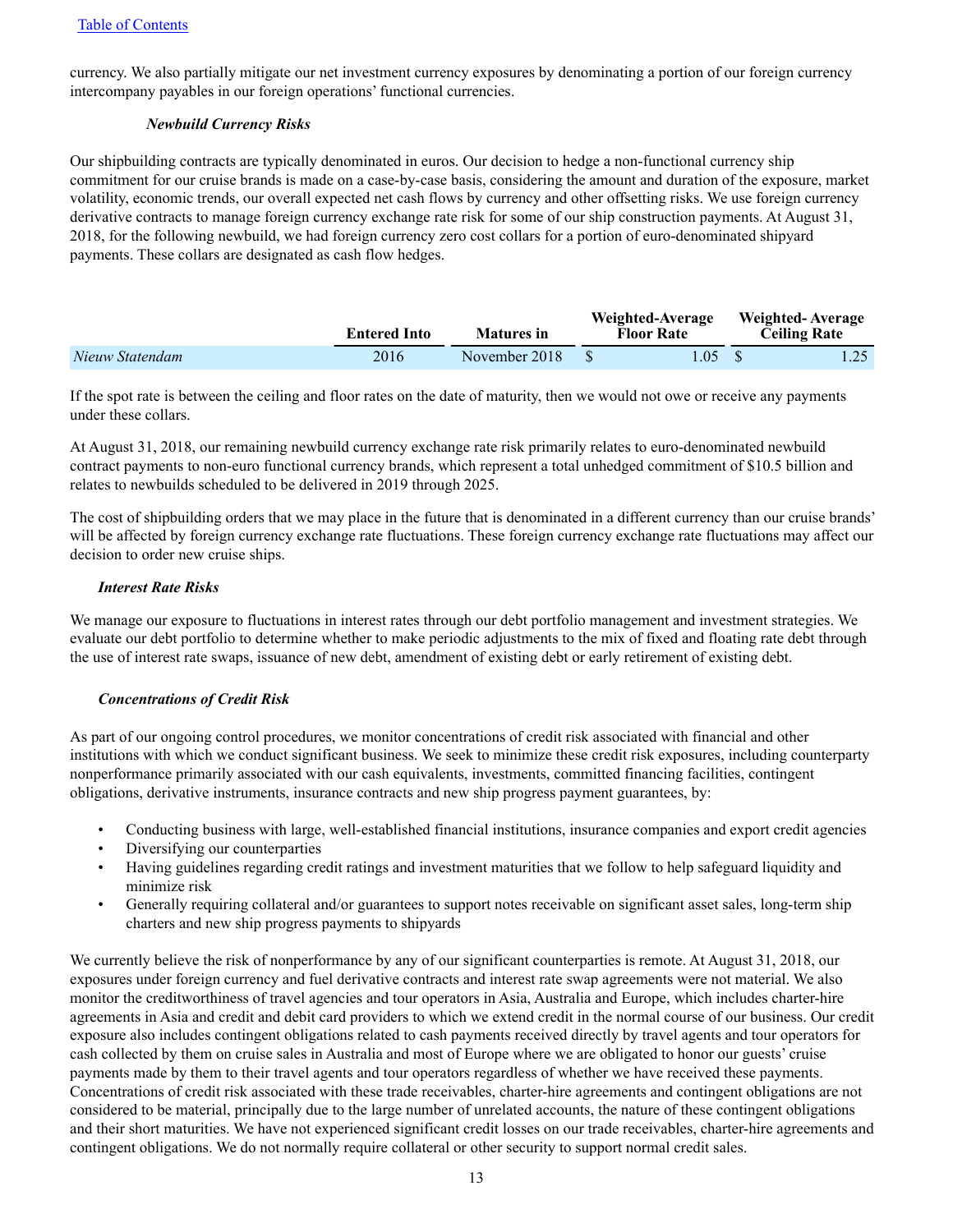### **NOTE 5 – Segment Information**

Beginning in the first quarter of 2018, we revised our operating segments due to changes in our internal reporting as a result of the recent strategic realignment of our business in Australia. The presentation of prior period segment information has been revised to reflect this change. Our operating segments are reported on the same basis as the internally reported information that is provided to our chief operating decision maker ("CODM"), who is the President and Chief Executive Officer of Carnival Corporation and Carnival plc. The CODM assesses performance and makes decisions to allocate resources for Carnival Corporation & plc based upon review of the results across all of our segments. Our four reportable segments are comprised of (1) NAA cruise operations, (2) EA cruise operations, (3) Cruise Support and (4) Tour and Other.

The operating segments within each of our NAA and EA reportable segments have been aggregated based on the similarity of their economic and other characteristics. Our Cruise Support segment represents our portfolio of leading port destinations and other services, all of which are operated for the benefit of our cruise brands. Our Tour and Other segment represents the hotel and transportation operations of Holland America Princess Alaska Tours and other operations.

|                | Three Months Ended August 31, |          |               |                                                                                                                      |               |                |                            |     |               |            |  |
|----------------|-------------------------------|----------|---------------|----------------------------------------------------------------------------------------------------------------------|---------------|----------------|----------------------------|-----|---------------|------------|--|
| (in millions)  | <b>Revenues</b>               |          |               | <b>Selling</b><br>Depreciation<br>Operating<br>costs and<br>and<br>and<br>administrative<br>amortization<br>expenses |               |                | Operating<br>income (loss) |     |               |            |  |
| 2018           |                               |          |               |                                                                                                                      |               |                |                            |     |               |            |  |
| <b>NAA</b>     | $\mathbf S$                   | 3,805    | $\mathcal{S}$ | 1,981                                                                                                                | <sup>\$</sup> | 333            | \$                         | 323 | <sup>\$</sup> | 1,168      |  |
| EA             |                               | 1,832    |               | 891                                                                                                                  |               | 172            |                            | 150 |               | 621        |  |
| Cruise Support |                               | 31       |               | (4)                                                                                                                  |               | 64             |                            | 28  |               | (57)       |  |
| Tour and Other |                               | 167      |               | 90                                                                                                                   |               | $\overline{4}$ |                            | 10  |               | 62         |  |
|                |                               | 5,836    | - \$          | 2,958                                                                                                                | -\$           | 573            | -S                         | 511 | <sup>\$</sup> | 1,794      |  |
| 2017           |                               |          |               |                                                                                                                      |               |                |                            |     |               |            |  |
| <b>NAA</b>     | \$                            | 3,565    | <sup>\$</sup> | 1,920                                                                                                                | \$            | 320            | <sup>\$</sup>              | 303 | <sup>\$</sup> | 933<br>(a) |  |
| EA             |                               | 1,767    |               | 1,007                                                                                                                |               | 158            |                            | 147 |               | 455        |  |
| Cruise Support |                               | 28       |               |                                                                                                                      |               | 65             |                            | 13  |               | (50)       |  |
| Tour and Other |                               | 155      |               | 86                                                                                                                   |               | $\overline{4}$ |                            | 10  |               | 55         |  |
|                |                               | 5,515 \$ |               | 3,013                                                                                                                | -\$           | 547            | \$.                        | 473 | -S            | 1,393      |  |

|                | Nine Months Ended August 31, |        |                                    |       |                                         |       |               |                                     |               |                            |
|----------------|------------------------------|--------|------------------------------------|-------|-----------------------------------------|-------|---------------|-------------------------------------|---------------|----------------------------|
| (in millions)  | <b>Revenues</b>              |        | Operating<br>costs and<br>expenses |       | <b>Selling</b><br>and<br>administrative |       |               | Depreciation<br>and<br>amortization |               | Operating<br>income (loss) |
| 2018           |                              |        |                                    |       |                                         |       |               |                                     |               |                            |
| <b>NAA</b>     | \$                           | 9,325  | \$                                 | 5,385 | <sup>\$</sup>                           | 1,039 | <sup>\$</sup> | 940                                 | <sup>\$</sup> | 1,961                      |
| EA             |                              | 4,784  |                                    | 2,783 |                                         | 551   |               | 466                                 |               | 984                        |
| Cruise Support |                              | 94     |                                    | 40    |                                         | 183   |               | 76                                  |               | (204)                      |
| Tour and Other |                              | 222    |                                    | 140   |                                         | 22    |               | 29                                  |               | 31                         |
|                | \$                           | 14,425 | -S                                 | 8,348 | <sup>\$</sup>                           | 1,794 | -S            | 1,510                               | <sup>\$</sup> | 2,772                      |
| 2017           |                              |        |                                    |       |                                         |       |               |                                     |               |                            |
| <b>NAA</b>     | \$                           | 8,744  | -\$                                | 5,073 | <sup>\$</sup>                           | 982   | \$            | 893                                 | <sup>\$</sup> | 1,708<br>(a)               |
| EA             |                              | 4,206  |                                    | 2,661 |                                         | 475   |               | 411                                 |               | 658                        |
| Cruise Support |                              | 101    |                                    | 18    |                                         | 180   |               | 36                                  |               | (133)                      |
| Tour and Other |                              | 200    |                                    | 132   |                                         | 12    |               | 28                                  |               | 28                         |
|                | \$                           | 13,251 |                                    | 7,884 | S                                       | 1,649 | S             | 1,368                               | \$            | 2,261                      |

(a) Includes \$89 million of impairment charges related to NAA's goodwill and trademarks.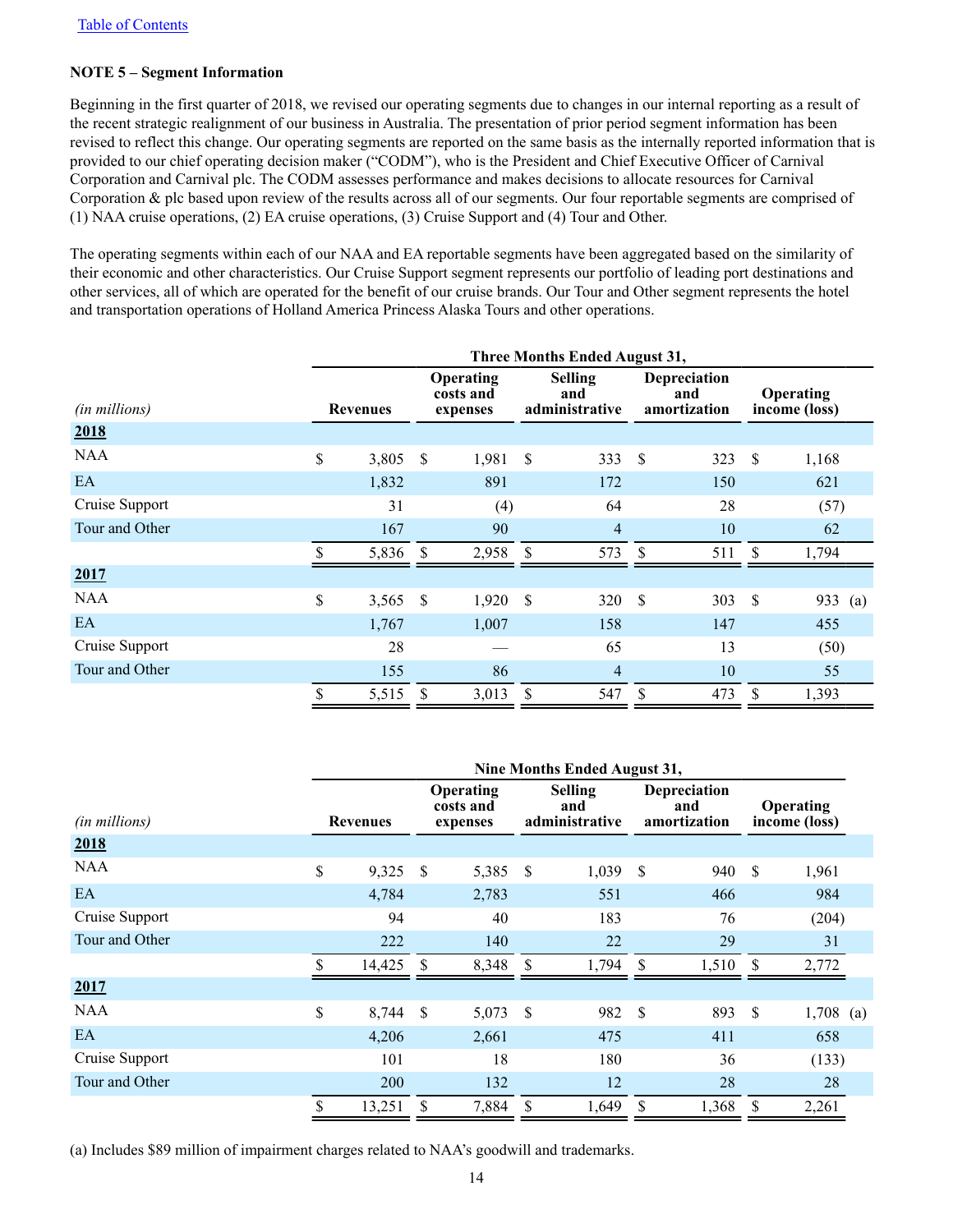## **NOTE 6 – Earnings Per Share**

|                                                     | <b>Three Months Ended</b><br>August 31, |                |  |       |          | <b>Nine Months Ended</b><br>August 31, |              |       |
|-----------------------------------------------------|-----------------------------------------|----------------|--|-------|----------|----------------------------------------|--------------|-------|
| (in millions, except per share data)                | 2018                                    |                |  | 2017  |          | 2018                                   | 2017         |       |
| Net income for basic and diluted earnings per share |                                         | 1.707          |  | 1.329 | Ж        | 2,659                                  | <sup>2</sup> | 2,060 |
| Weighted-average shares outstanding                 |                                         | 706            |  | 723   |          | 712                                    |              | 724   |
| Dilutive effect of equity plans                     |                                         | $\overline{2}$ |  |       |          | C.                                     |              |       |
| Diluted weighted-average shares outstanding         |                                         | 707            |  | 726   |          | 714                                    |              | 727   |
| Basic earnings per share                            |                                         | 2.42           |  | 1.84  | <b>S</b> | 3.73                                   |              | 2.85  |
| Diluted earnings per share                          |                                         | 2.41           |  | 1.83  |          | 3.72                                   |              | 2.84  |

### **NOTE 7 – Shareholders' Equity**

Effective August 27, 2018, the company approved a modification of the general authorization to repurchase Carnival Corporation common stock and/or Carnival plc ordinary shares (the "Repurchase Program"), which replenished the remaining authorized repurchases at the time of the approval to \$1.0 billion. During the nine months ended August 31, 2018, we repurchased 11.8 million shares of Carnival plc ordinary shares and 7.8 million shares of Carnival Corporation common stock for \$726 million and \$475 million, respectively, under the Repurchase Program. At August 31, 2018, the remaining availability under the Repurchase Program was \$987 million.

During the three months ended August 31, 2018, our Boards of Directors declared a dividend to holders of Carnival Corporation common stock and Carnival plc ordinary shares of \$0.50 per share.

#### **NOTE 8 – Property and Equipment**

In March 2018, we sold and transferred an EA segment 700-passenger capacity ship.

In April 2018, we sold and transferred an EA segment 1,300-passenger capacity ship.

In June 2018, we sold an NAA segment 840-passenger capacity ship. The ship will be transferred to the buyer in July 2019.

In June 2018, we sold an EA segment 1,880-passenger capacity ship. The ship will be transferred to the buyer in August 2019.

In August 2018, we sold an NAA segment 1,680-passenger capacity ship. The ship will be transferred to the buyer in March 2019.

#### **NOTE 9 – Other Assets**

In July 2018, we acquired a minority interest in the White Pass & Yukon Route ("White Pass") division of TWC Enterprises Ltd. that includes White Pass' port, railroad and retail operations in Skagway, Alaska.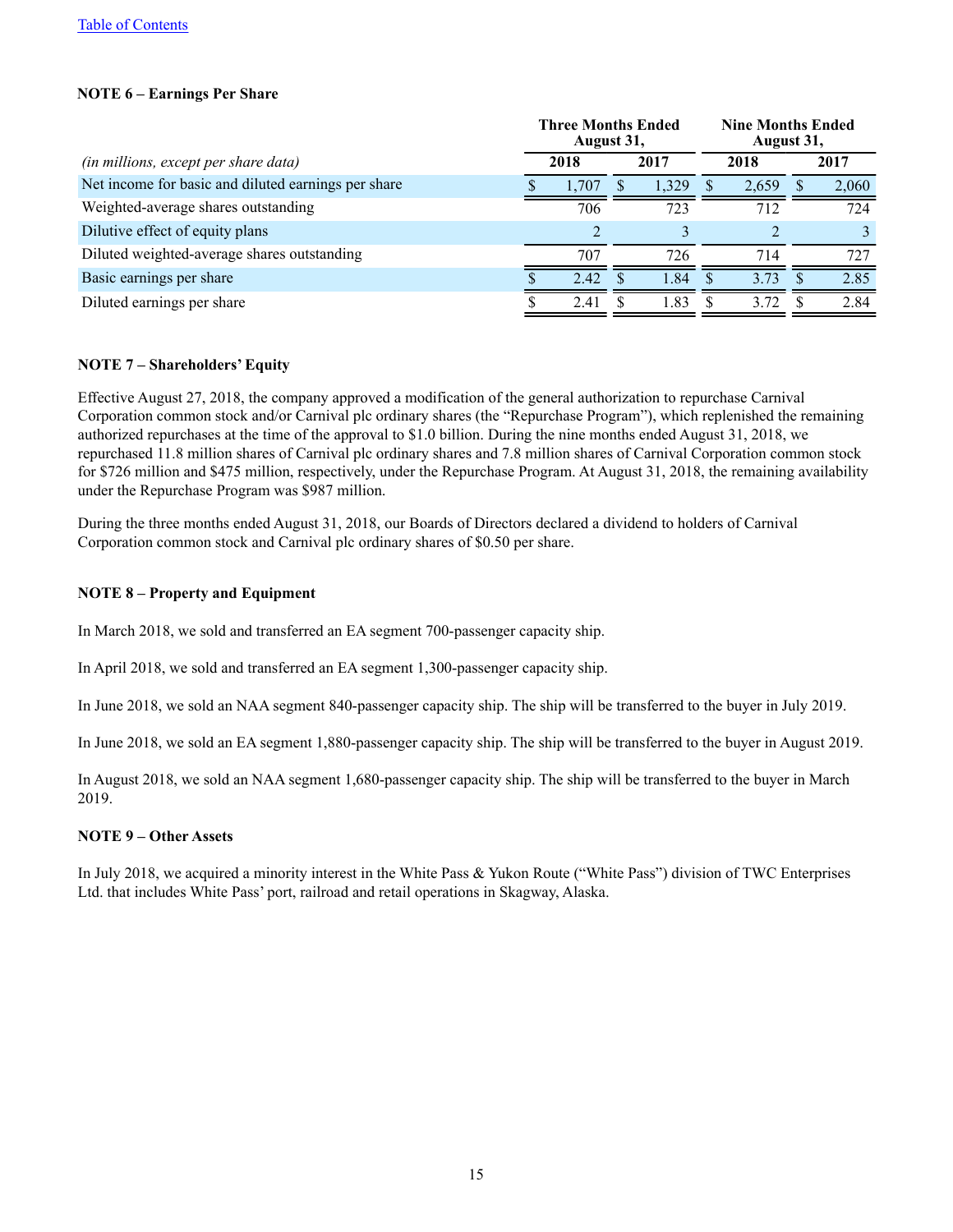### <span id="page-15-0"></span>**Item 2. Management's Discussion and Analysis of Financial Condition and Results of Operations.**

#### **Cautionary Note Concerning Factors That May Affect Future Results**

Some of the statements, estimates or projections contained in this document are "forward-looking statements" that involve risks, uncertainties and assumptions with respect to us, including some statements concerning future results, outlooks, plans, goals and other events which have not yet occurred. These statements are intended to qualify for the safe harbors from liability provided by Section 27A of the Securities Act of 1933 and Section 21E of the Securities Exchange Act of 1934. All statements other than statements of historical facts are statements that could be deemed forward-looking. These statements are based on current expectations, estimates, forecasts and projections about our business and the industry in which we operate and the beliefs and assumptions of our management. We have tried, whenever possible, to identify these statements by using words like "will," "may," "could," "should," "would," "believe," "depends," "expect," "goal," "anticipate," "forecast," "project," "future," "intend," "plan," "estimate," "target," "indicate," "outlook," and similar expressions of future intent or the negative of such terms.

Forward-looking statements include those statements that relate to our outlook and financial position including, but not limited to, statements regarding:

- 
- 
- 
- Interest, tax and fuel expenses Liquidity
- 
- Net revenue yields Net cruise costs, excluding fuel per available lower berth day
- Booking levels Estimates of ship depreciable lives and residual values
- Pricing and occupancy Goodwill, ship and trademark fair values
	-
- Currency exchange rates Adjusted earnings per share

Because forward-looking statements involve risks and uncertainties, there are many factors that could cause our actual results, performance or achievements to differ materially from those expressed or implied by our forward-looking statements. This note contains important cautionary statements of the known factors that we consider could materially affect the accuracy of our forward-looking statements and adversely affect our business, results of operations and financial position. It is not possible to predict or identify all such risks. There may be additional risks that we consider immaterial or which are unknown. These factors include, but are not limited to, the following:

- The demand for cruises may decline due to adverse world events impacting the ability or desire of people to travel, including conditions affecting the safety and security of travel, government regulations and requirements, and decline in consumer confidence
- Incidents, such as ship incidents, security incidents, the spread of contagious diseases and threats thereof, adverse weather conditions or other natural disasters and the related adverse publicity affecting our reputation and the health, safety, security and satisfaction of guests and crew
- Changes in and compliance with laws and regulations relating to environment, health, safety, security, data privacy and protection, tax and anti-corruption under which we operate may lead to litigations, enforcement actions, fines, or penalties
- Disruptions and other damages to our information technology and other networks and operations, breaches in data security, lapses in data privacy, and failure to keep pace with developments in technology
- Ability to recruit, develop and retain qualified shipboard personnel who live on ships away from home for extended periods of time
- Increases in fuel prices and availability of fuel supply
- Fluctuations in foreign currency exchange rates
- Overcapacity and competition in the cruise ship and land-based vacation industry
- Continuing financial viability of our travel agent distribution system, air service providers and other key vendors in our supply chain, as well as reductions in the availability of, and increases in the prices for, the services and products provided by these vendors
- Inability to implement our shipbuilding programs and ship repairs, maintenance and refurbishments on terms that are favorable or consistent with our expectations, as well as increases to our repairs and maintenance expenses and refurbishment costs as our fleet ages
- Geographic regions in which we try to expand our business may be slow to develop and ultimately not develop how we expect

The ordering of the risk factors set forth above is not intended to reflect our indication of priority or likelihood.

Forward-looking statements should not be relied upon as a prediction of actual results. Subject to any continuing obligations under applicable law or any relevant stock exchange rules, we expressly disclaim any obligation to disseminate, after the date of this document, any updates or revisions to any such forward-looking statements to reflect any change in expectations or events, conditions or circumstances on which any such statements are based.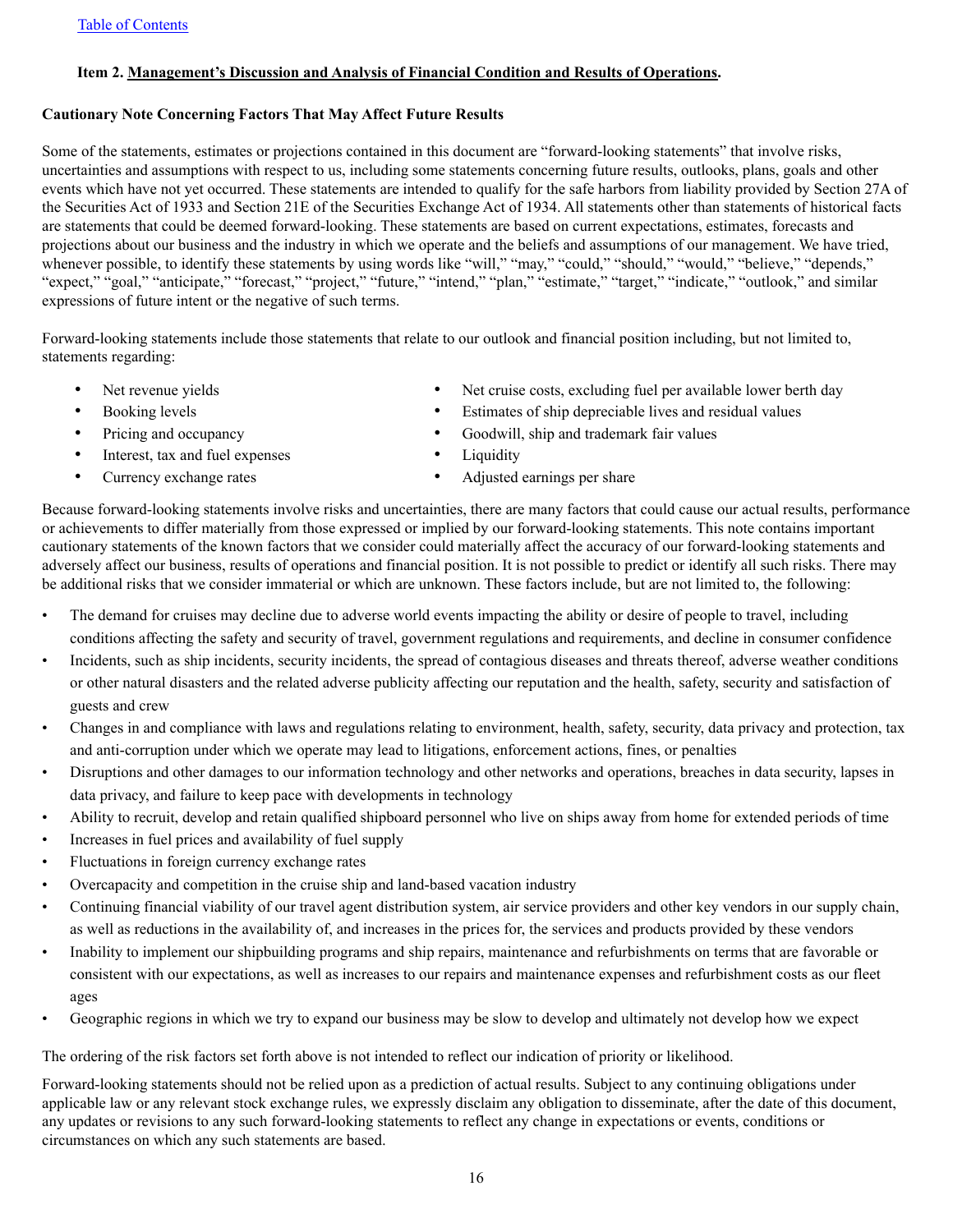#### **New Accounting Pronouncements**

Refer to our consolidated financial statements for further information on *Accounting Pronouncements*.

#### **Critical Accounting Estimates**

For a discussion of our critical accounting estimates, see "Management's Discussion and Analysis of Financial Condition and Results of Operations" that is included in the Form 10-K.

#### **Seasonality**

Our revenues from the sale of passenger tickets are seasonal. Historically, demand for cruises has been greatest during our third quarter, which includes the Northern Hemisphere summer months. This higher demand during the third quarter results in higher ticket prices and occupancy levels and, accordingly, the largest share of our operating income is earned during this period. The seasonality of our results also increases due to ships being taken out-of-service for maintenance, which we schedule during non-peak demand periods. In addition, substantially all of Holland America Princess Alaska Tours' revenue and net income is generated from May through September in conjunction with the Alaska cruise season.

#### **Statistical Information**

|                                                             | <b>Three Months Ended</b><br>August 31, |    |        | <b>Nine Months Ended</b><br>August 31, |        |               |        |  |
|-------------------------------------------------------------|-----------------------------------------|----|--------|----------------------------------------|--------|---------------|--------|--|
|                                                             | 2018                                    |    | 2017   |                                        | 2018   |               | 2017   |  |
| Available Lower Berth Days ("ALBDs") (in thousands) (a) (b) | 21,475                                  |    | 21,120 |                                        | 62,626 |               | 61,541 |  |
| Occupancy percentage (c)                                    | 112.6%                                  |    | 111.3% |                                        | 107.8% |               | 106.7% |  |
| Passengers carried (in thousands)                           | 3,562                                   |    | 3,441  |                                        | 9,393  |               | 9,116  |  |
| Fuel consumption in metric tons (in thousands)              | 818                                     |    | 814    |                                        | 2,458  |               | 2,463  |  |
| Fuel consumption in metric tons per thousand ALBDs          | 38.1                                    |    | 38.5   |                                        | 39.3   |               | 40.0   |  |
| Fuel cost per metric ton consumed                           | \$<br>531                               | \$ | 378    | \$                                     | 474    | \$            | 371    |  |
| Currencies (USD to 1)                                       |                                         |    |        |                                        |        |               |        |  |
| <b>AUD</b>                                                  | \$<br>0.74                              | \$ | 0.78   | \$                                     | 0.76   | <sup>\$</sup> | 0.76   |  |
| <b>CAD</b>                                                  | \$<br>0.76                              | \$ | 0.78   | \$                                     | 0.78   | <sup>\$</sup> | 0.76   |  |
| <b>EUR</b>                                                  | \$<br>1.16                              | \$ | 1.15   | \$                                     | 1.20   | <sup>\$</sup> | 1.11   |  |
| <b>GBP</b>                                                  | \$<br>1.31                              | \$ | 1.29   | $\mathbf{\$}$                          | 1.36   | $\mathbb{S}$  | 1.27   |  |
| <b>RMB</b>                                                  | \$<br>0.15                              | \$ | 0.15   | \$                                     | 0.15   | \$            | 0.15   |  |

(a) ALBD is a standard measure of passenger capacity for the period that we use to approximate rate and capacity variances, based on consistently applied formulas that we use to perform analyses to determine the main non-capacity driven factors that cause our cruise revenues and expenses to vary. ALBDs assume that each cabin we offer for sale accommodates two passengers and is computed by multiplying passenger capacity by revenue-producing ship operating days in the period.

(b) For the three months ended August 31, 2018 compared to the three months ended August 31, 2017, we had a 1.7% capacity increase in ALBDs comprised of a 3.1% capacity increase in our NAA segment and a 0.8% capacity decrease in our EA segment.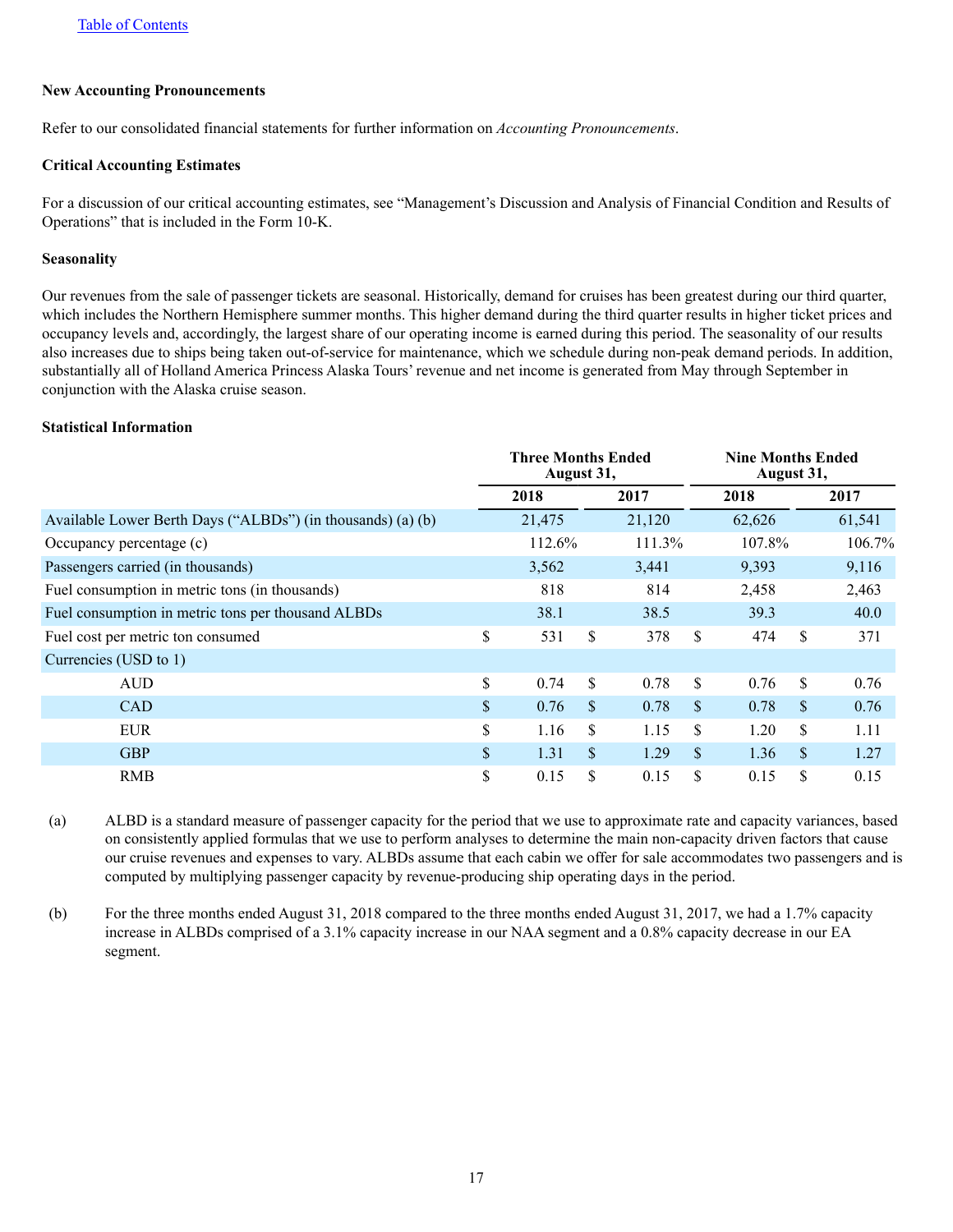Our NAA segment's capacity increase was caused by:

- Full quarter impact from one Carnival Cruise Line 3,970-passenger capacity ship that entered into service in April 2018
- Full quarter impact from one Seabourn 600-passenger capacity ship that entered into service in May 2018

Our EA segment's capacity decrease was caused by:

- Full quarter impact from one P&O Cruises (UK) 700-passenger capacity ship removed from service in March 2018
- Full quarter impact from one Costa Cruises 1,300-passenger capacity ship removed from service in April 2018

For the nine months ended August 31, 2018 compared to the nine months ended August 31, 2017, we had a 1.8% capacity increase in ALBDs comprised of a 2.2% capacity increase in our NAA segment and a 1.0% capacity increase in our EA segment.

Our NAA segment's capacity increase was caused by:

- Partial period impact from one Princess Cruises 3,560-passenger capacity ship that entered into service in April 2017
- Partial period impact from one Carnival Cruise Line 3,970-passenger capacity ship that entered into service in April 2018
- Partial period impact from one Seabourn 600-passenger capacity ship that entered into service in May 2018

These increases were partially offset by the partial period impact from one P&O Cruises (Australia) 1,550-passenger capacity ship removed from service in April 2017.

Our EA segment's capacity increase was caused by:

• Partial period impact from one AIDA Cruises 3,290-passenger capacity ship that entered into service in June 2017

This increase was partially offset by:

- Partial period impact from one P&O Cruises (UK) 700-passenger capacity ship removed from service in March 2018
- Partial period impact from one Costa Cruises 1,300-passenger capacity ship removed from service in April 2018
- (c) In accordance with cruise industry practice, occupancy is calculated using a denominator of ALBDs, which assumes two passengers per cabin even though some cabins can accommodate three or more passengers. Percentages in excess of 100% indicate that on average more than two passengers occupied some cabins.

#### **Three Months Ended August 31, 2018 ("2018") Compared to Three Months Ended August 31, 2017 ("2017")**

#### **Revenues**

#### **Consolidated**

Cruise passenger ticket revenues made up 75% of our 2018 total revenues. Cruise passenger ticket revenues increased by \$215 million, or 5.2%, to \$4.4 billion in 2018 from \$4.1 billion in 2017.

This increase was driven by:

- \$70 million 1.7% capacity increase in ALBDs
- \$50 million increase in cruise ticket revenues, driven primarily by price improvements in our European and China programs, partially offset by decrease in our Caribbean program
- \$48 million increase in occupancy
- \$30 million increase in air transportation revenues
- \$11 million foreign currency translational impact from a weaker U.S. dollar against the functional currencies of our foreign operations ("foreign currency translational impact")

The remaining 25% of 2018 total revenues were substantially all comprised of onboard and other cruise revenues, which increased by \$93 million, or 7.6%, to \$1.3 billion in 2018 from \$1.2 billion in 2017.

This increase was caused by:

- \$36 million higher onboard spending by our guests
- \$22 million increase in other revenues
- \$21 million 1.7% capacity increase in ALBDs
- \$14 million increase in occupancy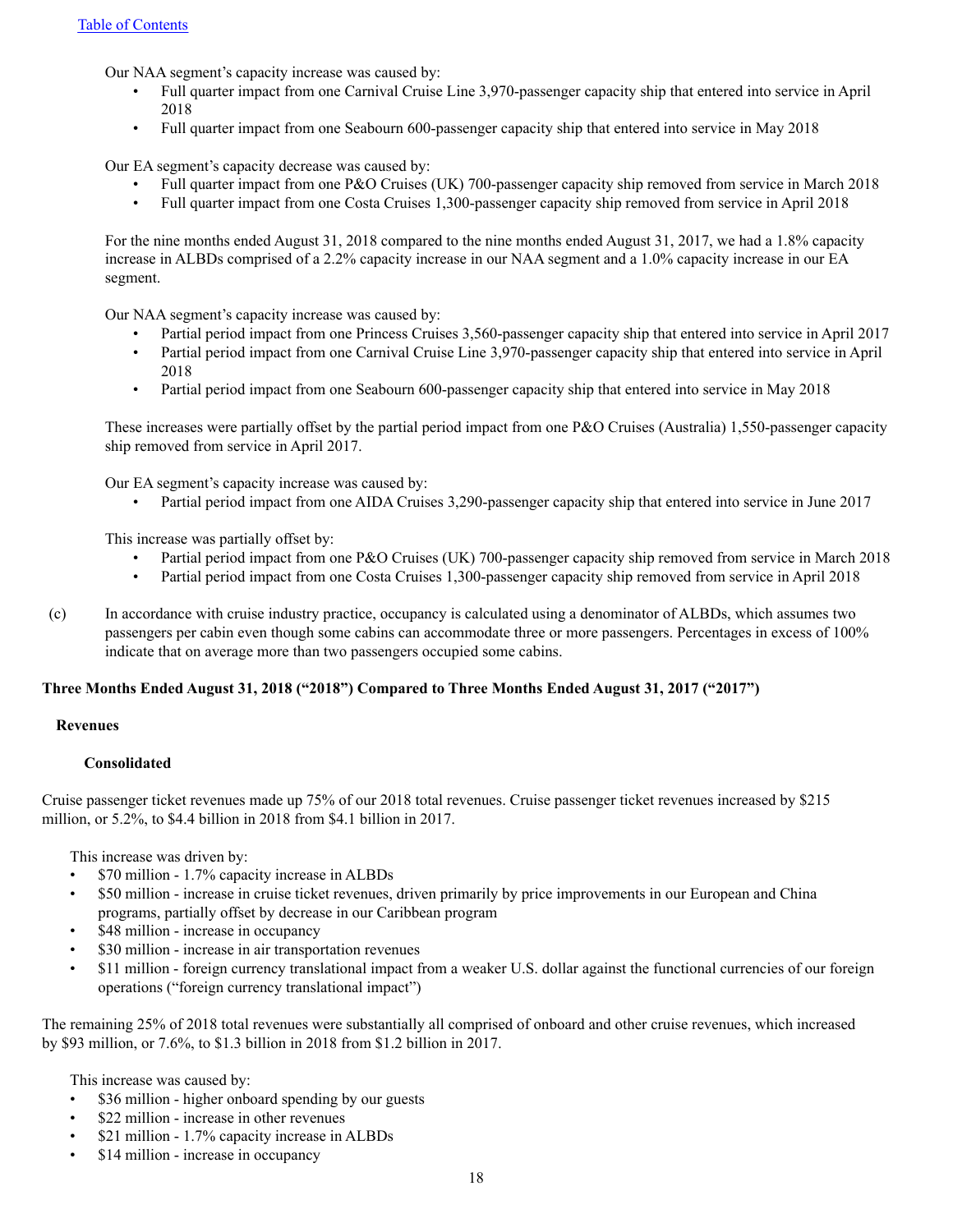Concession revenues, which are included in onboard and other revenues, increased by \$20 million, or 6.0%, to \$350 million in 2018 from \$331 million in 2017.

#### **NAA Segment**

Cruise passenger ticket revenues made up 75% of our NAA segment's 2018 total revenues. Cruise passenger ticket revenues increased by \$168 million, or 6.3%, to \$2.8 billion in 2018 compared to \$2.7 billion in 2017.

This increase was caused by:

- \$84 million 3.1% capacity increase in ALBDs
- \$35 million increase in cruise ticket revenues, driven primarily by price improvements in the European program, partially offset by the Caribbean program
- \$30 million increase in air transportation revenues
- \$20 million increase in occupancy

The remaining 25% of our NAA segment's 2018 total revenues were comprised of onboard and other cruise revenues, which increased by \$73 million, or 8.1%, to \$969 million in 2018 from \$897 million in 2017.

This increase was driven by:

- \$28 million 3.1% capacity increase in ALBDs
- \$22 million higher onboard spending by our guests
- \$18 million increase in other revenues

Concession revenues, which are included in onboard and other revenues, increased by \$17 million, or 7.5%, to \$251 million in 2018 from \$233 million in 2017.

#### **EA Segment**

Cruise passenger ticket revenues made up 83% of our EA segment's 2018 total revenues. Cruise passenger ticket revenues increased by \$53 million, or 3.6%, to \$1.5 billion in 2018 compared to \$1.5 billion in 2017.

This increase was caused by:

- \$26 million increase in occupancy
- \$19 million increase in cruise ticket revenues, driven primarily by price improvements in the European and China programs
- \$15 million foreign currency translational impact

These increases were partially offset by a 0.8% capacity decrease in ALBDs, which accounted for \$12 million.

The remaining 17% of our EA segment's 2018 total revenues were comprised of onboard and other cruise revenues, which increased by \$12 million, or 4.1%, to \$305 million in 2018 from \$292 million in 2017.

Concession revenues, which are included in onboard and other revenues, increased by \$2 million, or 2.2%, to \$100 million in 2018 from \$97 million in 2017.

#### **Costs and Expenses**

#### **Consolidated**

Operating costs and expenses decreased by \$55 million, or 1.8%, to \$3.0 billion in 2018 from \$3.0 billion in 2017.

This decrease was caused by:

- \$304 million ship impairments in 2017
- \$26 million gains on ship sales in 2018

This decrease was partially offset by:

- \$126 million higher fuel prices
- \$49 million 1.7% capacity increase in ALBD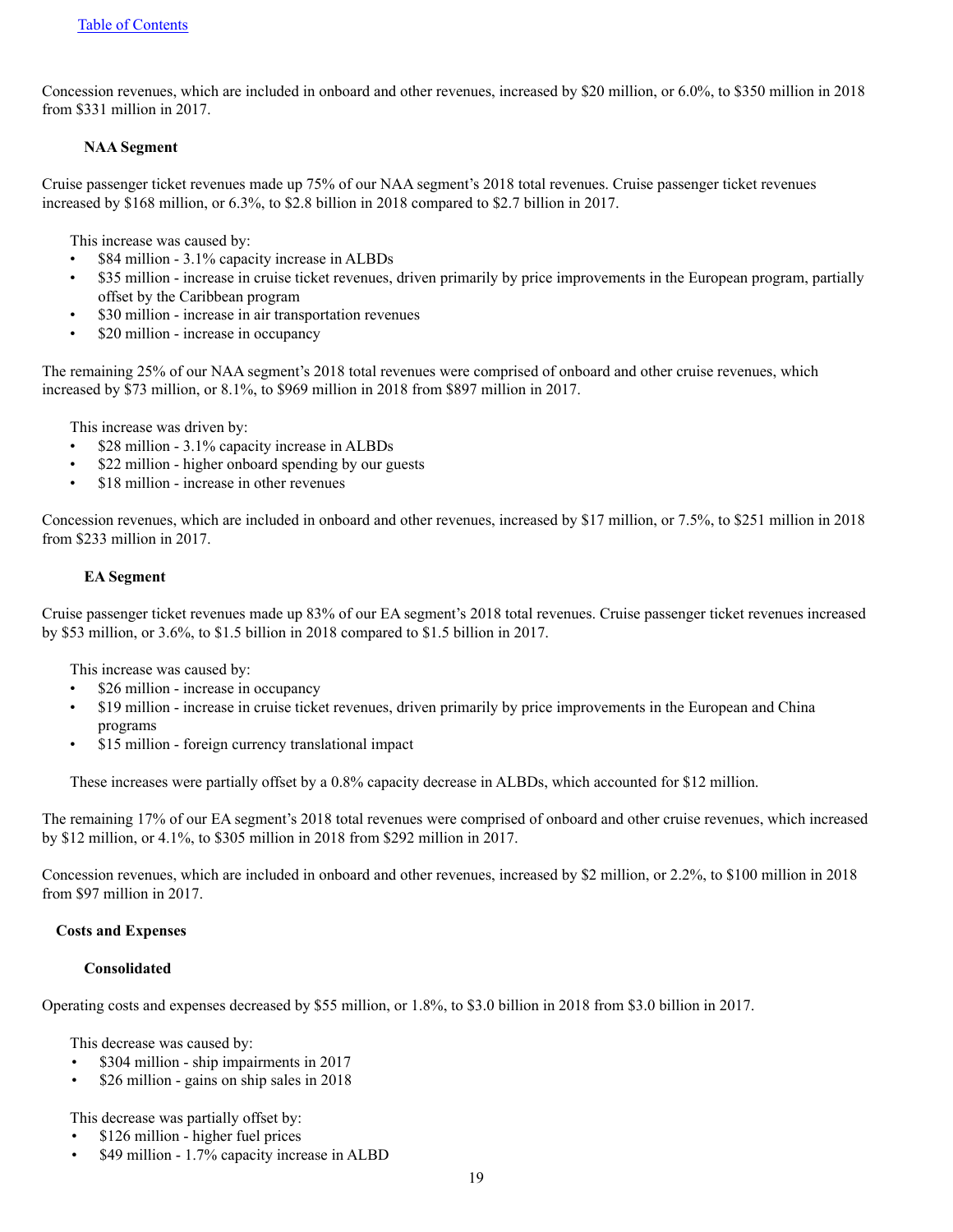- \$39 million higher commissions, transportation and other expenses
- \$17 million higher onboard and other expenses
- \$14 million higher dry-dock expenses and repair and maintenance expenses
- \$13 million increase in occupancy

Selling and administrative expenses increased by \$26 million, or 4.8%, to \$573 million in 2018 from \$547 million in 2017.

Depreciation and amortization expenses increased by \$38 million, or 7.9%, to \$511 million in 2018 from \$473 million in 2017.

Goodwill and trademark impairment charges of \$89 million include a goodwill impairment charge of \$38 million and a trademark impairment charge of \$50 million during 2017.

#### **NAA Segment**

Operating costs and expenses increased by \$61 million, or 3.2%, to \$2.0 billion in 2018 from \$1.9 billion in 2017.

This increase was caused by:

- \$84 million higher fuel prices
- \$60 million 3.1% capacity increase in ALBDs
- \$40 million higher commissions, transportation and other expenses
- \$15 million higher onboard and other expenses
- \$13 million higher dry-dock expenses and repair and maintenance expenses
- \$12 million higher cruise payroll and related expenses

These increases were partially offset by:

• \$162 million - ship impairments in 2017

Selling and administrative expenses increased by \$13 million, or 4.1%, to \$333 million in 2018 from \$320 million in 2017.

Depreciation and amortization expenses increased by \$20 million, or 6.8%, to \$323 million in 2018 from \$303 million in 2017.

Goodwill and trademark impairment charges of \$89 million include a goodwill impairment charge of \$38 million and a trademark impairment charge of \$50 million during 2017.

#### **EA Segment**

Operating costs and expenses decreased by \$116 million, or 12%, to \$0.9 billion in 2018 from \$1.0 billion in 2017.

This decrease was caused by:

- \$141 million ship impairments in 2017
- \$10 million lower dry-dock expenses and repair and maintenance expenses

These decreases were partially offset by:

\$40 million - higher fuel prices

Selling and administrative expenses increased by \$14 million, or 8.7%, to \$172 million in 2018 from \$158 million in 2017.

Depreciation and amortization expenses increased by \$3 million, or 1.8%, to \$150 million in 2018 from \$147 million in 2017.

#### **Operating Income**

Our consolidated operating income increased by \$401 million, or 29%, to \$1.8 billion in 2018 from \$1.4 billion in 2017. Our NAA segment's operating income increased by \$235 million, or 25%, to \$1.2 billion in 2018 from \$0.9 billion in 2017, and our EA segment's operating income increased by \$166 million, or 36%, to \$621 million in 2018 from \$455 million in 2017. These changes were primarily due to the reasons discussed above.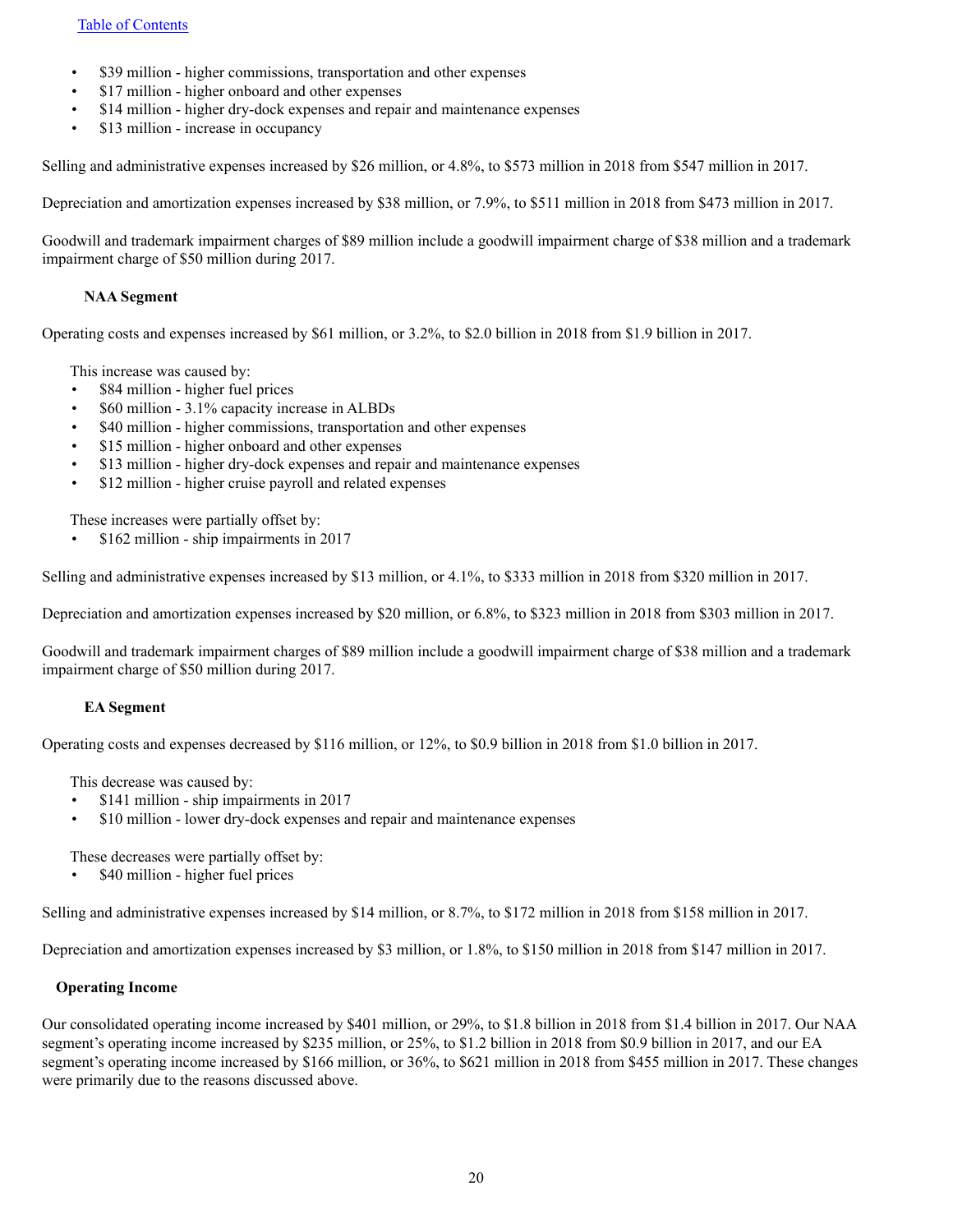#### Table of Contents

#### **Nonoperating Income (Expense)**

|                                           | <b>Three Months Ended</b><br>August 31, |      |
|-------------------------------------------|-----------------------------------------|------|
| <i>(in millions)</i>                      | 2018                                    | 2017 |
| Unrealized gains on fuel derivatives, net | 8                                       | 65   |
| Realized losses on fuel derivatives, net  | (4)                                     | (57) |
| Gains on fuel derivatives, net            | 4                                       |      |

#### *Explanations of Non-GAAP Financial Measures*

#### **Non-GAAP Financial Measures**

We use net cruise revenues per ALBD ("net revenue yields"), net cruise costs excluding fuel per ALBD, adjusted net income and adjusted earnings per share as non-GAAP financial measures of our cruise segments' and the company's financial performance. These non-GAAP financial measures are provided along with U.S. GAAP gross cruise revenues per ALBD ("gross revenue yields"), gross cruise costs per ALBD and U.S. GAAP net income and U.S. GAAP earnings per share.

Net revenue yields and net cruise costs excluding fuel per ALBD enable us to separate the impact of predictable capacity or ALBD changes from price and other changes that affect our business. We believe these non-GAAP measures provide useful information to investors and expanded insight to measure our revenue and cost performance as a supplement to our U.S. GAAP consolidated financial statements.

Under U.S. GAAP, the realized and unrealized gains and losses on fuel derivatives not qualifying as fuel hedges are recognized currently in earnings. We believe that unrealized gains and losses on fuel derivatives are not an indication of our earnings performance since they relate to future periods and may not ultimately be realized in our future earnings. Therefore, we believe it is more meaningful for the unrealized gains and losses on fuel derivatives to be excluded from our net income and earnings per share and, accordingly, we present adjusted net income and adjusted earnings per share excluding these unrealized gains and losses.

We believe that gains and losses on ship sales, impairment charges, restructuring and other expenses are not part of our core operating business and are not an indication of our future earnings performance. Therefore, we believe it is more meaningful for gains and losses on ship sales, impairment charges, and restructuring and other non-core gains and charges to be excluded from our net income and earnings per share and, accordingly, we present adjusted net income and adjusted earnings per share excluding these items.

The presentation of our non-GAAP financial information is not intended to be considered in isolation from, as substitute for, or superior to the financial information prepared in accordance with U.S. GAAP. It is possible that our non-GAAP financial measures may not be exactly comparable to the like-kind information presented by other companies, which is a potential risk associated with using these measures to compare us to other companies.

Net revenue yields are commonly used in the cruise industry to measure a company's cruise segment revenue performance and for revenue management purposes. We use "net cruise revenues" rather than "gross cruise revenues" to calculate net revenue yields. We believe that net cruise revenues is a more meaningful measure in determining revenue yield than gross cruise revenues because it reflects the cruise revenues earned net of our most significant variable costs, which are travel agent commissions, cost of air and other transportation, certain other costs that are directly associated with onboard and other revenues and credit and debit card fees.

Net passenger ticket revenues reflect gross passenger ticket revenues, net of commissions, transportation and other costs.

Net onboard and other revenues reflect gross onboard and other revenues, net of onboard and other cruise costs.

Net cruise costs excluding fuel per ALBD is the measure we use to monitor our ability to control our cruise segments' costs rather than gross cruise costs per ALBD. We exclude the same variable costs that are included in the calculation of net cruise revenues as well as fuel expense to calculate net cruise costs without fuel to avoid duplicating these variable costs in our non-GAAP financial measures. Substantially all of our net cruise costs excluding fuel are largely fixed, except for the impact of changing prices, once the number of ALBDs has been determined.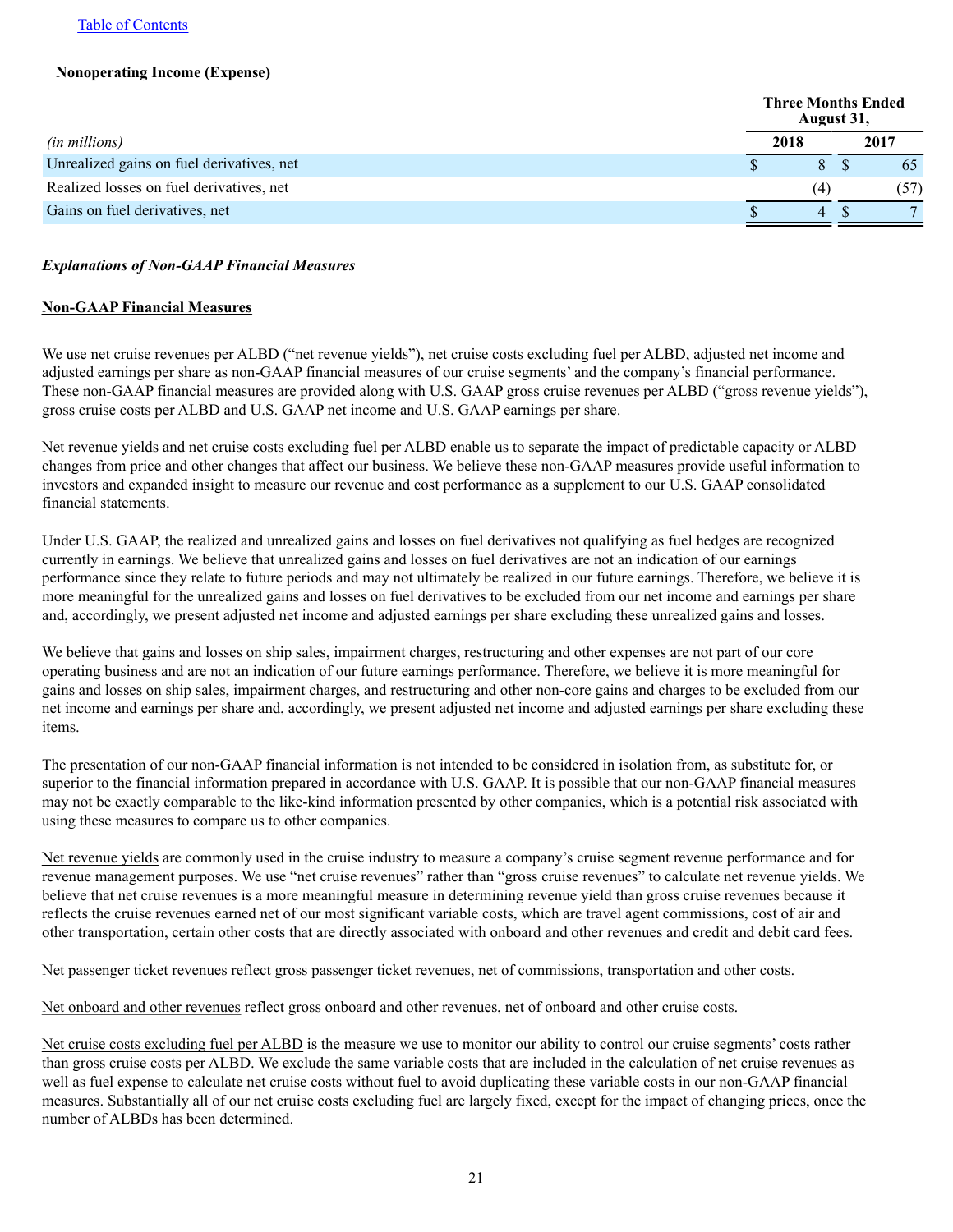#### **Reconciliation of Forecasted Data**

We have not provided a reconciliation of forecasted gross cruise revenues to forecasted net cruise revenues or forecasted gross cruise costs to forecasted net cruise costs without fuel or forecasted U.S. GAAP net income to forecasted adjusted net income or forecasted U.S. GAAP earnings per share to forecasted adjusted earnings per share because preparation of meaningful U.S. GAAP forecasts of gross cruise revenues, gross cruise costs, net income and earnings per share would require unreasonable effort. We are unable to predict, without unreasonable effort, the future movement of foreign exchange rates and fuel prices. While we forecast realized gains and losses on fuel derivatives by applying current Brent prices to the derivatives that settle in the forecast period, we do not forecast the impact of unrealized gains and losses on fuel derivatives because we do not believe they are an indication of our future earnings performance. We are unable to determine the future impact of gains or losses on ships sales, restructuring expenses and other noncore gains and charges.

#### **Constant Dollar and Constant Currency**

Our operations primarily utilize the U.S. dollar, Australian dollar, euro and sterling as functional currencies to measure results and financial condition. Functional currencies other than the U.S. dollar subject us to foreign currency translational risk. Our operations also have revenues and expenses that are in currencies other than their functional currency, which subject us to foreign currency transactional risk.

We report net revenue yields, net passenger revenue yields, net onboard and other revenue yields and net cruise costs excluding fuel per ALBD on a "constant dollar" and "constant currency" basis assuming the 2018 periods' currency exchange rates have remained constant with the 2017 periods' rates. These metrics facilitate a comparative view for the changes in our business in an environment with fluctuating exchange rates.

Constant dollar reporting removes only the impact of changes in exchange rates on the translation of our operations.

Constant currency reporting removes the impact of changes in exchange rates on the translation of our operations (as in constant dollar) plus the transactional impact of changes in exchange rates from revenues and expenses that are denominated in a currency other than the functional currency.

#### *Examples:*

- The translation of our operations with functional currencies other than U.S. dollar to our U.S. dollar reporting currency results in decreases in reported U.S. dollar revenues and expenses if the U.S. dollar strengthens against these foreign currencies and increases in reported U.S. dollar revenues and expenses if the U.S. dollar weakens against these foreign currencies.
- Our operations have revenue and expense transactions in currencies other than their functional currency. If their functional currency strengthens against these other currencies, it reduces the functional currency revenues and expenses. If the functional currency weakens against these other currencies, it increases the functional currency revenues and expenses.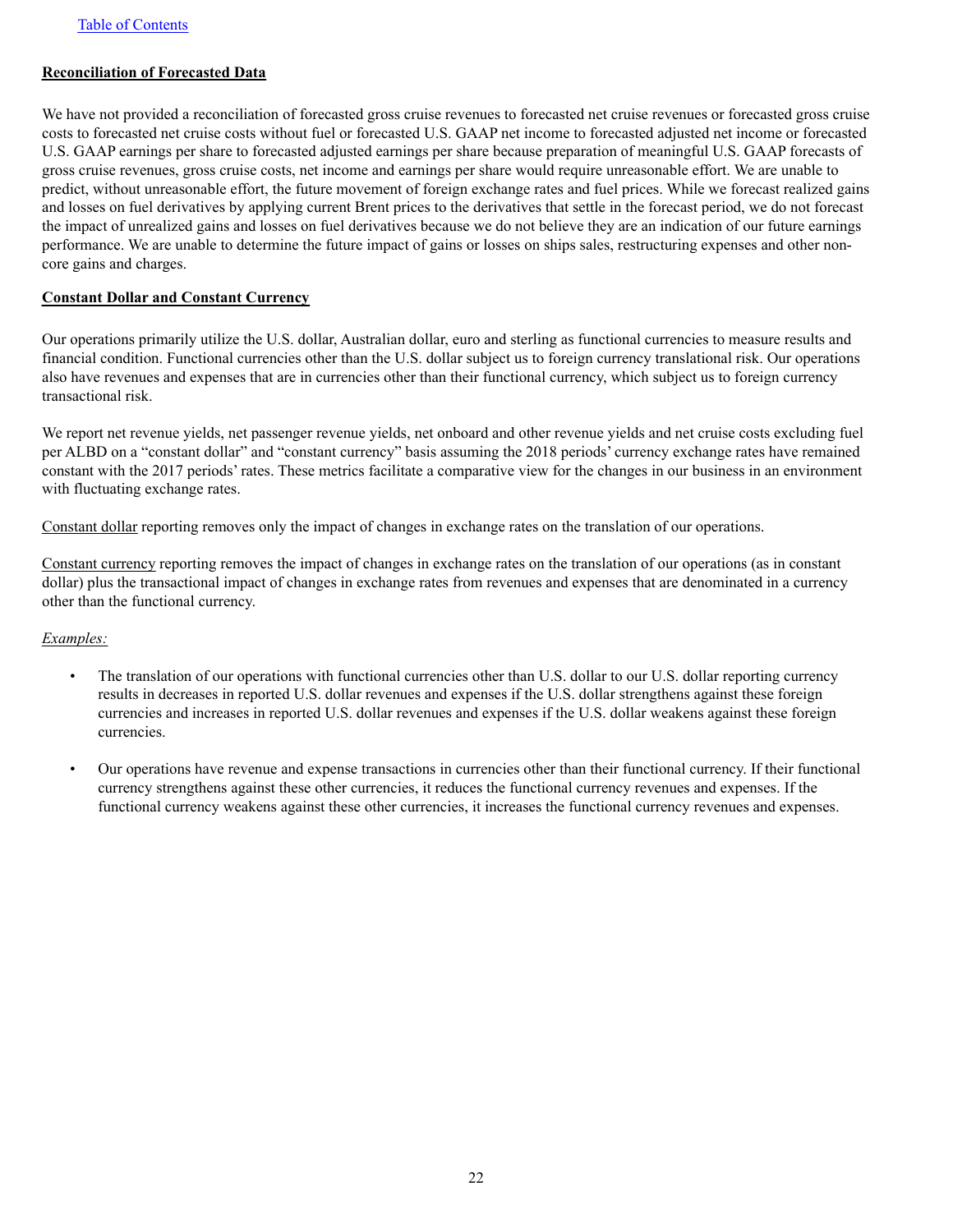## Table of Contents

Consolidated gross and net revenue yields were computed by dividing the gross and net cruise revenues by ALBDs as follows:

|                                       |                    | <b>Three Months Ended August 31,</b> |               |                                   |               |            |  |  |  |  |  |
|---------------------------------------|--------------------|--------------------------------------|---------------|-----------------------------------|---------------|------------|--|--|--|--|--|
| (dollars in millions, except yields)  |                    | 2018                                 |               | 2018<br>Constant<br><b>Dollar</b> |               | 2017       |  |  |  |  |  |
| Passenger ticket revenues             | $\mathbf{\hat{S}}$ | 4,353                                | $\mathcal{S}$ | 4,342                             | $\mathcal{S}$ | 4,138      |  |  |  |  |  |
| Onboard and other revenues            |                    | 1,316                                |               | 1,315                             |               | 1,223      |  |  |  |  |  |
| <b>Gross cruise revenues</b>          |                    | 5,669                                |               | 5,657                             |               | 5,361      |  |  |  |  |  |
| Less cruise costs                     |                    |                                      |               |                                   |               |            |  |  |  |  |  |
| Commissions, transportation and other |                    | (760)                                |               | (758)                             |               | (699)      |  |  |  |  |  |
| Onboard and other                     |                    | (207)                                |               | (207)                             |               | (184)      |  |  |  |  |  |
|                                       |                    | (967)                                |               | (965)                             |               | (883)      |  |  |  |  |  |
| Net passenger ticket revenues         |                    | 3,593                                |               | 3,584                             |               | 3,439      |  |  |  |  |  |
| Net onboard and other revenues        |                    | 1,109                                |               | 1,108                             |               | 1,039      |  |  |  |  |  |
| Net cruise revenues                   | \$                 | 4,702                                | \$            | 4,692                             | \$            | 4,478      |  |  |  |  |  |
| <b>ALBDs</b>                          |                    | 21,475,014                           |               | 21,475,014                        |               | 21,120,155 |  |  |  |  |  |
| Gross revenue yields                  | \$                 | 263.98                               | \$            | 263.40                            | \$            | 253.82     |  |  |  |  |  |
| % increase                            |                    | 4.0%                                 |               | 3.8%                              |               |            |  |  |  |  |  |
| Net revenue yields                    | \$                 | 218.96                               | \$            | 218.48                            | \$            | 211.99     |  |  |  |  |  |
| % increase                            |                    | 3.3%                                 |               | 3.1%                              |               |            |  |  |  |  |  |
| Net passenger ticket revenue yields   | \$                 | 167.31                               | \$.           | 166.89                            | \$.           | 162.82     |  |  |  |  |  |
| % increase                            |                    | 2.8%                                 |               | 2.5%                              |               |            |  |  |  |  |  |
| Net onboard and other revenue yields  | \$                 | 51.65                                | \$            | 51.60                             | \$            | 49.17      |  |  |  |  |  |
| % increase                            |                    | 5.0%                                 |               | 4.9%                              |               |            |  |  |  |  |  |

|                                      | <b>Three Months Ended August 31,</b> |                                      |               |            |               |            |  |  |  |  |
|--------------------------------------|--------------------------------------|--------------------------------------|---------------|------------|---------------|------------|--|--|--|--|
| (dollars in millions, except yields) |                                      | 2018<br>Constant<br>2018<br>Currency |               |            |               | 2017       |  |  |  |  |
| Net passenger ticket revenues        | \$                                   | 3,593                                | <sup>S</sup>  | 3,573      | <sup>S</sup>  | 3,439      |  |  |  |  |
| Net onboard and other revenues       |                                      | 1,109                                |               | 1,110      |               | 1,039      |  |  |  |  |
| Net cruise revenues                  |                                      | 4,702                                |               | 4,683      | S             | 4,478      |  |  |  |  |
| <b>ALBDs</b>                         |                                      | 21,475,014                           |               | 21,475,014 |               | 21,120,155 |  |  |  |  |
| Net revenue yields                   | \$                                   | 218.96                               | <sup>\$</sup> | 218.06     | \$.           | 211.99     |  |  |  |  |
| % increase                           |                                      | 3.3%                                 |               | 2.9%       |               |            |  |  |  |  |
| Net passenger ticket revenue yields  | \$                                   | 167.31                               | -\$           | 166.38     | <sup>\$</sup> | 162.82     |  |  |  |  |
| $\%$ increase                        |                                      | 2.8%                                 |               | $2.2\%$    |               |            |  |  |  |  |
| Net onboard and other revenue yields | \$                                   | 51.65                                | <sup>\$</sup> | 51.68      | <sup>S</sup>  | 49.17      |  |  |  |  |
| $%$ increase                         |                                      | $5.0\%$                              |               | 5.1%       |               |            |  |  |  |  |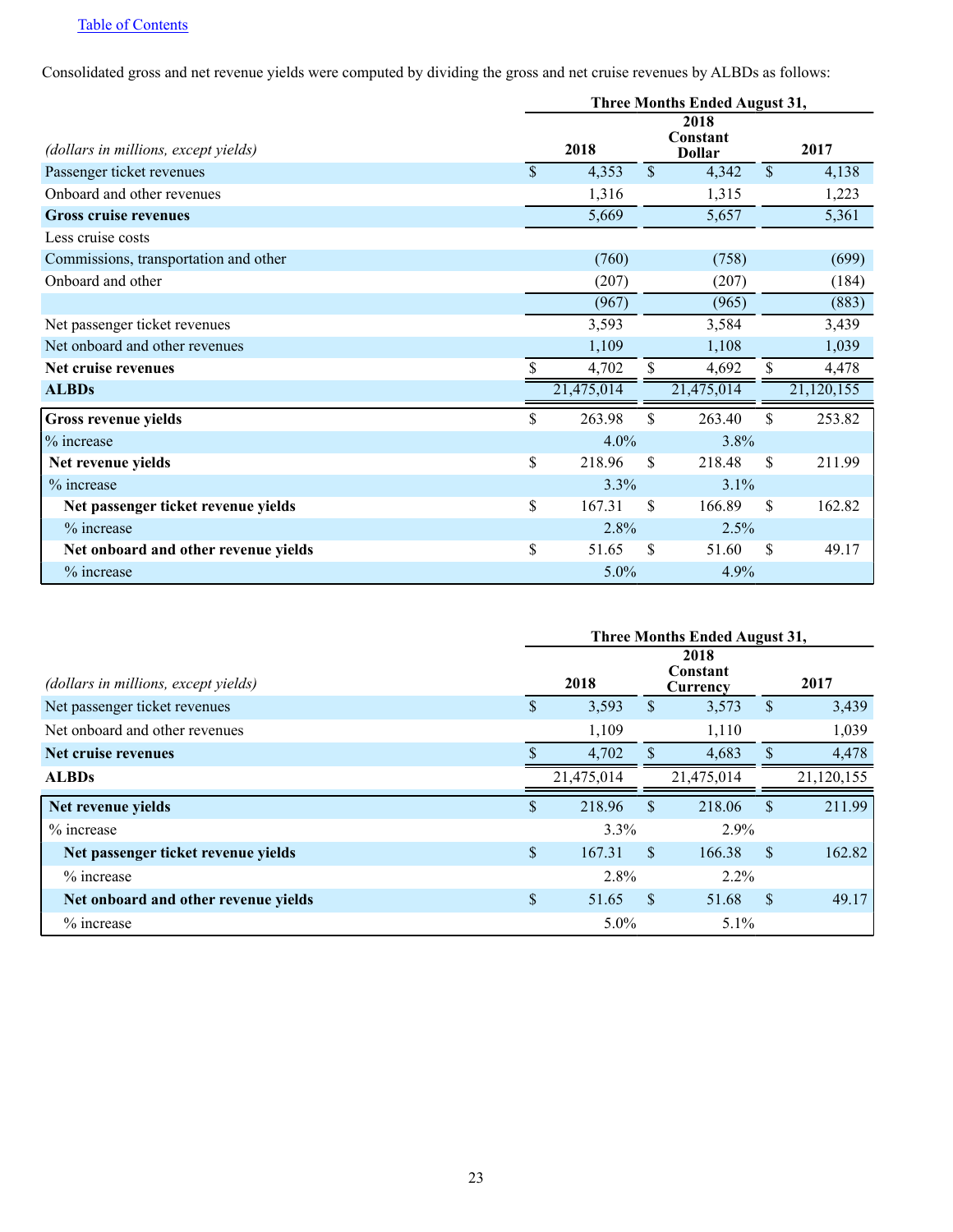## Table of Contents

Consolidated gross and net cruise costs and net cruise costs excluding fuel per ALBD were computed by dividing the gross and net cruise costs and net cruise costs excluding fuel by ALBDs as follows:

|                                              | Three Months Ended August 31, |                           |            |               |            |  |  |  |  |
|----------------------------------------------|-------------------------------|---------------------------|------------|---------------|------------|--|--|--|--|
| (dollars in millions, except costs per ALBD) | 2018                          |                           |            |               | 2017       |  |  |  |  |
| Cruise operating expenses                    | \$<br>2,867                   | $\boldsymbol{\mathsf{S}}$ | 2,864      | $\mathcal{S}$ | 2,927      |  |  |  |  |
| Cruise selling and administrative expenses   | 569                           |                           | 567        |               | 543        |  |  |  |  |
| <b>Gross cruise costs</b>                    | 3,436                         |                           | 3,431      |               | 3,470      |  |  |  |  |
| Less cruise costs included above             |                               |                           |            |               |            |  |  |  |  |
| Commissions, transportation and other        | (760)                         |                           | (758)      |               | (699)      |  |  |  |  |
| Onboard and other                            | (207)                         |                           | (207)      |               | (184)      |  |  |  |  |
| Gains (losses) on ship sales and impairments | 27                            |                           | 26         |               | (304)      |  |  |  |  |
| Restructuring expenses                       |                               |                           |            |               | (3)        |  |  |  |  |
| Other                                        |                               |                           |            |               |            |  |  |  |  |
| Net cruise costs                             | 2,496                         |                           | 2,492      |               | 2,280      |  |  |  |  |
| Less fuel                                    | (434)                         |                           | (434)      |               | (307)      |  |  |  |  |
| Net cruise costs excluding fuel              | 2,062                         | \$                        | 2,058      | \$            | 1,973      |  |  |  |  |
| <b>ALBDs</b>                                 | 21,475,014                    |                           | 21,475,014 |               | 21,120,155 |  |  |  |  |
| Gross cruise costs per ALBD                  | \$<br>160.02                  | \$                        | 159.76     | \$            | 164.32     |  |  |  |  |
| $%$ (decrease)                               | $(2.6)\%$                     |                           | $(2.8)\%$  |               |            |  |  |  |  |
| Net cruise costs excluding fuel per ALBD     | \$<br>96.03                   | \$.                       | 95.85      | \$.           | 93.39      |  |  |  |  |
| % increase                                   | 2.8 %                         |                           | $2.6\%$    |               |            |  |  |  |  |

|                                              |            | Three Months Ended August 31, |    |            |
|----------------------------------------------|------------|-------------------------------|----|------------|
| (dollars in millions, except costs per ALBD) | 2018       | 2018<br>Constant<br>Currency  |    | 2017       |
| Net cruise costs excluding fuel              | 2.062      | 2,060                         | S  | 1,973      |
| <b>ALBDs</b>                                 | 21,475,014 | 21.475.014                    |    | 21,120,155 |
| Net cruise costs excluding fuel per ALBD     | 96.03      | 95.92                         | S. | 93.39      |
| 1% increase                                  | 2.8%       | 2.7%                          |    |            |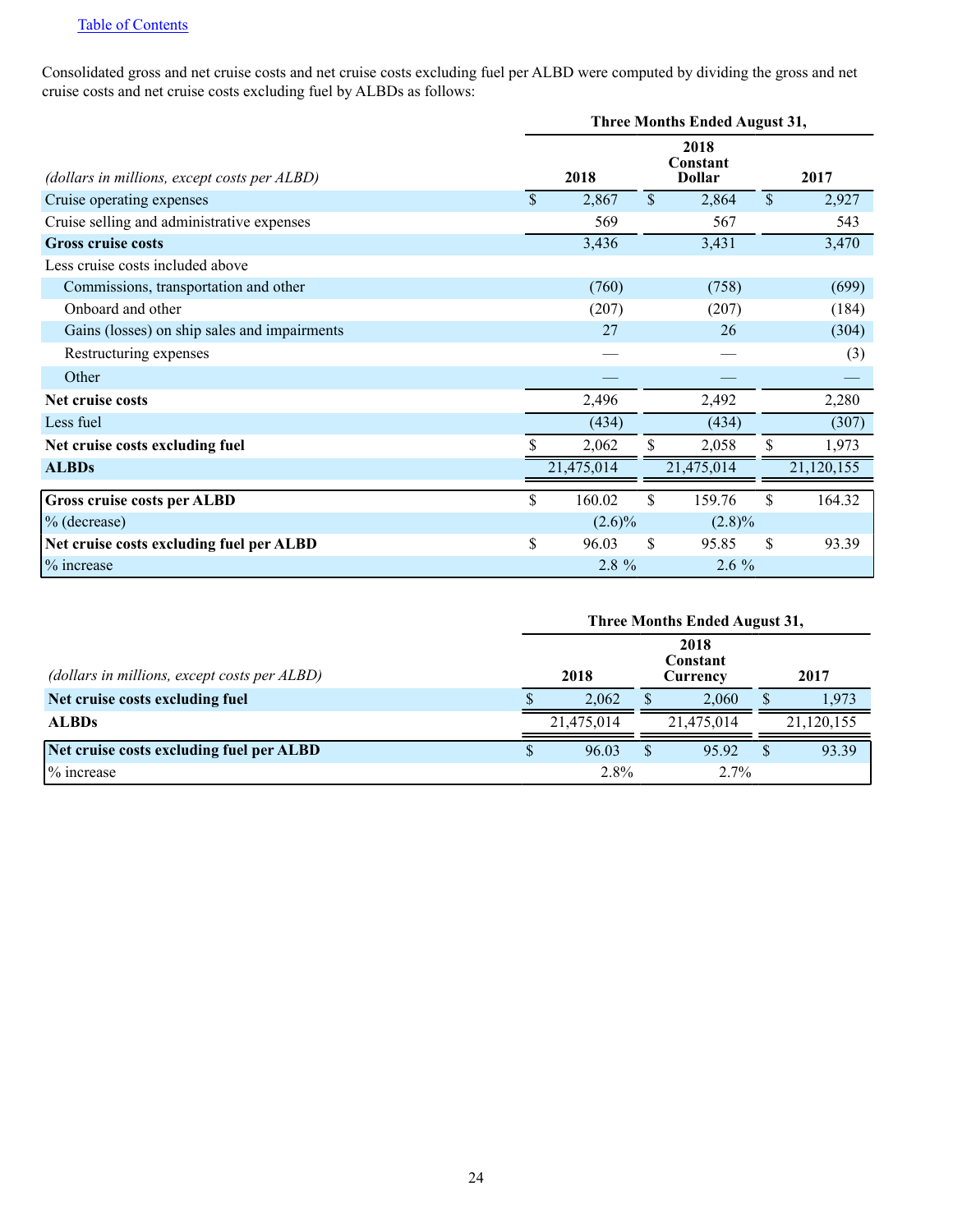Adjusted fully diluted earnings per share was computed as follows:

|                                                    | <b>Three Months Ended</b><br>August 31, |                       |        |  |  |  |
|----------------------------------------------------|-----------------------------------------|-----------------------|--------|--|--|--|
| (in millions, except per share data)               |                                         | 2018                  | 2017   |  |  |  |
| <b>Net income</b>                                  |                                         |                       |        |  |  |  |
| <b>U.S. GAAP net income</b>                        | \$                                      | 1,707<br><sup>S</sup> | 1,329  |  |  |  |
| Unrealized (gains) losses on fuel derivatives, net |                                         | (8)                   | (65)   |  |  |  |
| (Gains) losses on ship sales and impairments       |                                         | (27)                  | 392    |  |  |  |
| Restructuring expenses                             |                                         |                       | 3      |  |  |  |
| Other                                              |                                         |                       |        |  |  |  |
| <b>Adjusted net income</b>                         |                                         | 1,673                 | 1,659  |  |  |  |
| Weighted-average shares outstanding                |                                         | 707                   | 726    |  |  |  |
| <b>Earnings per share</b>                          |                                         |                       |        |  |  |  |
| <b>U.S. GAAP earnings per share</b>                | \$                                      | 2.41<br>-S            | 1.83   |  |  |  |
| Unrealized (gains) losses on fuel derivatives, net |                                         | (0.01)                | (0.09) |  |  |  |
| (Gains) losses on ship sales and impairments       |                                         | (0.04)                | 0.55   |  |  |  |
| Restructuring expenses                             |                                         |                       |        |  |  |  |
| Other                                              |                                         |                       |        |  |  |  |
| Adjusted earnings per share                        |                                         | 2.36                  | 2.29   |  |  |  |

Net cruise revenues increased by \$225 million, or 5.0%, to \$4.7 billion in 2018 from \$4.5 billion in 2017.

The increase was driven by:

- \$130 million 2.9% increase in constant currency net revenue yields
- \$75 million 1.7% capacity increase in ALBDs
- \$19 million foreign currency impacts (including both the foreign currency translational and transactional impacts)

The 2.9% increase in net revenue yields on a constant currency basis was due to a 2.2% increase in net passenger ticket revenue yields and a 5.1% increase in net onboard and other revenue yields.

The 2.2% increase in net passenger ticket revenue yields was driven primarily by price improvements in our European and China programs, partially offset by decrease in our Caribbean program. This 2.2% increase in net passenger ticket revenue yields was comprised of a 1.1% increase from our NAA segment and a 4.3% increase from our EA segment.

The 5.1% increase in net onboard and other revenue yields was caused by similar increases in our NAA and EA segments.

Net cruise costs excluding fuel increased by \$90 million, or 4.5%, to \$2.1 billion in 2018 from \$2.0 billion in 2017.

The increase was driven by:

- \$54 million 2.7% increase in constant currency net cruise costs excluding fuel
- \$33 million 1.7% capacity increase in ALBDs

Fuel costs increased by \$127 million, or 41%, to \$434 million in 2018 from \$307 million in 2017. This increase was caused by higher fuel prices, which accounted for \$128 million.

#### **Nine Months Ended August 31, 2018 ("2018") Compared to Nine Months Ended August 31, 2017 ("2017")**

## **Revenues**

## **Consolidated**

Cruise passenger ticket revenues made up 74% of our 2018 total revenues. Cruise passenger ticket revenues increased by \$880 million, or 9.0%, to \$10.7 billion in 2018 from \$9.8 billion in 2017.

This increase was caused by:

- \$281 million foreign currency translational impact
- \$217 million increase in cruise ticket revenues, driven primarily by price improvements in our European, China and various other programs including World Cruises
- \$173 million 1.8% capacity increase in ALBDs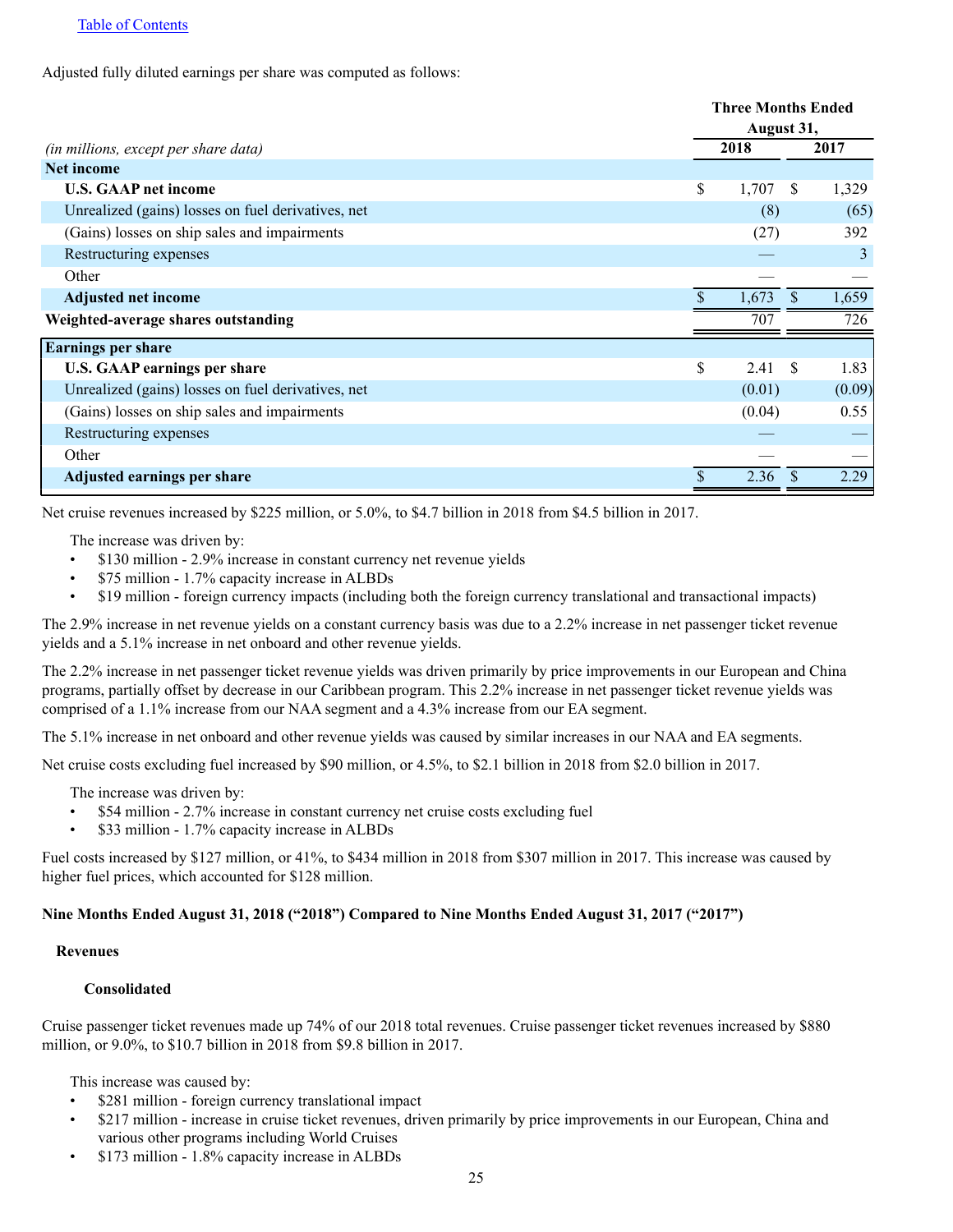- \$94 million increase in occupancy
- \$80 million increase in air transportation revenues
- \$35 million increase in other passenger revenues

The remaining 26% of 2018 total revenues were substantially all comprised of onboard and other cruise revenues, which increased by \$272 million, or 8.4%, to \$3.5 billion in 2018 from \$3.2 billion in 2017.

This increase was caused by:

- \$92 million higher onboard spending by our guests
- \$62 million foreign currency translational impact
- \$57 million 1.8% capacity increase in ALBDs
- \$31 million increase in occupancy
- \$30 million increase in other revenues

Concession revenues, which are included in onboard and other revenues, increased by \$65 million, or 8.1%, to \$868 million in 2018 from \$802 million in 2017.

### **NAA Segment**

Cruise passenger ticket revenues made up 73% of our NAA segment's 2018 total revenues. Cruise passenger ticket revenues increased by \$414 million, or 6.5%, to \$6.8 billion in 2018 from \$6.4 billion in 2017.

This increase was driven by:

- \$201 million increase in cruise ticket revenues, driven primarily by price improvements in the European program
- \$142 million 2.2% capacity increase in ALBDs
- \$48 million increase in air transportation revenues

The remaining 27% of our NAA segment's 2018 total revenues were comprised of onboard and other cruise revenues, which increased by \$166 million, or 7.0%, to \$2.6 billion in 2018 from \$2.4 billion in 2017.

The increase was driven by:

- \$81 million higher onboard spending by our guest
- \$53 million 2.2% capacity increase in ALBDs
- \$29 million increase in other revenues

Concession revenues, which are included in onboard and other revenues, increased by \$37 million, or 6.5%, to \$615 million in 2018 from \$578 million in 2017.

#### **EA Segment**

Cruise passenger ticket revenues made up 83% of our EA segment's 2018 total revenues. Cruise passenger ticket revenues increased by \$485 million, or 14%, to \$4.0 billion in 2018 from \$3.5 billion in 2017.

This increase was driven by:

- \$279 million foreign currency translational impact
- \$85 million increase in occupancy
- \$55 million increase in cruise ticket revenues, driven primarily by price improvements in the European, China and various other programs including World Cruises
- \$33 million 1.0% capacity increase in ALBDs
- \$30 million increase in air transportation revenues

The remaining 17% of our EA segment's 2018 total revenues were comprised of onboard and other cruise revenues, which increased by \$94 million, or 13%, to \$832 million in 2018 from \$738 million in 2017. This increase was driven by foreign currency translational impact, which accounted for \$61 million.

Concession revenues, which are included in onboard and other revenues, increased by \$28 million, or 12%, to \$252 million in 2018 from \$225 million in 2017.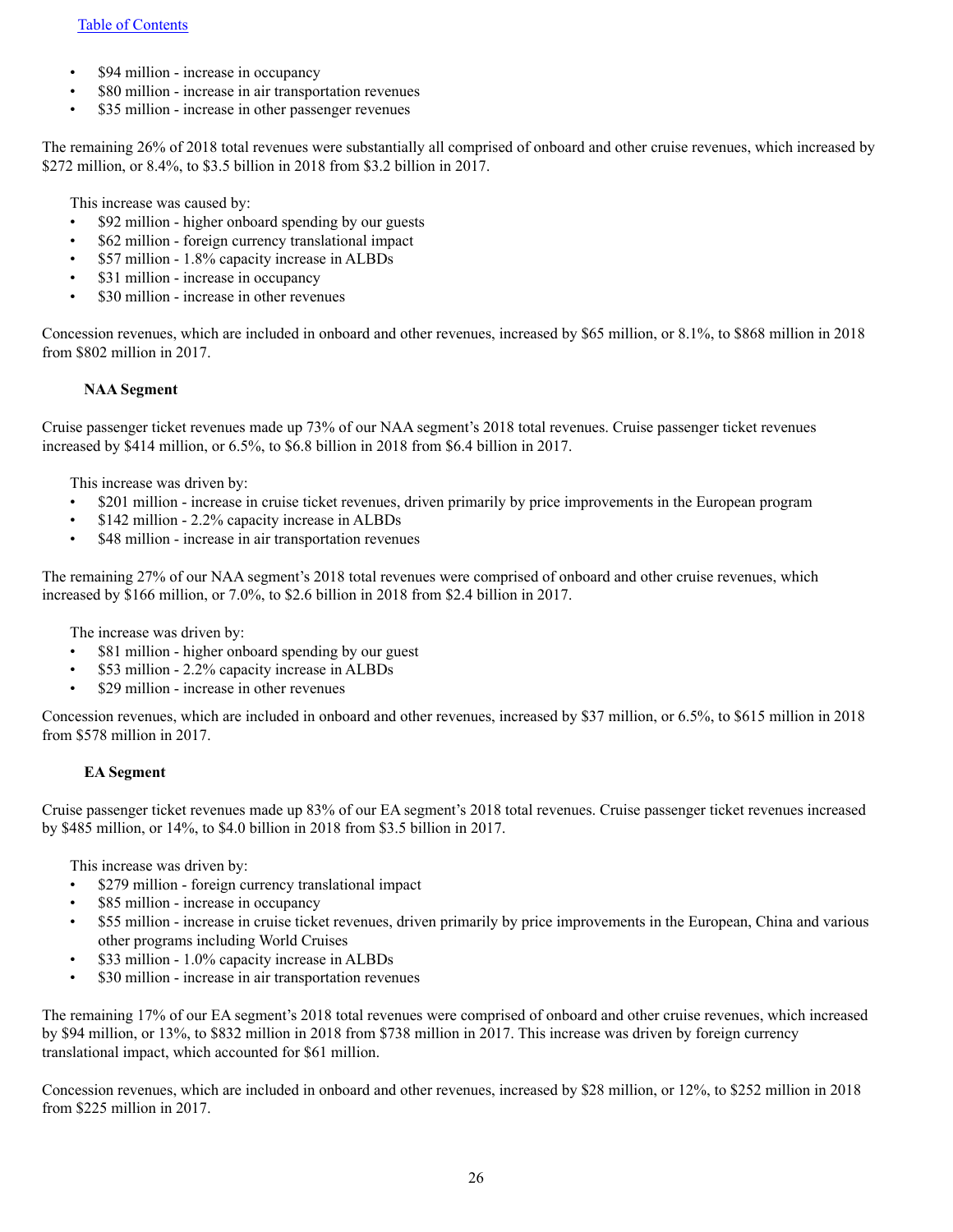#### **Costs and Expenses**

### **Consolidated**

Operating costs and expenses increased by \$464 million, or 5.9%, to \$8.3 billion in 2018 from \$7.9 billion in 2017.

This increase was caused by:

- \$253 million higher fuel prices
- \$194 million foreign currency translational impact
- \$137 million 1.8% capacity increase in ALBD
- \$101 million higher commissions, transportation and other expenses
- \$55 million higher dry-dock expenses and repairs and maintenance expenses
- \$29 million increase in occupancy

These increases were partially offset by:

- \$304 million ship impairments in 2017
- \$51 million gains on ship sales in 2018

Selling and administrative expenses increased by \$145 million, or 8.8%, to \$1.8 billion in 2018 from \$1.6 billion in 2017.

Depreciation and amortization expenses increased by \$142 million, or 10%, to \$1.5 billion in 2018 from \$1.4 billion in 2017.

This increase was caused by:

- \$81 million fleet enhancements and investments in shoreside assets
- \$37 million foreign currency translational impact
- \$24 million 1.8% capacity increase in ALBD

Goodwill and trademark impairment charges of \$89 million include a goodwill impairment charge of \$38 million and a trademark impairment charge of \$50 million during 2017.

#### **NAA Segment**

Operating costs and expenses increased by \$312 million, or 6.2%, to \$5.4 billion in 2018 from \$5.1 billion in 2017.

This increase was caused by:

- \$172 million higher fuel prices
- \$113 million 2.2% capacity increase in ALBDs
- \$78 million higher commissions, transportation and other expenses
- \$40 million higher dry-dock expenses and repairs and maintenance expenses
- \$30 million higher port expenses
- \$28 million higher cruise payroll and related expenses

These increases were partially offset by impairment of ships of \$162 million recorded in 2017.

Selling and administrative expenses increased by \$57 million, or 5.8%, to \$1.0 billion in 2018 from \$1.0 billion in 2017.

Depreciation and amortization expenses increased by \$47 million, or 5.3%, to \$940 million in 2018 from \$893 million in 2017.

Goodwill and trademark impairment charges of \$89 million include a goodwill impairment charge of \$38 million and a trademark impairment charge of \$50 million during 2017.

#### **EA Segment**

Operating costs and expenses increased by \$122 million, or 4.6%, to \$2.8 billion in 2018 from \$2.7 billion in 2017.

This increase was caused by:

- \$193 million foreign currency translational impact
- \$81 million higher fuel prices
- \$32 million higher commissions, transportation and other expenses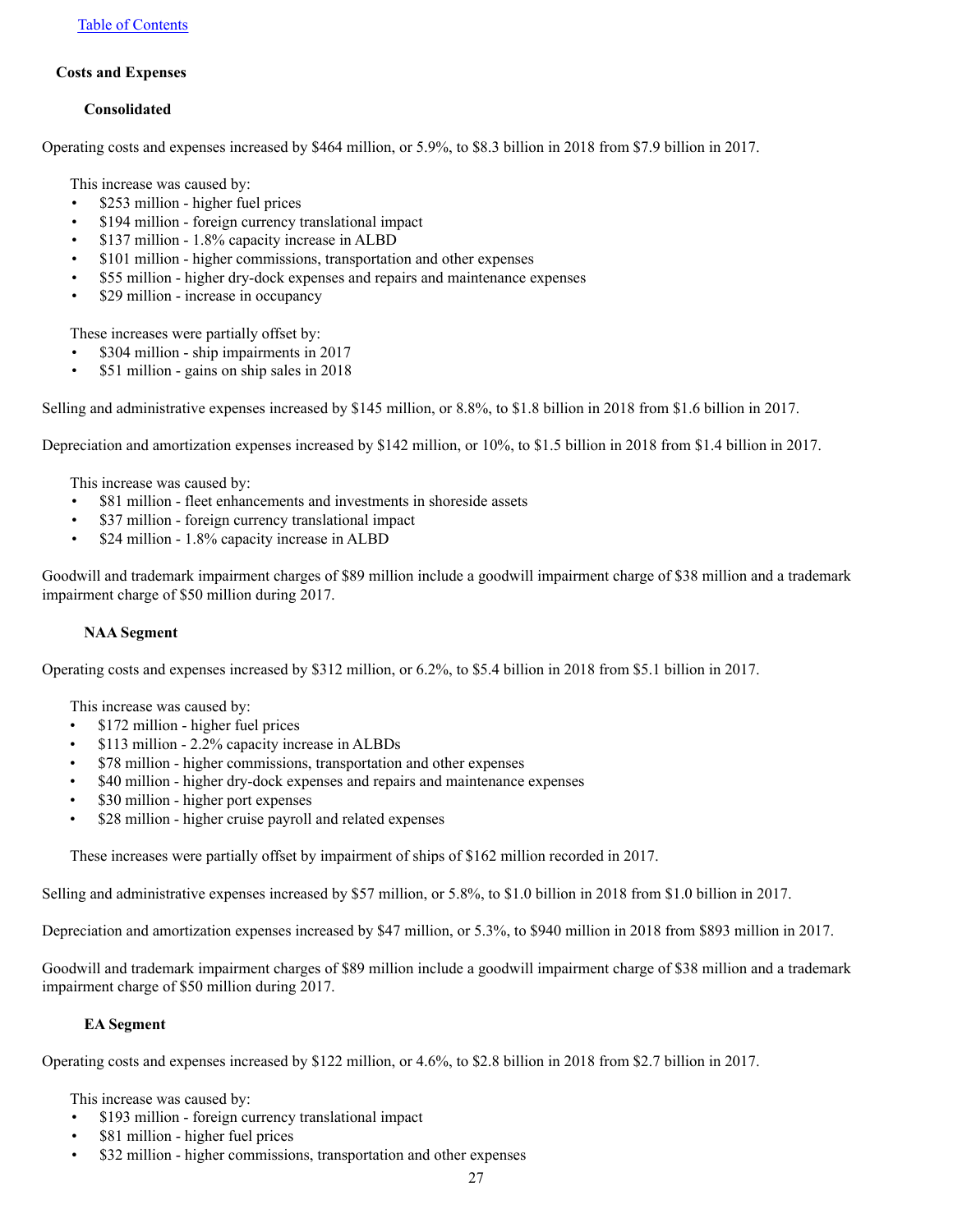- \$26 million increase in occupancy
- \$25 million 1.0% capacity increase in ALBDs

These increases were partially offset by:

- \$141 million ship impairments in 2017
- \$39 million gains on ship sales in 2018

Selling and administrative expenses increased by \$76 million, or 16% to \$551 million in 2018 from \$475 million in 2017. This increase was driven by foreign currency translational impact, which accounted for \$44 million.

Depreciation and amortization expenses increased by \$55 million, or 13%, to \$466 million in 2018 from \$411 million in 2017. This increase was driven by foreign currency translational impact, which accounted for \$36 million.

### **Operating Income**

Our consolidated operating income increased by \$511 million, or 23%, to \$2.8 billion in 2018 from \$2.3 billion in 2017. Our NAA segment's operating income increased by \$253 million, or 15%, to \$2.0 billion in 2018 from \$1.7 billion in 2017, and our EA segment's operating income increased by \$326 million, or 49%, to \$984 million in 2018 from \$658 million in 2017. These changes were primarily due to the reasons discussed above.

#### **Nonoperating Income (Expense)**

|                                            |      | August 31, | <b>Nine Months Ended</b> |
|--------------------------------------------|------|------------|--------------------------|
| <i>(in millions)</i>                       | 2018 |            | 2017                     |
| Unrealized gains on fuel derivatives, net  |      | 90         | 134                      |
| Realized (losses) on fuel derivatives, net |      | (29)       | (153)                    |
| Gains (losses) on fuel derivatives, net    |      | 61         |                          |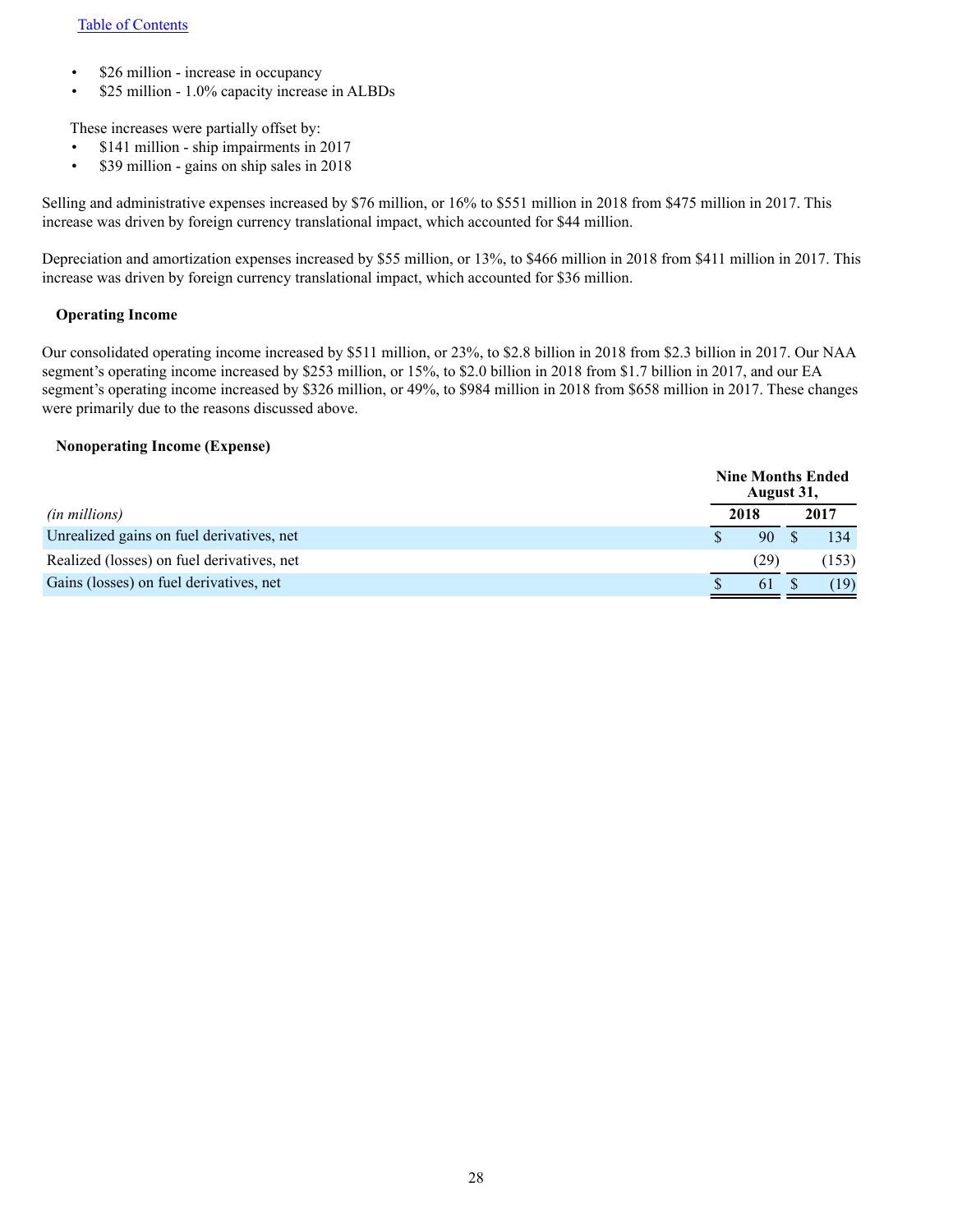## Table of Contents

## **Key Performance Non-GAAP Financial Indicators**

Consolidated gross and net revenue yields were computed by dividing the gross and net cruise revenues by ALBDs as follows:

|                                       | Nine Months Ended August 31, |            |                           |                                   |              |            |  |
|---------------------------------------|------------------------------|------------|---------------------------|-----------------------------------|--------------|------------|--|
| (dollars in millions, except yields)  |                              | 2018       |                           | 2018<br>Constant<br><b>Dollar</b> |              | 2017       |  |
| Passenger ticket revenues             | <sup>\$</sup>                | 10,694     | $\mathbf{s}$              | 10,413                            | $\mathbb{S}$ | 9,814      |  |
| Onboard and other revenues            |                              | 3,509      |                           | 3,447                             |              | 3,237      |  |
| <b>Gross cruise revenues</b>          |                              | 14,203     |                           | 13,860                            |              | 13,051     |  |
| Less cruise costs                     |                              |            |                           |                                   |              |            |  |
| Commissions, transportation and other |                              | (2,000)    |                           | (1,930)                           |              | (1,781)    |  |
| Onboard and other                     |                              | (485)      |                           | (476)                             |              | (438)      |  |
|                                       |                              | (2, 485)   |                           | (2, 406)                          |              | (2,219)    |  |
| Net passenger ticket revenues         |                              | 8,694      |                           | 8,483                             |              | 8,033      |  |
| Net onboard and other revenues        |                              | 3,024      |                           | 2,971                             |              | 2,799      |  |
| Net cruise revenues                   |                              | 11,718     | $\boldsymbol{\mathsf{S}}$ | 11,454                            | \$           | 10,832     |  |
| <b>ALBDs</b>                          |                              | 62,626,499 |                           | 62,626,499                        |              | 61,540,974 |  |
| Gross revenue yields                  | \$                           | 226.78     | \$                        | 221.31                            | \$           | 212.07     |  |
| % increase                            |                              | 6.9%       |                           | 4.4%                              |              |            |  |
| Net revenue yields                    | \$                           | 187.10     | \$.                       | 182.90                            | \$           | 176.01     |  |
| % increase                            |                              | 6.3%       |                           | 3.9%                              |              |            |  |
| Net passenger ticket revenue yields   | \$                           | 138.82     | <sup>\$</sup>             | 135.45                            | \$.          | 130.52     |  |
| % increase                            |                              | 6.4%       |                           | 3.8%                              |              |            |  |
| Net onboard and other revenue yields  | \$                           | 48.28      | \$.                       | 47.45                             | \$           | 45.49      |  |
| % increase                            |                              | 6.1%       |                           | 4.3%                              |              |            |  |

|                                      | Nine Months Ended August 31, |            |                    |                              |               |            |
|--------------------------------------|------------------------------|------------|--------------------|------------------------------|---------------|------------|
| (dollars in millions, except yields) |                              | 2018       |                    | 2018<br>Constant<br>Currency |               | 2017       |
| Net passenger ticket revenues        | S.                           | 8,694      | S                  | 8,455                        | <sup>\$</sup> | 8,033      |
| Net onboard and other revenues       |                              | 3,024      |                    | 2,980                        |               | 2,799      |
| Net cruise revenues                  |                              | 11,718     |                    | 11,436                       | \$            | 10,832     |
| <b>ALBDs</b>                         |                              | 62,626,499 |                    | 62,626,499                   |               | 61,540,974 |
| Net revenue yields                   | \$                           | 187.10     | $\mathbf{\hat{s}}$ | 182.60                       | \$.           | 176.01     |
| % increase                           |                              | 6.3%       |                    | 3.7%                         |               |            |
| Net passenger ticket revenue yields  | \$                           | 138.82     | <sup>\$</sup>      | 135.01                       | \$.           | 130.52     |
| % increase                           |                              | 6.4%       |                    | 3.4%                         |               |            |
| Net onboard and other revenue yields | \$                           | 48.28      | <sup>\$</sup>      | 47.59                        | \$.           | 45.49      |
| $%$ increase                         |                              | $6.1\%$    |                    | 4.6%                         |               |            |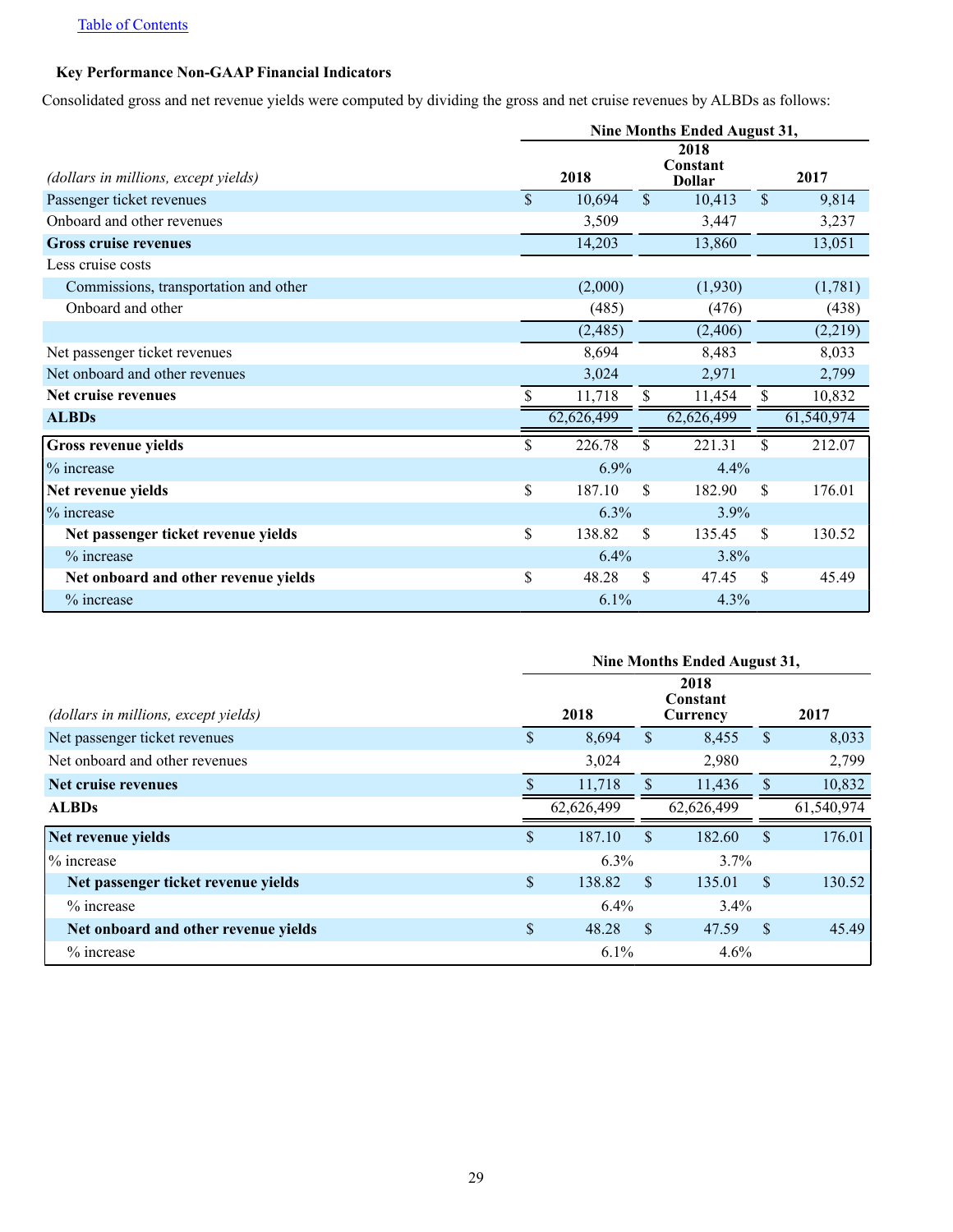## Table of Contents

Consolidated gross and net cruise costs and net cruise costs excluding fuel per ALBD were computed by dividing the gross and net cruise costs and net cruise costs excluding fuel by ALBDs as follows:

|                                              | Nine Months Ended August 31, |            |               |                                   |              |            |  |
|----------------------------------------------|------------------------------|------------|---------------|-----------------------------------|--------------|------------|--|
| (dollars in millions, except costs per ALBD) |                              | 2018       |               | 2018<br>Constant<br><b>Dollar</b> |              | 2017       |  |
| Cruise operating expenses                    | \$                           | 8,208      | $\mathbf{\$}$ | 8,014                             | $\mathbb{S}$ | 7,752      |  |
| Cruise selling and administrative expenses   |                              | 1,772      |               | 1,728                             |              | 1,637      |  |
| <b>Gross cruise costs</b>                    |                              | 9,980      |               | 9,743                             |              | 9,389      |  |
| Less cruise costs included above             |                              |            |               |                                   |              |            |  |
| Commissions, transportation and other        |                              | (2,000)    |               | (1,930)                           |              | (1,781)    |  |
| Onboard and other                            |                              | (485)      |               | (476)                             |              | (438)      |  |
| Gains (losses) on ship sales and impairments |                              | 39         |               | 35                                |              | (300)      |  |
| Restructuring expenses                       |                              |            |               |                                   |              | (3)        |  |
| Other                                        |                              | (1)        |               | (1)                               |              |            |  |
| Net cruise costs                             |                              | 7,532      |               | 7,370                             |              | 6,867      |  |
| Less fuel                                    |                              | (1,166)    |               | (1,166)                           |              | (914)      |  |
| Net cruise costs excluding fuel              |                              | 6,367      |               | 6,204                             |              | 5,953      |  |
| <b>ALBDs</b>                                 |                              | 62,626,499 |               | 62,626,499                        |              | 61,540,974 |  |
| <b>Gross cruise costs per ALBD</b>           | \$                           | 159.36     | \$            | 155.57                            | \$           | 152.56     |  |
| % increase                                   |                              | 4.5%       |               | 2.0%                              |              |            |  |
| Net cruise costs excluding fuel per ALBD     | \$                           | 101.66     | <sup>\$</sup> | 99.07                             | \$           | 96.72      |  |
| % increase                                   |                              | 5.1%       |               | 2.4%                              |              |            |  |

|                                              | Nine Months Ended August 31, |            |  |                              |   |            |  |
|----------------------------------------------|------------------------------|------------|--|------------------------------|---|------------|--|
| (dollars in millions, except costs per ALBD) |                              | 2018       |  | 2018<br>Constant<br>Currency |   | 2017       |  |
| Net cruise costs excluding fuel              |                              | 6.367      |  | 6.205                        | S | 5.953      |  |
| <b>ALBDs</b>                                 |                              | 62,626,499 |  | 62,626,499                   |   | 61,540,974 |  |
| Net cruise costs excluding fuel per ALBD     |                              | 101.66     |  | 99.07                        |   | 96.72      |  |
| % increase                                   |                              | $5.1\%$    |  | $2.4\%$                      |   |            |  |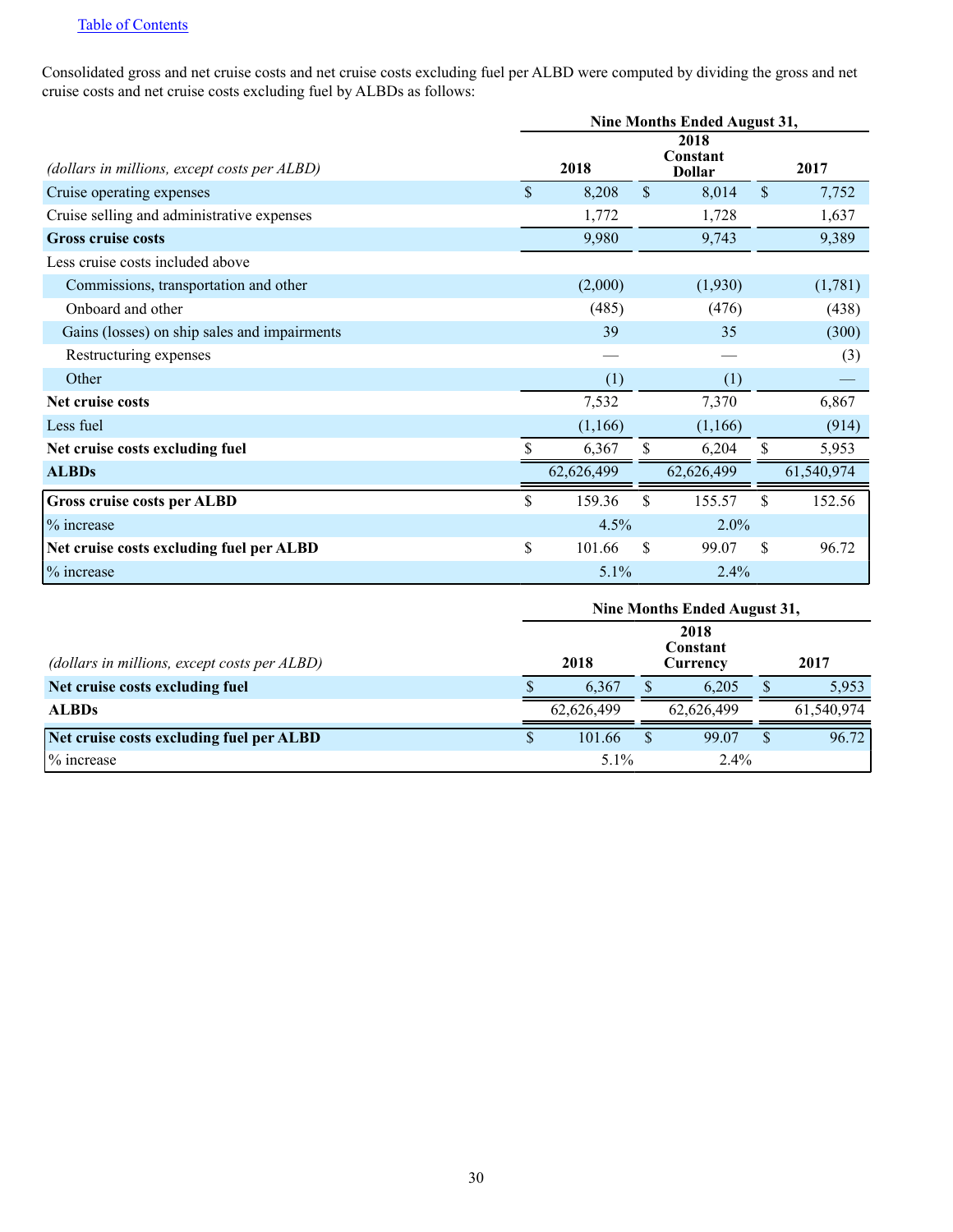Adjusted fully diluted earnings per share was computed as follows:

|                                                    | <b>Nine Months Ended</b><br>August 31, |        |             |  |
|----------------------------------------------------|----------------------------------------|--------|-------------|--|
| (in millions, except per share data)               | 2018                                   |        | 2017        |  |
| <b>Net income</b>                                  |                                        |        |             |  |
| <b>U.S. GAAP net income</b>                        | \$                                     | 2,659  | S.<br>2,060 |  |
| Unrealized (gains) losses on fuel derivatives, net |                                        | (90)   | (134)       |  |
| (Gains) losses on ship sales and impairments       |                                        | (39)   | 389         |  |
| Restructuring expenses                             |                                        |        | 3           |  |
| Other                                              |                                        |        |             |  |
| <b>Adjusted net income</b>                         |                                        | 2,537  | \$<br>2,318 |  |
| Weighted-average shares outstanding                |                                        | 714    | 727         |  |
| <b>Earnings per share</b>                          |                                        |        |             |  |
| <b>U.S. GAAP earnings per share</b>                | \$                                     | 3.72   | S.<br>2.84  |  |
| Unrealized (gains) losses on fuel derivatives, net |                                        | (0.13) | (0.18)      |  |
| (Gains) losses on ship sales and impairments       |                                        | (0.05) | 0.53        |  |
| Restructuring expenses                             |                                        |        |             |  |
| Other                                              |                                        | 0.01   |             |  |
| Adjusted earnings per share                        |                                        | 3.55   | 3.19        |  |

Net cruise revenues increased by \$886 million, or 8.2%, to \$11.7 billion in 2018 from \$10.8 billion in 2017.

The increase was caused by:

- \$413 million 3.7% increase in constant currency net revenue yields
- \$282 million foreign currency impacts (including both the foreign currency translational and transactional impacts)
- \$191 million 1.8% capacity increase in ALBDs

The 3.7% increase in net revenue yields on a constant currency basis was due to a 3.4% increase in net passenger ticket revenue yields and a 4.6% increase in net onboard and other revenue yields.

The 3.4% increase in net passenger ticket revenue yields was driven primarily by price improvements in our European, China and various other programs including World Cruises. This 3.4% increase in net passenger ticket revenue yields was comprised of a 2.5% increase from our NAA segment and a 5.5% increase from our EA segment.

The 4.6% increase in net onboard and other revenue yields was caused by similar increases in our NAA and EA segments.

Net cruise costs excluding fuel increased by \$414 million, or 6.9%, to \$6.4 billion in 2018 from \$6.0 billion in 2017.

The increase was caused by:

- \$162 million foreign currency impacts (including both the foreign currency translational and transactional impacts)
- \$147 million 2.4% increase in constant currency net cruise costs excluding fuel
- \$105 million 1.8% capacity increase in ALBDs

Fuel costs increased by \$252 million, or 28%, to \$1.2 billion in 2018 from \$0.9 billion in 2017. This increase was caused by higher fuel prices, which accounted for \$254 million.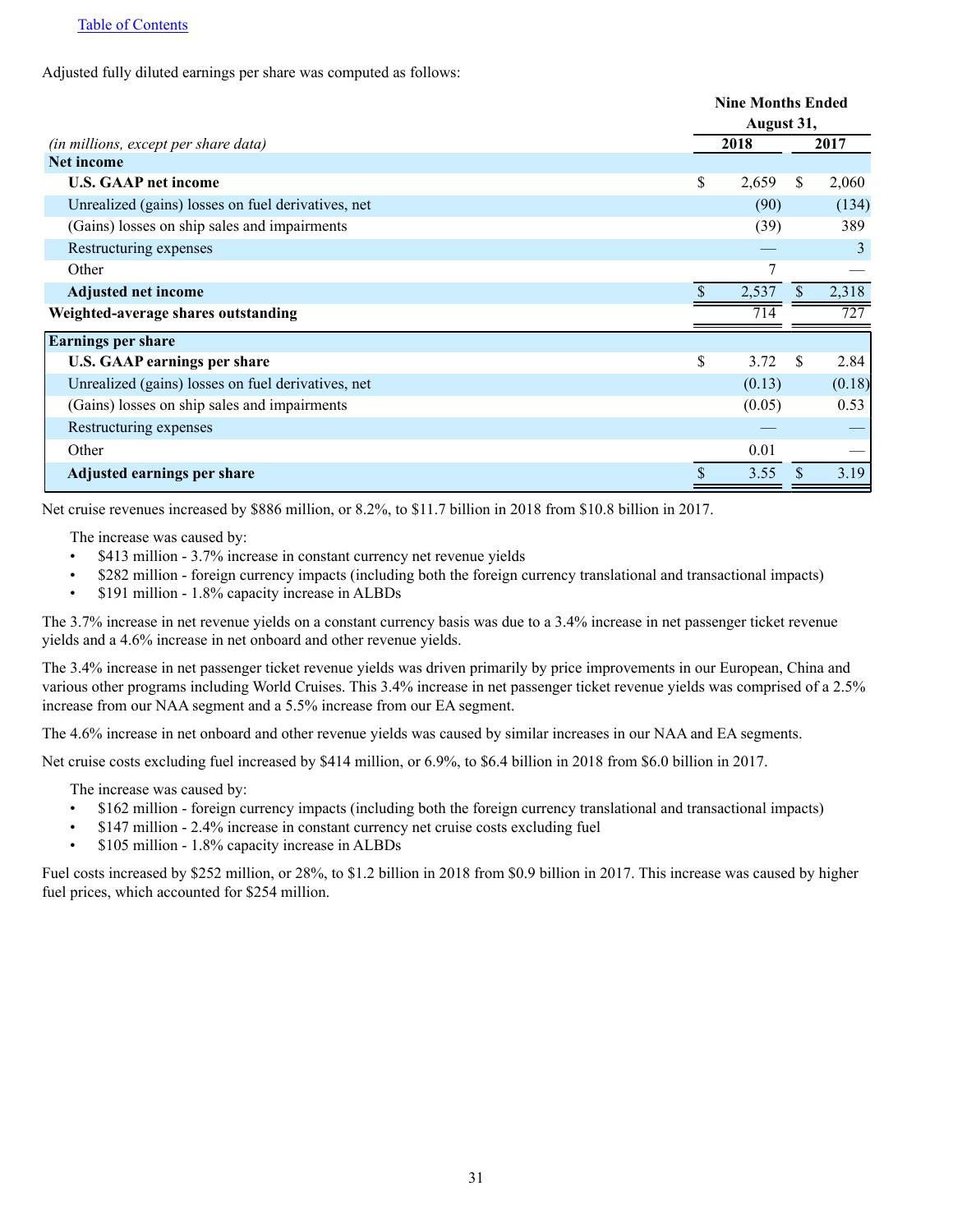## **Liquidity, Financial Condition and Capital Resources**

Our primary financial goals are to profitably grow our cruise business and increase our return on invested capital ("ROIC"), reaching double-digit returns, while maintaining a strong balance sheet and strong investment grade credit ratings. We define ROIC as the twelve month adjusted earnings before interest divided by the monthly average of debt plus equity minus construction-in-progress. Our ability to generate significant operating cash flow allows us to internally fund our capital investments. We are committed to returning cash to our shareholders in the form of dividends and/or share repurchases. As we continue to profitably grow our cruise business, we plan to increase our debt level in a manner consistent with maintaining our strong credit metrics. This will allow us to return cash to our shareholders in the form of dividends and/or share repurchases. Other objectives of our capital structure policy are to maintain a sufficient level of liquidity with our available cash and cash equivalents and committed financings for immediate and future liquidity needs, and a reasonable debt maturity profile.

Based on our historical results, projections and financial condition, we believe that our future operating cash flows and liquidity will be sufficient to fund all of our expected capital projects including shipbuilding commitments, ship improvements, debt service requirements, working capital needs and other firm commitments over the next several years. We believe that our ability to generate significant operating cash flows and our strong balance sheet, as evidenced by our investment grade credit ratings, provide us with the ability, in most financial credit market environments, to obtain debt financing.

We had a working capital deficit of \$6.3 billion as of August 31, 2018 compared to a working capital deficit of \$7.2 billion as of November 30, 2017. We operate with a substantial working capital deficit. This deficit is mainly attributable to the fact that, under our business model, substantially all of our passenger ticket receipts are collected in advance of the applicable sailing date. These advance passenger receipts remain a current liability until the sailing date. The cash generated from these advance receipts is used interchangeably with cash on hand from other sources, such as our borrowings and other cash from operations. The cash received as advanced receipts can be used to fund operating expenses, pay down our debt, invest in long term investments or any other use of cash. Included within our working capital deficit are \$4.4 billion and \$4.0 billion of customer deposits as of August 31, 2018 and November 30, 2017, respectively. In addition, we have a relatively low-level of accounts receivable and limited investment in inventories. We generate substantial cash flows from operations and our business model has historically allowed us to maintain this working capital deficit and still meet our operating, investing and financing needs. We expect that we will continue to have working capital deficits in the future.

#### **Sources and Uses of Cash**

#### *Operating Activities*

Our business provided \$4.4 billion of net cash from operations during the nine months ended August 31, 2018, an increase of \$138 million, or 3.2%, compared to \$4.3 billion for the same period in 2017. This increase was caused by an increase in our revenues less expenses settled in cash and an increase in customer deposits.

#### *Investing Activities*

During the nine months ended August 31, 2018, net cash used in investing activities was \$2.6 billion. This was substantially due to the following:

- Capital expenditures of \$1.4 billion for our ongoing new shipbuilding program
- Capital expenditures of \$1.3 billion for ship improvements and replacements, information technology and buildings and improvements
- Proceeds from sales of ships of \$282 million
- Payments of \$37 million for fuel derivative settlements

During the nine months ended August 31, 2017, net cash used in investing activities was \$2.4 billion. This was caused by:

- Capital expenditures of \$1.2 billion for our ongoing new shipbuilding program
- Capital expenditures of \$1.1 billion for ship improvements and replacements, information technology and buildings and improvements
- Payments of \$157 million for fuel derivative settlements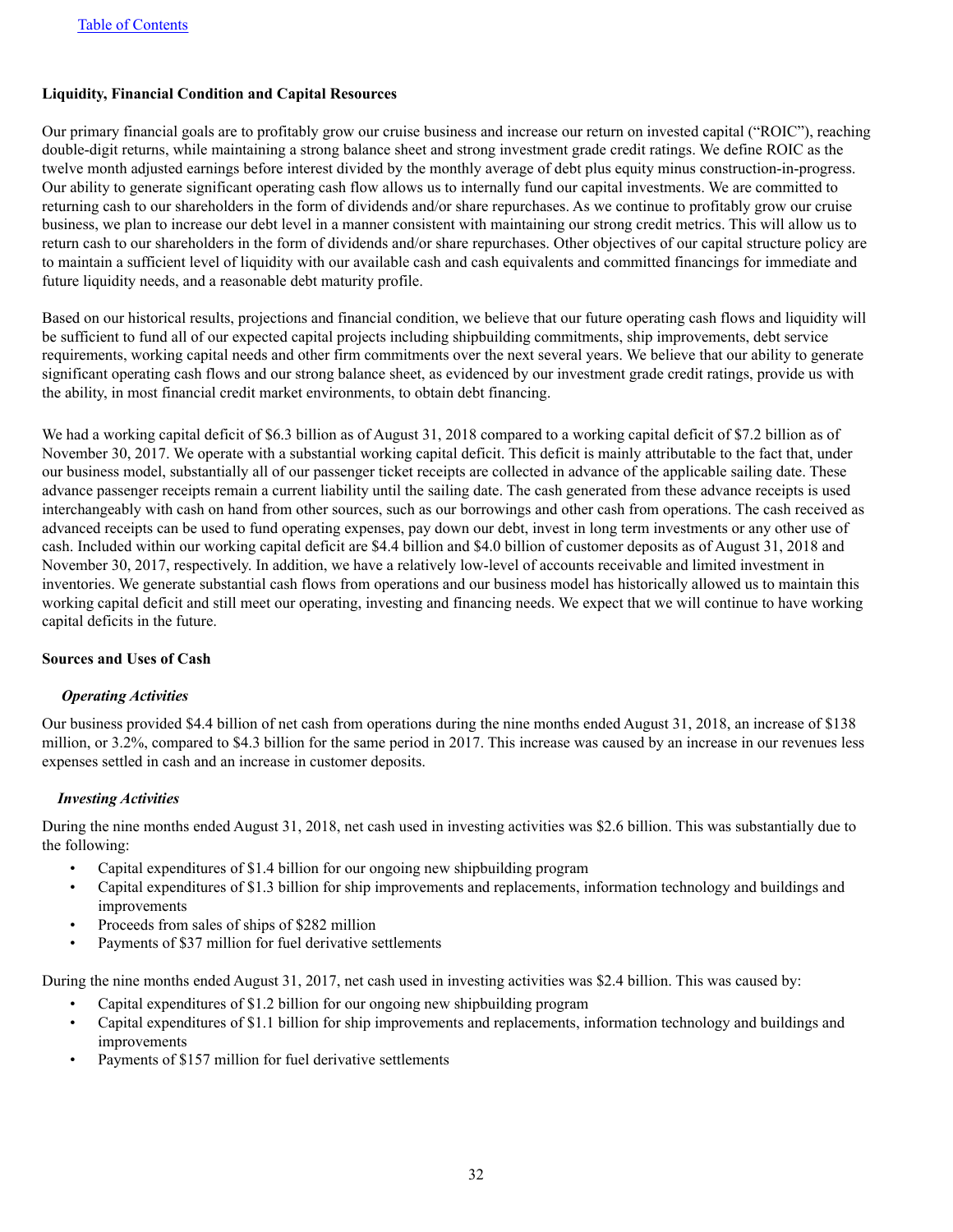#### *Financing Activities*

During the nine months ended August 31, 2018, net cash used in financing activities of \$1.7 billion was substantially due to the following:

- Net proceeds of short-term borrowings of \$182 million in connection with our availability of, and needs for, cash at various times throughout the period
- Repayments of \$1.3 billion of long-term debt
- Issuances of \$1.6 billion of long-term debt
- Payments of cash dividends of \$1.0 billion
- Purchases of \$1.2 billion of Carnival Corporation common stock and Carnival plc ordinary shares in open market transactions under our Repurchase Program

During the nine months ended August 31, 2017, net cash used in financing activities of \$2.0 billion was substantially due to the following:

- Net repayments of short-term borrowings of \$335 million in connection with our availability of, and needs for, cash at various times throughout the period
- Repayments of \$1.0 billion of long-term debt
- Issuances of \$100 million of long-term debt under a term loan
- Proceeds of \$367 million of long-term debt under an export credit facility
- Payments of cash dividends of \$797 million
- Purchases of \$305 million of Carnival Corporation common stock and Carnival plc ordinary shares in open market transactions under our Repurchase Program

#### **Future Commitments and Funding Sources**

Our total annual capital expenditures consist of ships under contract for construction and estimated improvements to existing ships and shoreside assets for 2018 through 2022 are currently expected to be:

| <i>(in billions)</i>              | 2018 | 2019 |  | 2020 | 2021 | 2022 |
|-----------------------------------|------|------|--|------|------|------|
| Total annual capital expenditures |      |      |  |      |      | 4.8  |

For years 2023 through 2025 we have committed \$3.3 billion for ships under contract for construction.

The year-over-year percentage increases in our annual capacity are expected to result primarily from contracted new ships entering service and are currently expected to be:

|                              | 2018    | 201 <sup>c</sup> | 2020 | $202^{\circ}$ | 2022    |
|------------------------------|---------|------------------|------|---------------|---------|
| Annual capacity increase (a) | $2.0\%$ | $7\%$            | 6.2% | $8.0\%$       | $5.0\%$ |

(a) These percentage increases include only contracted ship orders and dispositions.

At August 31, 2018, we had liquidity of \$14.5 billion. Our liquidity consisted of \$245 million of cash and cash equivalents, which excludes \$281 million of cash used for current operations, \$2.6 billion available for borrowing under our revolving credit facilities, net of our outstanding commercial paper borrowings, and \$11.7 billion under our committed future financings, which are comprised of ship export credit facilities. These commitments are from numerous large and well-established banks and export credit agencies, which we believe will honor their contractual agreements with us.

| <i>(in billions)</i>                                                                             | 2018 | 2019 | 2020 2021 |  | 2022 |
|--------------------------------------------------------------------------------------------------|------|------|-----------|--|------|
| Availability of committed future financing at August 31, 2018 \$ 1.3 \$ 2.6 \$ 3.0 \$ 2.9 \$ 1.8 |      |      |           |  |      |

At August 31, 2018, all of our revolving credit facilities are scheduled to mature in 2021, except for \$300 million that matures in 2020.

Substantially all of our debt agreements contain financial covenants as described in Note 5 - "Unsecured Debt" in the annual consolidated financial statements, which are included within our Form 10-K. At August 31, 2018, we were in compliance with our debt covenants. In addition, based on, among other things, our forecasted operating results, financial condition and cash flows, we expect to be in compliance with our debt covenants for the foreseeable future. Generally, if an event of default under any debt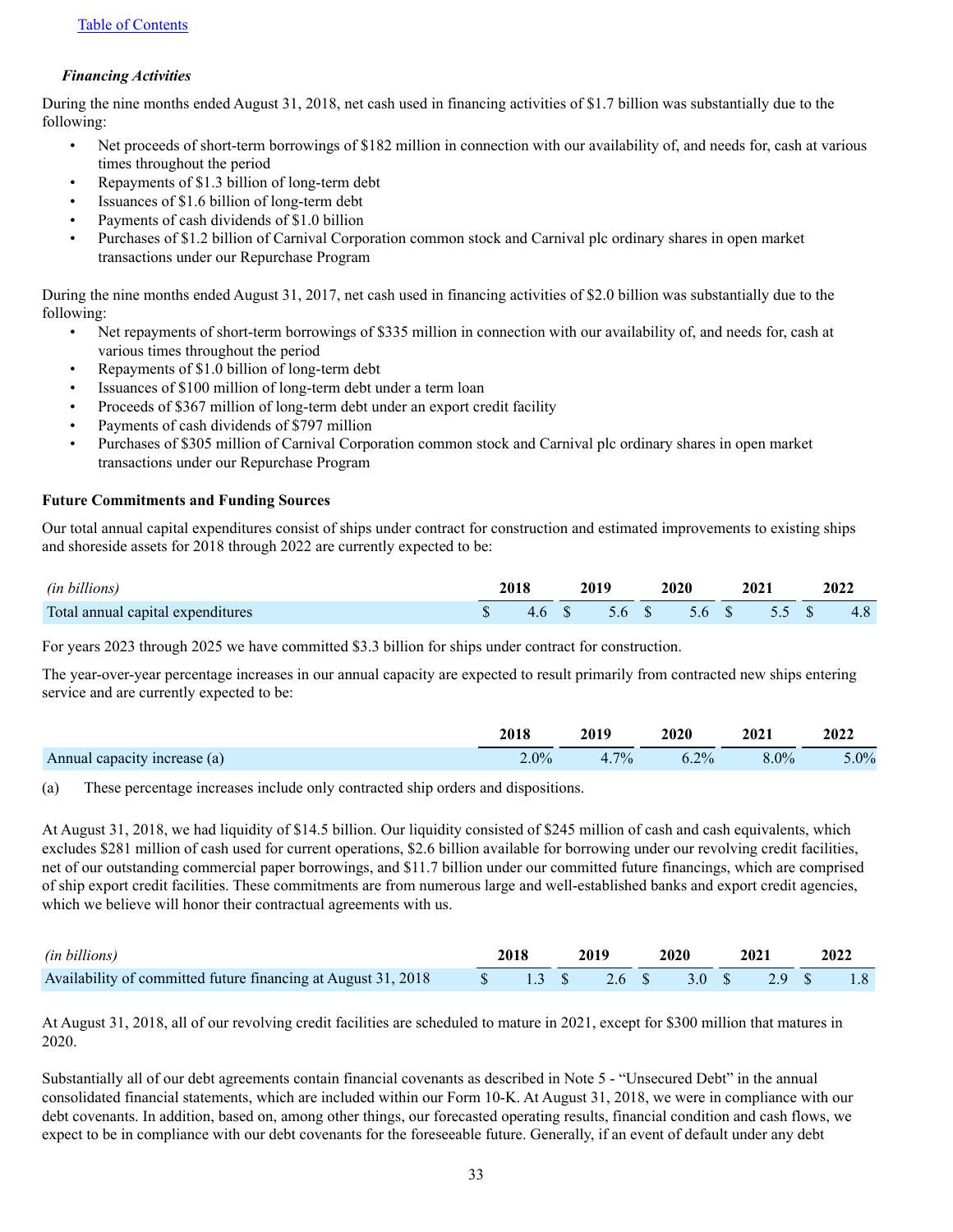<span id="page-33-0"></span>agreement occurs, then pursuant to cross default acceleration clauses, substantially all of our outstanding debt and derivative contract payables could become due, and all debt and derivative contracts could be terminated.

#### **Off-Balance Sheet Arrangements**

We are not a party to any off-balance sheet arrangements, including guarantee contracts, retained or contingent interests, certain derivative instruments and variable interest entities that either have, or are reasonably likely to have, a current or future material effect on our consolidated financial statements.

#### **Item 3. Quantitative and Qualitative Disclosures About Market Risk.**

For a discussion of our hedging strategies and market risks, see the discussion below and Note 4 - "Fair Value Measurements, Derivative Instruments and Hedging Activities and Financial Risks" in our consolidated financial statements and Management's Discussion and Analysis of Financial Condition and Results of Operations within our Form 10-K.

#### **Operational Currency Risks**

Our operations primarily utilize the U.S. dollar, Australian dollar, euro or sterling as their functional currencies. Our operations also have revenue and expenses denominated in non-functional currencies. Movements in foreign currency exchange rates will affect our financial statements.

Based on a 10% change in all currency exchange rates that were used in our September 27, 2018 guidance, we estimate a less than \$0.01 change to our adjusted diluted earnings per share guidance for the fourth quarter.

#### **Interest Rate Risks**

The composition of our debt, including the effect of foreign currency swaps and interest rate swaps, was as follows:

|                   | <b>August 31, 2018</b> |
|-------------------|------------------------|
| Fixed rate        | 28%                    |
| EUR fixed rate    | 31%                    |
| Floating rate     | 6%                     |
| EUR floating rate | 26%                    |
| GBP floating rate | 9%                     |

#### **Fuel Price Risks**

Based on a 10% change in fuel prices versus the current spot price that was used to calculate fuel expense in our September 27, 2018 guidance, we estimate that our adjusted diluted earnings per share guidance would change by the following:

• \$0.06 per share for the fourth quarter of 2018

#### **Item 4. Controls and Procedures.**

#### **A. Evaluation of Disclosure Controls and Procedures**

Disclosure controls and procedures are designed to provide reasonable assurance that information required to be disclosed by us in the reports that we file or submit under the Securities Exchange Act of 1934, is recorded, processed, summarized and reported, within the time periods specified in the U.S. Securities and Exchange Commission's rules and forms. Disclosure controls and procedures include, without limitation, controls and procedures designed to ensure that information required to be disclosed by us in our reports that we file or submit under the Securities Exchange Act of 1934 is accumulated and communicated to our management, including our principal executive and principal financial officers, or persons performing similar functions, as appropriate, to allow timely decisions regarding required disclosure.

Our President and Chief Executive Officer and our Chief Financial Officer and Chief Accounting Officer have evaluated our disclosure controls and procedures and have concluded, as of August 31, 2018, that they are effective at a reasonable level of assurance, as described above.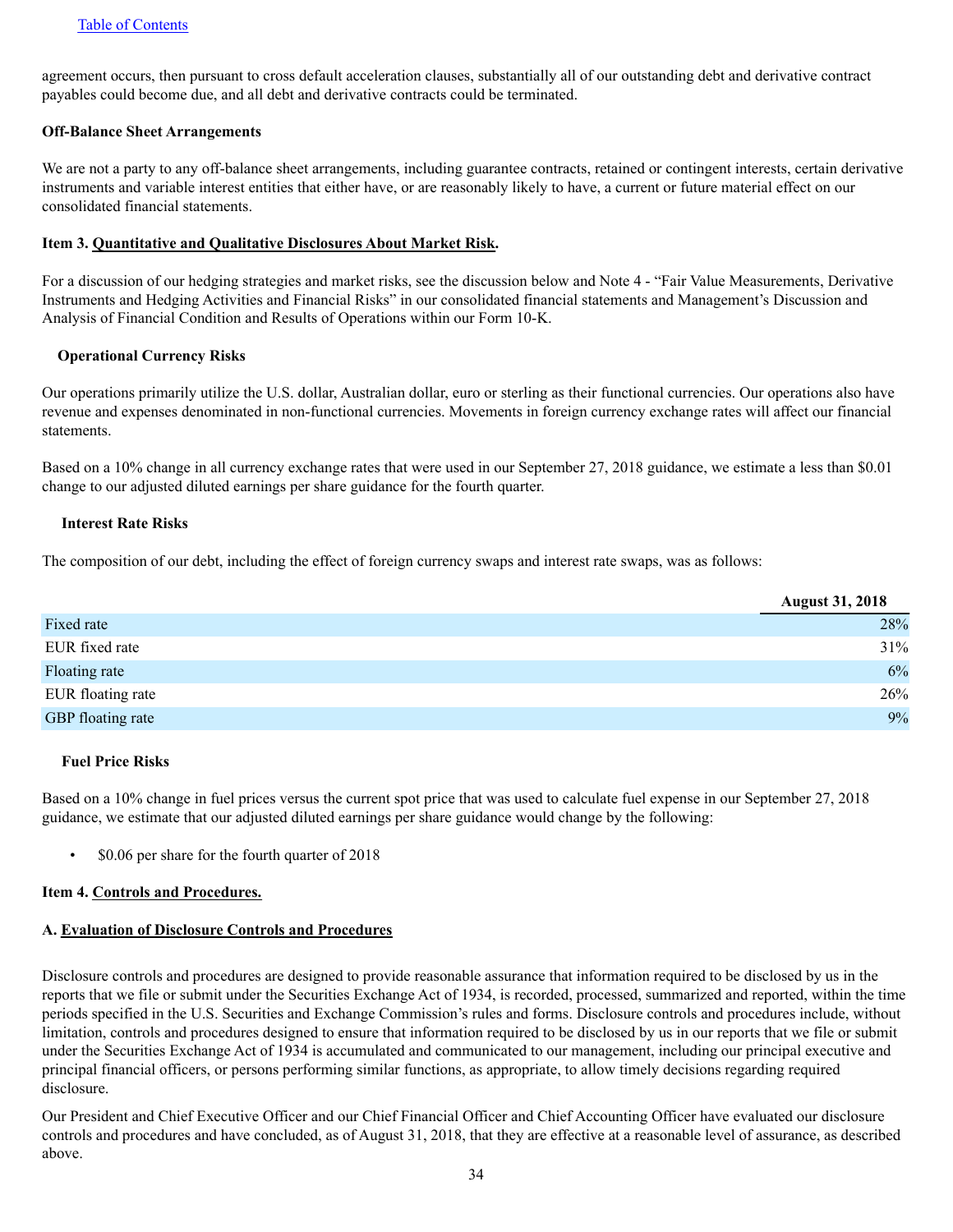#### <span id="page-34-0"></span>**B. Changes in Internal Control over Financial Reporting**

There have been no changes in our internal control over financial reporting during the quarter ended August 31, 2018 that have materially affected or are reasonably likely to materially affect our internal control over financial reporting.

#### **PART II - OTHER INFORMATION**

#### **Item 1. Legal Proceedings.**

On August 28, 2018, P&O Cruises Australia notified the Maritime Accident Investigation Branch and the Australian Maritime Safety Authority of an inadvertent discharge of liquid food waste mixed into grey water off of *Pacific Explorer,* while it was inside the Great Barrier Reef Marine Park on August 26, 2018. We believe the ultimate outcome of any investigation and penalty will not have a material impact on our consolidated financial statements.

On August 24, 2018, a proposed class-action lawsuit was filed by James Wolfe and others against Carnival Corporation in the United States District Court for the Southern District of Florida relating to the marketing and sales of our Carnival Vacation Protection product. The plaintiffs purport to represent an alleged class of passengers who purchased the Carnival Vacation Protection product. The complaint alleges that Carnival Cruise Line concealed that it received "kickbacks" on the sale of the travel insurance portion of the product from an underwriter. We believe we have meritorious defenses to the claim and that any liability which may arise as a result of this action will not have a material impact on our consolidated financial statements.

### **Item 1A. Risk Factors.**

The risk factors that affect our business and financial results are discussed in "Item 1A. Risk Factors," included in the Form 10-K, and there has been no material change to these risk factors since the Form 10-K filing. We wish to caution the reader that the risk factors discussed in "Item 1A. Risk Factors," included in the Form 10-K, and those described elsewhere in this report or other Securities and Exchange Commission filings, could cause future results to differ materially from those stated in any forward-looking statements. Additional risks and uncertainties not currently known to us or that we currently deem to be immaterial also may materially adversely affect our business, financial condition or future results.

#### **Item 2. Unregistered Sales of Equity Securities and Use of Proceeds.**

## **A. Repurchase Program**

Under a share repurchase program effective 2004, we are authorized to repurchase Carnival Corporation common stock and Carnival plc ordinary shares (the "Repurchase Program"). Effective August 27, 2018, the company approved a modification of the general authorization under the Repurchase Program, which replenished the remaining authorized repurchases at the time of the approval to \$1.0 billion. The Repurchase Program does not have an expiration date and may be discontinued by our Boards of Directors at any time.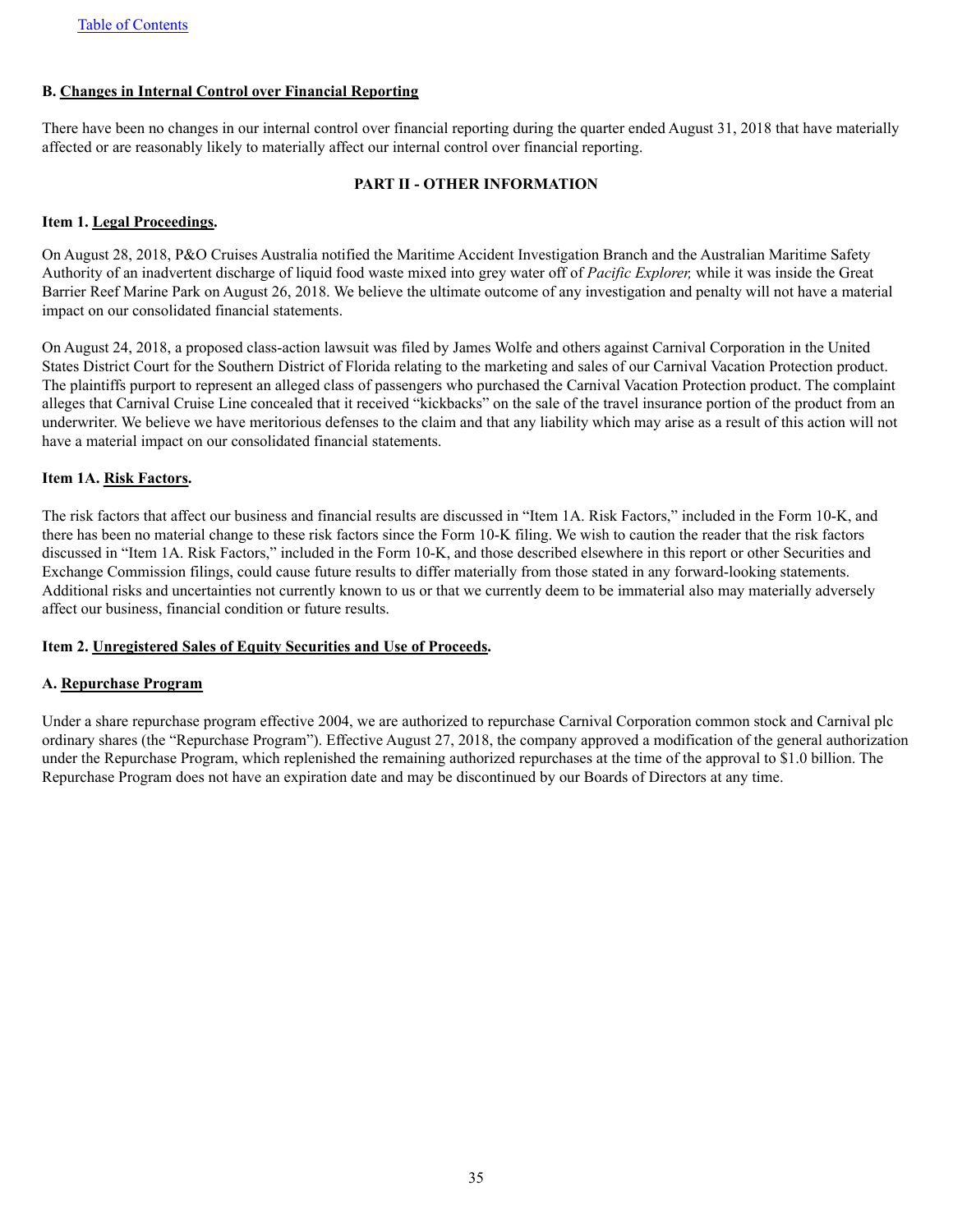During the three months ended August 31, 2018, repurchases of Carnival Corporation common stock pursuant to the Repurchase Program were as follows:

| Period                                 | <b>Total Number of Shares of</b><br><b>Carnival Corporation</b><br><b>Common Stock Purchased</b><br>(in millions) | <b>Average Price Paid per</b><br><b>Share of Carnival</b><br><b>Corporation Common</b><br><b>Stock</b> |       |     | <b>Maximum Dollar Value of</b><br><b>Shares That May Yet Be</b><br><b>Purchased Under the</b><br><b>Repurchase Program</b><br>(in millions) |
|----------------------------------------|-------------------------------------------------------------------------------------------------------------------|--------------------------------------------------------------------------------------------------------|-------|-----|---------------------------------------------------------------------------------------------------------------------------------------------|
| June 1, 2018 through June 30, 2018     | 1.7                                                                                                               |                                                                                                        | 60.17 |     | 668                                                                                                                                         |
| July 1, 2018 through July 31, 2018     | $2.5 \t S$                                                                                                        |                                                                                                        | 57.70 | - S | 329                                                                                                                                         |
| August 1, 2018 through August 31, 2018 | 0.5 S                                                                                                             |                                                                                                        | 58.70 | - S | 987                                                                                                                                         |
| Total                                  | 4.7                                                                                                               |                                                                                                        | 58.68 |     |                                                                                                                                             |

During the three months ended August 31, 2018, repurchases of Carnival plc ordinary shares pursuant to the Repurchase Program were as follows:

| Period                                 | <b>Total Number of Shares of</b><br>Carnival plc Purchased (in<br>millions) | <b>Average Price Paid per</b><br><b>Share of Carnival plc</b> |    | <b>Maximum Dollar Value of</b><br><b>Shares That May Yet Be</b><br><b>Purchased Under the</b><br><b>Repurchase Program</b><br>(in millions) |
|----------------------------------------|-----------------------------------------------------------------------------|---------------------------------------------------------------|----|---------------------------------------------------------------------------------------------------------------------------------------------|
| June 1, 2018 through June 30, 2018     | 1.0                                                                         | 59.69                                                         |    | 668                                                                                                                                         |
| July 1, 2018 through July 31, 2018     | 3.4 <sup>5</sup>                                                            | 57.09                                                         | -S | 329                                                                                                                                         |
| August 1, 2018 through August 31, 2018 | 2.8 <sup>5</sup>                                                            | 58.51                                                         | -8 | 987                                                                                                                                         |
| Total                                  | 7.1                                                                         | 5799                                                          |    |                                                                                                                                             |

No shares of Carnival Corporation common stock and Carnival plc ordinary shares were purchased outside of publicly announced plans or programs.

#### **B. Stock Swap Programs**

In addition to the Repurchase Program, we have programs that allow us to obtain an economic benefit when either Carnival Corporation common stock is trading at a premium to the price of Carnival plc ordinary shares or Carnival plc ordinary shares are trading at a premium to Carnival Corporation common stock (the "Stock Swap Programs"). For example:

- In the event Carnival Corporation common stock trades at a premium to Carnival plc ordinary shares, we may elect to sell shares of Carnival Corporation common stock, at prevailing market prices in ordinary brokers' transactions and repurchase an equivalent number of Carnival plc ordinary shares in the UK market.
- In the event Carnival plc ordinary shares trade at a premium to Carnival Corporation common stock, we may elect to sell ordinary shares of Carnival plc, at prevailing market prices in ordinary brokers' transactions and repurchase an equivalent number of shares of Carnival Corporation common stock in the U.S. market.

Under the Stock Swap Programs effective 2008, the Boards of Directors have made the following authorizations:

- In January 2017, to sell up to 22.0 million shares of Carnival Corporation common stock in the U.S. market and repurchase up to 22.0 million of Carnival plc ordinary shares in the UK market.
- In 2016, to sell up to 26.9 million of existing shares of Carnival plc in the UK market and repurchase up to 26.9 million shares of Carnival Corporation common stock in the U.S. market.

Any sales of Carnival Corporation shares and Carnival plc ordinary shares have been or will be registered under the Securities Act of 1933. During the three months ended August 31, 2018, no Carnival Corporation common stock or Carnival plc ordinary shares were sold or repurchased under the Stock Swap Programs.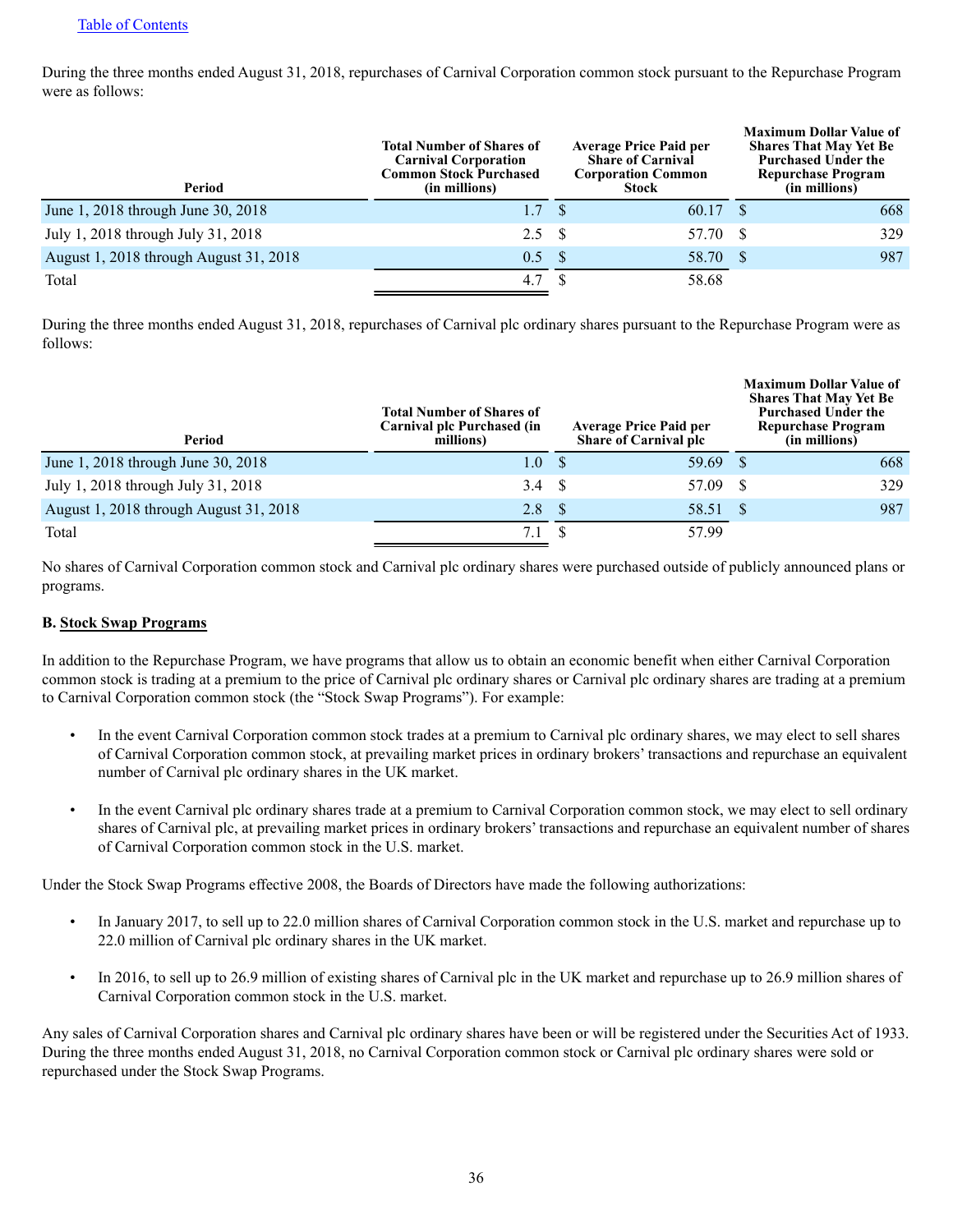## **C. Carnival plc Shareholder Approvals**

Carnival plc ordinary share repurchases under both the Repurchase Program and the Stock Swap Programs require annual shareholder approval. The existing shareholder approval is limited to a maximum of 20.9 million ordinary shares and is valid until the earlier of the conclusion of the Carnival plc 2019 annual general meeting or July 10, 2019.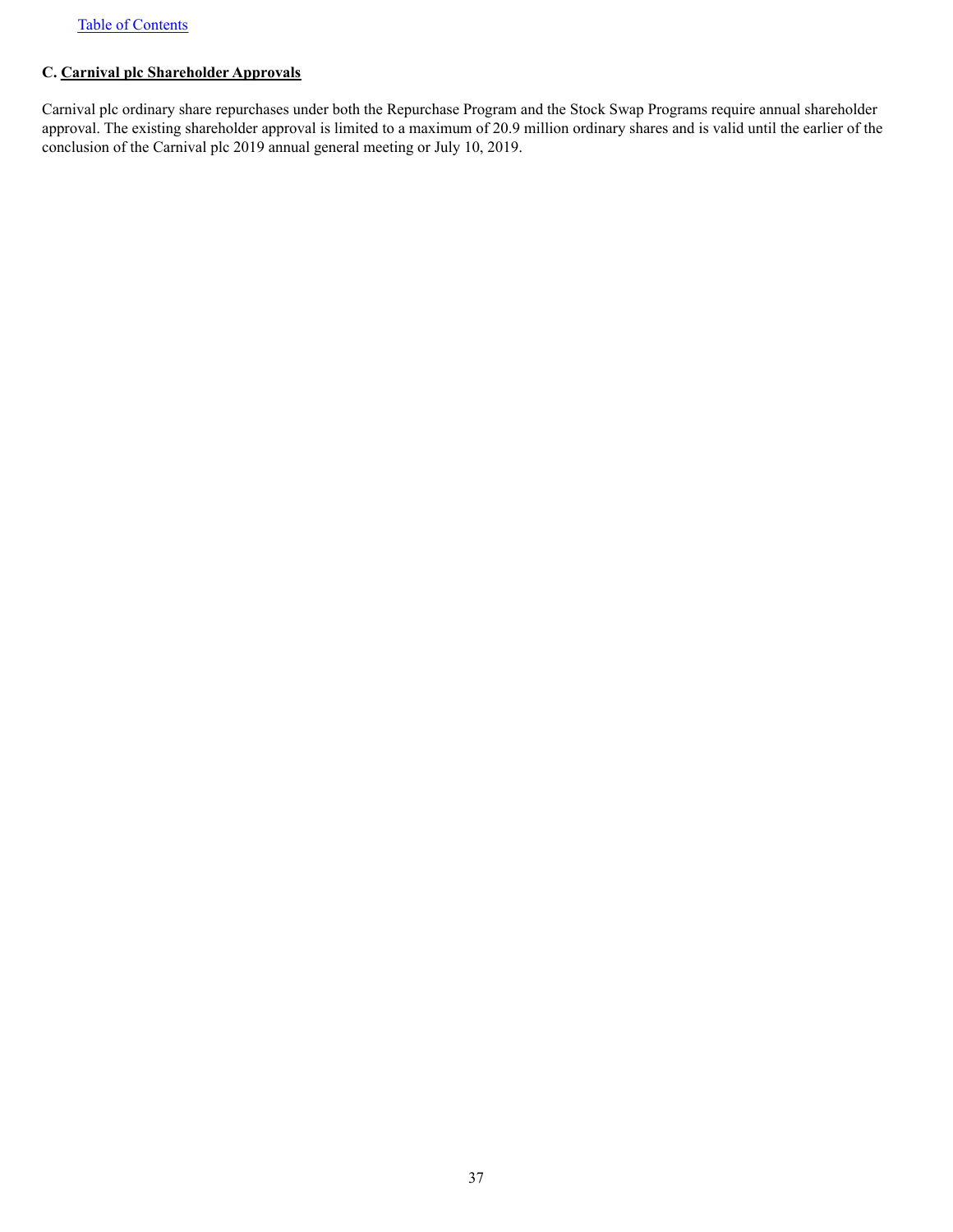## <span id="page-37-0"></span>**Item 6. Exhibits.**

## **INDEX TO EXHIBITS**

| <b>Exhibit</b><br><b>Number</b> | <b>Exhibit Description</b>                                                                                                                                                                                   | <b>Incorporated by Reference</b> | Filed/         |                |                              |
|---------------------------------|--------------------------------------------------------------------------------------------------------------------------------------------------------------------------------------------------------------|----------------------------------|----------------|----------------|------------------------------|
|                                 |                                                                                                                                                                                                              | Form                             | <b>Exhibit</b> | Filing<br>Date | Furnished<br><b>Herewith</b> |
|                                 | Articles of incorporation and by-laws                                                                                                                                                                        |                                  |                |                |                              |
| 3.1                             | Third Amended and Restated Articles of Incorporation of Carnival<br>Corporation                                                                                                                              | $8-K$                            | 3.1            | 4/17/2003      |                              |
| 3.2                             | Third Amended and Restated By-Laws of Carnival Corporation                                                                                                                                                   | $8-K$                            | 3.1            | 4/20/2009      |                              |
| 3.3                             | Articles of Association of Carnival plc                                                                                                                                                                      | $8-K$                            | 3.3            | 4/20/2009      |                              |
|                                 | <b>Statement regarding computations of ratios</b>                                                                                                                                                            |                                  |                |                |                              |
| 12                              | <b>Ratio of Earnings to Fixed Charges</b>                                                                                                                                                                    |                                  |                |                | $\mathbf X$                  |
|                                 | Rule 13a-14(a)/15d-14(a) certifications                                                                                                                                                                      |                                  |                |                |                              |
| 31.1                            | Certification of President and Chief Executive Officer of Carnival<br>Corporation pursuant to Rule 13a-14(a), as adopted pursuant to Section<br>302 of the Sarbanes-Oxley Act of 2002                        |                                  |                |                | $\mathbf X$                  |
| 31.2                            | Certification of Chief Financial Officer and Chief Accounting Officer of<br>Carnival Corporation pursuant to Rule 13a-14(a), as adopted pursuant to<br>Section 302 of the Sarbanes-Oxley Act of 2002         |                                  |                |                | $\mathbf X$                  |
| 31.3                            | Certification of President and Chief Executive Officer of Carnival plc<br>pursuant to Rule $13a-14(a)$ , as adopted pursuant to Section 302 of the<br>Sarbanes-Oxley Act of 2002                             |                                  |                |                | X                            |
| 31.4                            | Certification of Chief Financial Officer and Chief Accounting Officer of<br>Carnival plc pursuant to Rule 13a-14(a), as adopted pursuant to Section<br>302 of the Sarbanes-Oxley Act of 2002                 |                                  |                |                | $\mathbf X$                  |
|                                 | <b>Section 1350 certifications</b>                                                                                                                                                                           |                                  |                |                |                              |
| $32.1*$                         | Certification of President and Chief Executive Officer of Carnival<br>Corporation pursuant to 18 U.S.C. Section 1350, as adopted pursuant to<br>Section 906 of the Sarbanes-Oxley Act of 2002                |                                  |                |                | $\mathbf X$                  |
| $32.2*$                         | Certification of Chief Financial Officer and Chief Accounting Officer of<br>Carnival Corporation pursuant to 18 U.S.C. Section 1350, as adopted<br>pursuant to Section 906 of the Sarbanes-Oxley Act of 2002 |                                  |                |                | X                            |
| $32.3*$                         | Certification of President and Chief Executive Officer of Carnival plc<br>pursuant to 18 U.S.C. Section 1350, as adopted pursuant to Section 906 of<br>the Sarbanes-Oxley Act of 2002                        |                                  |                |                | $\mathbf X$                  |
| $32.4*$                         | Certification of Chief Financial Officer and Chief Accounting Officer of<br>Carnival plc pursuant to 18 U.S.C. Section 1350, as adopted pursuant to<br>Section 906 of the Sarbanes-Oxley Act of 2002         |                                  |                |                | $\mathbf X$                  |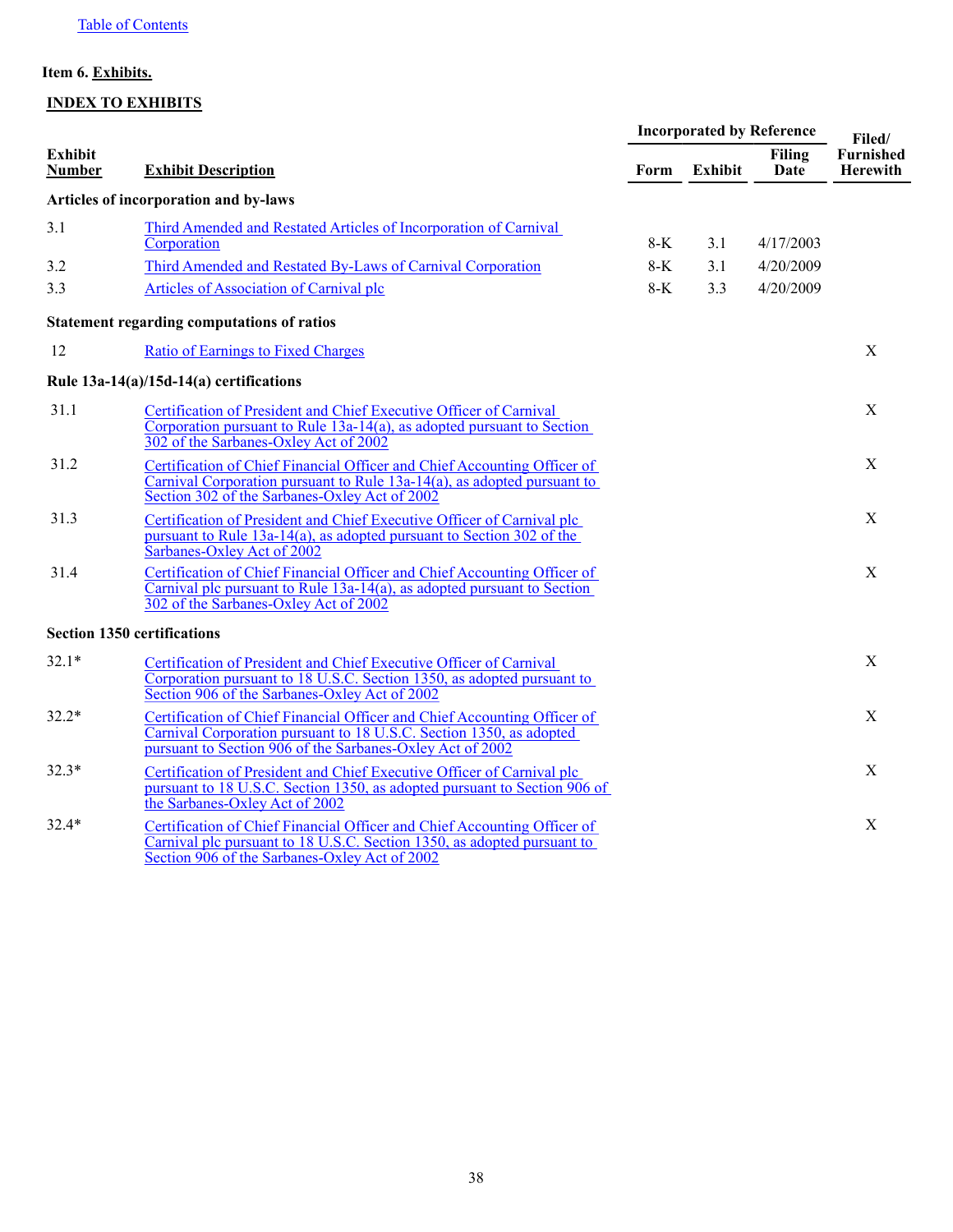## **INDEX TO EXHIBITS**

|                              | <b>Exhibit Description</b>                                                                                                                                                                                                                                                    | <b>Incorporated by Reference</b> |         |                | Filed/                              |
|------------------------------|-------------------------------------------------------------------------------------------------------------------------------------------------------------------------------------------------------------------------------------------------------------------------------|----------------------------------|---------|----------------|-------------------------------------|
| Exhibit<br><b>Number</b>     |                                                                                                                                                                                                                                                                               | Form                             | Exhibit | Filing<br>Date | <b>Furnished</b><br><b>Herewith</b> |
| <b>Interactive Data File</b> |                                                                                                                                                                                                                                                                               |                                  |         |                |                                     |
| 101                          | The consolidated financial statements from Carnival Corporation $\&$ plc's<br>joint Quarterly Report on Form 10-Q for the quarter ended August 31,<br>2018, as filed with the Securities and Exchange Commission on September<br>27, 2018, formatted in XBRL, are as follows: |                                  |         |                |                                     |
|                              | (i) the Consolidated Statements of Income for the three and nine months<br>ended August 31, 2018 and 2017;                                                                                                                                                                    |                                  |         |                | X                                   |
|                              | (ii) the Consolidated Statements of Comprehensive Income for the three<br>and nine months ended August 31, 2018 and 2017;                                                                                                                                                     |                                  |         |                | X                                   |
|                              | (iii) the Consolidated Balance Sheets at August 31, 2018 and November<br>30, 2017;                                                                                                                                                                                            |                                  |         |                | X                                   |
|                              | (iv) the Consolidated Statements of Cash Flows for the three and nine<br>months ended August 31, 2018 and 2017 and                                                                                                                                                            |                                  |         |                | X                                   |
|                              | (v) the notes to the consolidated financial statements, tagged in summary<br>and detail.                                                                                                                                                                                      |                                  |         |                | X                                   |

\* These items are furnished and not filed.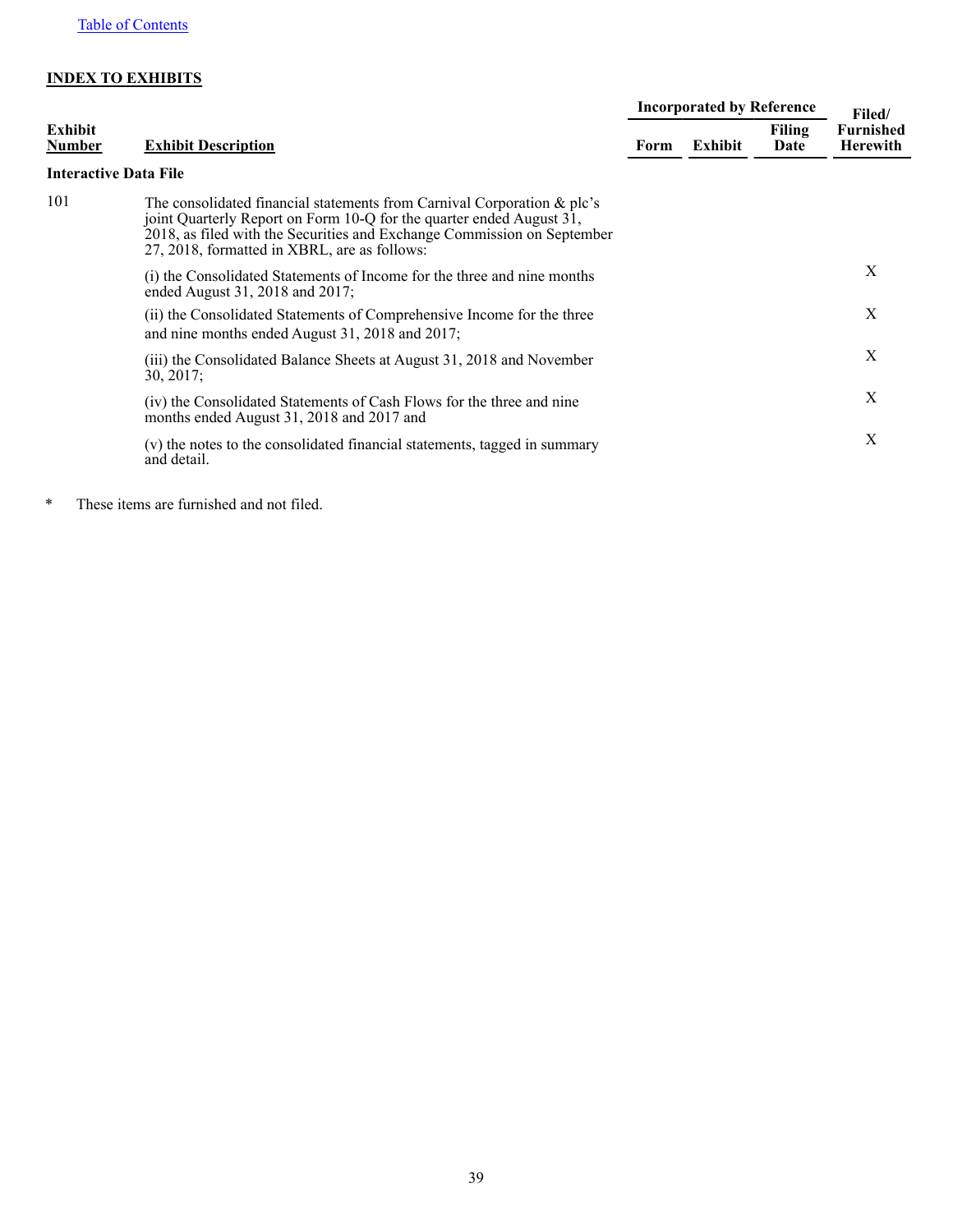## **SIGNATURES**

<span id="page-39-0"></span>Pursuant to the requirements of the Securities Exchange Act of 1934, each of the registrants has duly caused this report to be signed on its behalf by the undersigned thereunto duly authorized.

## **CARNIVAL CORPORATION CARNIVAL PLC**

Arnold W. Donald **Arnold W. Donald** 

David Bernstein David Bernstein

By: /s/ Arnold W. Donald By: /s/ Arnold W. Donald

President and Chief Executive Officer President and Chief Executive Officer

By: /s/ David Bernstein By: /s/ David Bernstein

Chief Financial Officer and Chief Accounting Officer Chief Financial Officer and Chief Accounting Officer

Date: September 27, 2018 Date: September 27, 2018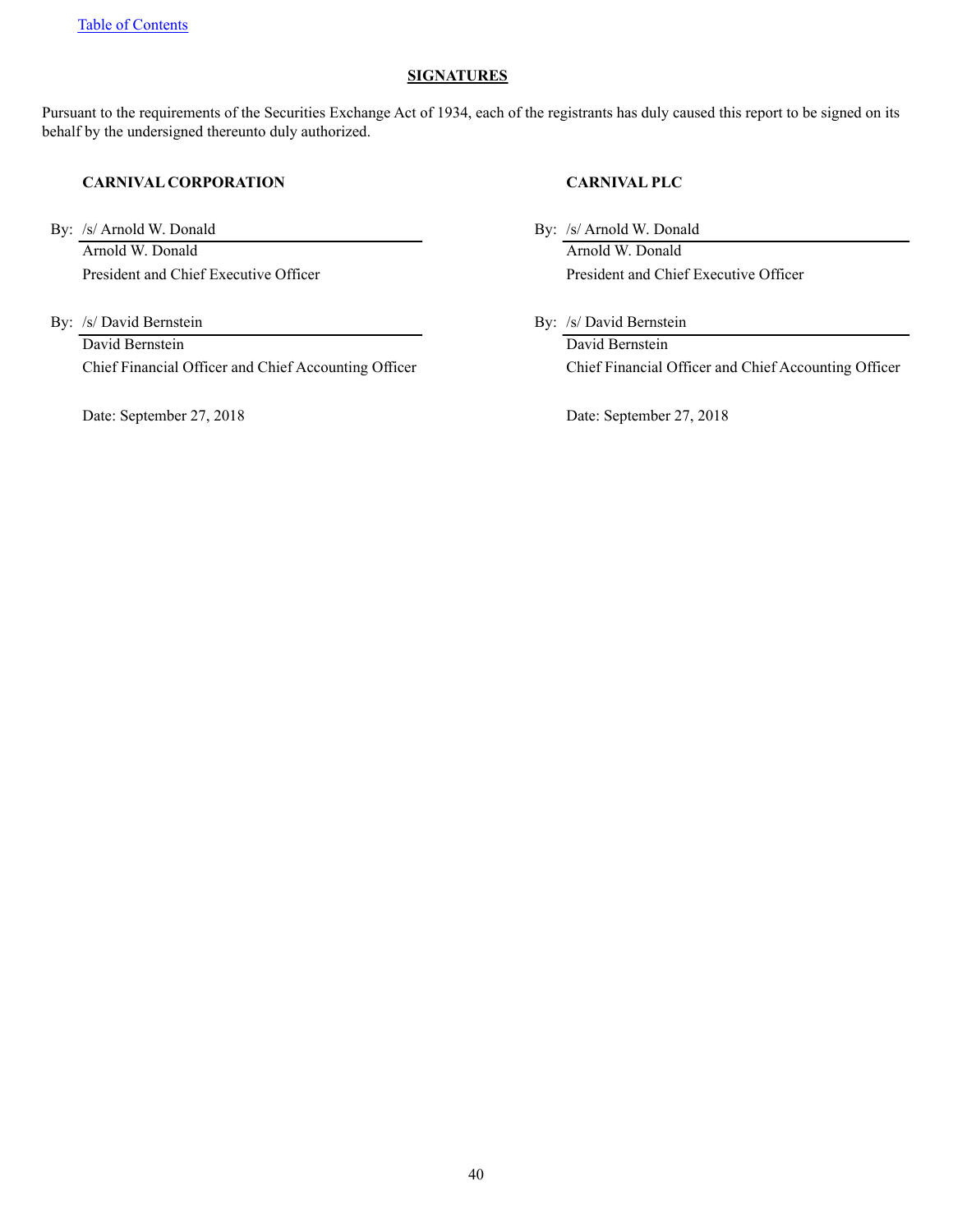## **CARNIVAL CORPORATION & PLC Ratio of Earnings to Fixed Charges**

|                                               | <b>Nine Months Ended</b><br>August 31, |                        |  |  |  |
|-----------------------------------------------|----------------------------------------|------------------------|--|--|--|
| (in millions, except ratios)                  | 2018                                   | 2017                   |  |  |  |
| Net income                                    | 2,659<br>S.                            | <sup>S</sup><br>2,060  |  |  |  |
| Income tax expense, net                       |                                        | 46                     |  |  |  |
| Income before income taxes                    |                                        | 2,106                  |  |  |  |
| Fixed charges                                 |                                        |                        |  |  |  |
| Interest expense, net of capitalized interest | 147                                    | 150                    |  |  |  |
| Interest portion of rent expense (a)          | 17                                     | 17                     |  |  |  |
| Capitalized interest                          |                                        | 20                     |  |  |  |
| Total fixed charges                           |                                        | 187                    |  |  |  |
| Fixed charges not affecting earnings          |                                        |                        |  |  |  |
| Capitalized interest                          | (26)                                   | (20)                   |  |  |  |
| Earnings before fixed charges                 | 2,862                                  | 2,273<br><sup>\$</sup> |  |  |  |
| Ratio of earnings to fixed charges            | 15.1                                   | 12.2                   |  |  |  |

(a) Represents one-third of rent expense, which we believe to be representative of the interest portion of rent expense.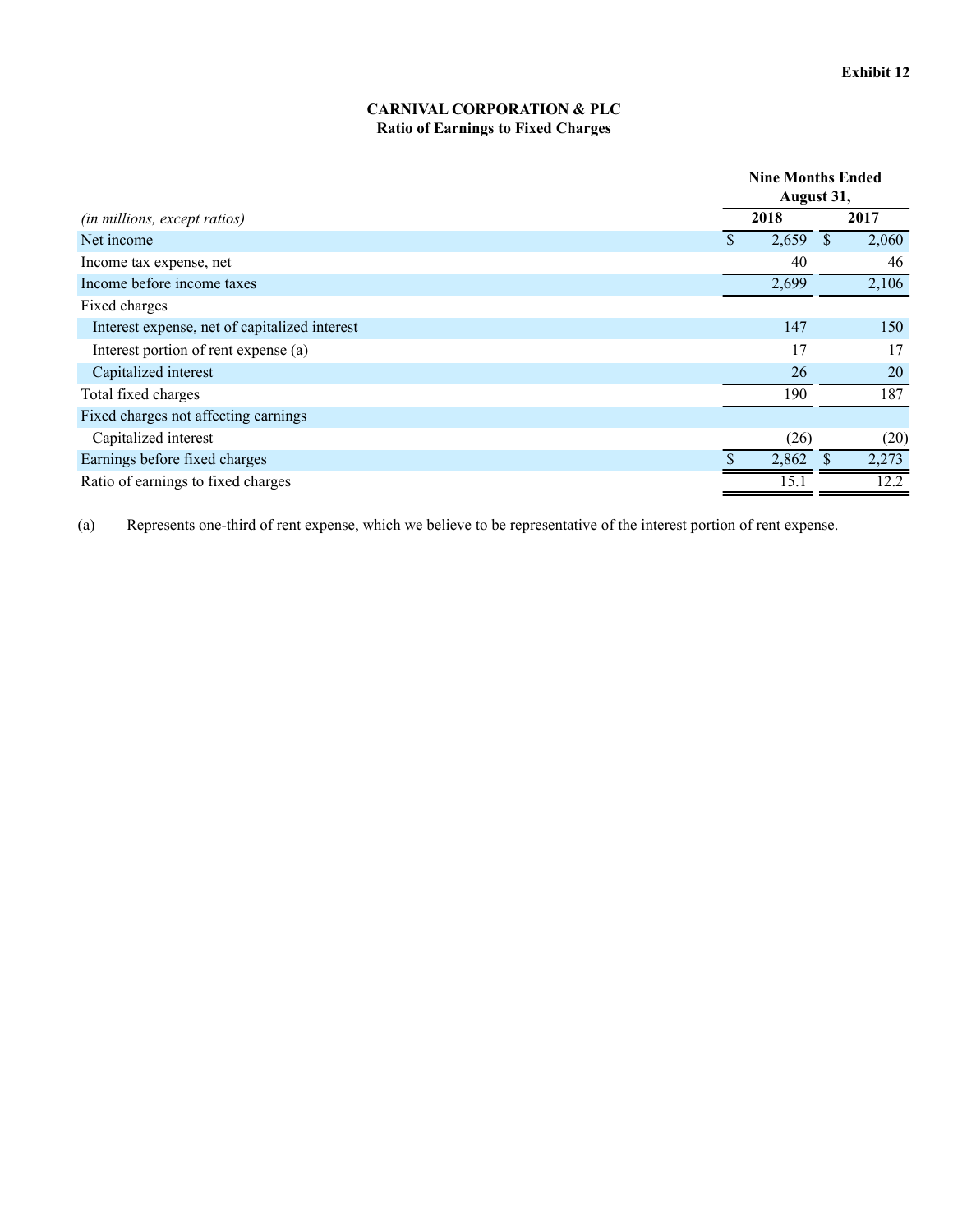I, Arnold W. Donald, certify that:

1. I have reviewed this quarterly report on Form 10-Q of Carnival Corporation;

2. Based on my knowledge, this report does not contain any untrue statement of a material fact or omit to state a material fact necessary to make the statements made, in light of the circumstances under which such statements were made, not misleading with respect to the period covered by this report;

3. Based on my knowledge, the financial statements, and other financial information included in this report, fairly present in all material respects the financial condition, results of operations and cash flows of the registrant as of, and for, the periods presented in this report;

4. The registrant's other certifying officer and I are responsible for establishing and maintaining disclosure controls and procedures (as defined in Exchange Act Rules 13a-15(e) and 15d-15(e)) and internal control over financial reporting (as defined in Exchange Act Rules 13a-15(f) and 15d $-15(f)$  for the registrant and have:

(a) Designed such disclosure controls and procedures, or caused such disclosure controls and procedures to be designed under our supervision, to ensure that material information relating to the registrant, including its consolidated subsidiaries, is made known to us by others within those entities, particularly during the period in which this report is being prepared;

(b) Designed such internal control over financial reporting, or caused such internal control over financial reporting to be designed under our supervision, to provide reasonable assurance regarding the reliability of financial reporting and the preparation of financial statements for external purposes in accordance with generally accepted accounting principles;

(c) Evaluated the effectiveness of the registrant's disclosure controls and procedures and presented in this report our conclusions about the effectiveness of the disclosure controls and procedures, as of the end of the period covered by this report based on such evaluation; and

(d) Disclosed in this report any change in the registrant's internal control over financial reporting that occurred during the registrant's most recent fiscal quarter (the registrant's fourth fiscal quarter in the case of an annual report) that has materially affected, or is reasonably likely to materially affect, the registrant's internal control over financial reporting; and

5. The registrant's other certifying officer and I have disclosed, based on our most recent evaluation of internal control over financial reporting, to the registrant's auditors and the audit committee of the registrant's board of directors (or persons performing the equivalent functions):

(a) All significant deficiencies and material weaknesses in the design or operation of internal control over financial reporting which are reasonably likely to adversely affect the registrant's ability to record, process, summarize and report financial information; and

(b) Any fraud, whether or not material, that involves management or other employees who have a significant role in the registrant's internal control over financial reporting.

Date: September 27, 2018

By:/s/ Arnold W. Donald Arnold W. Donald President and Chief Executive Officer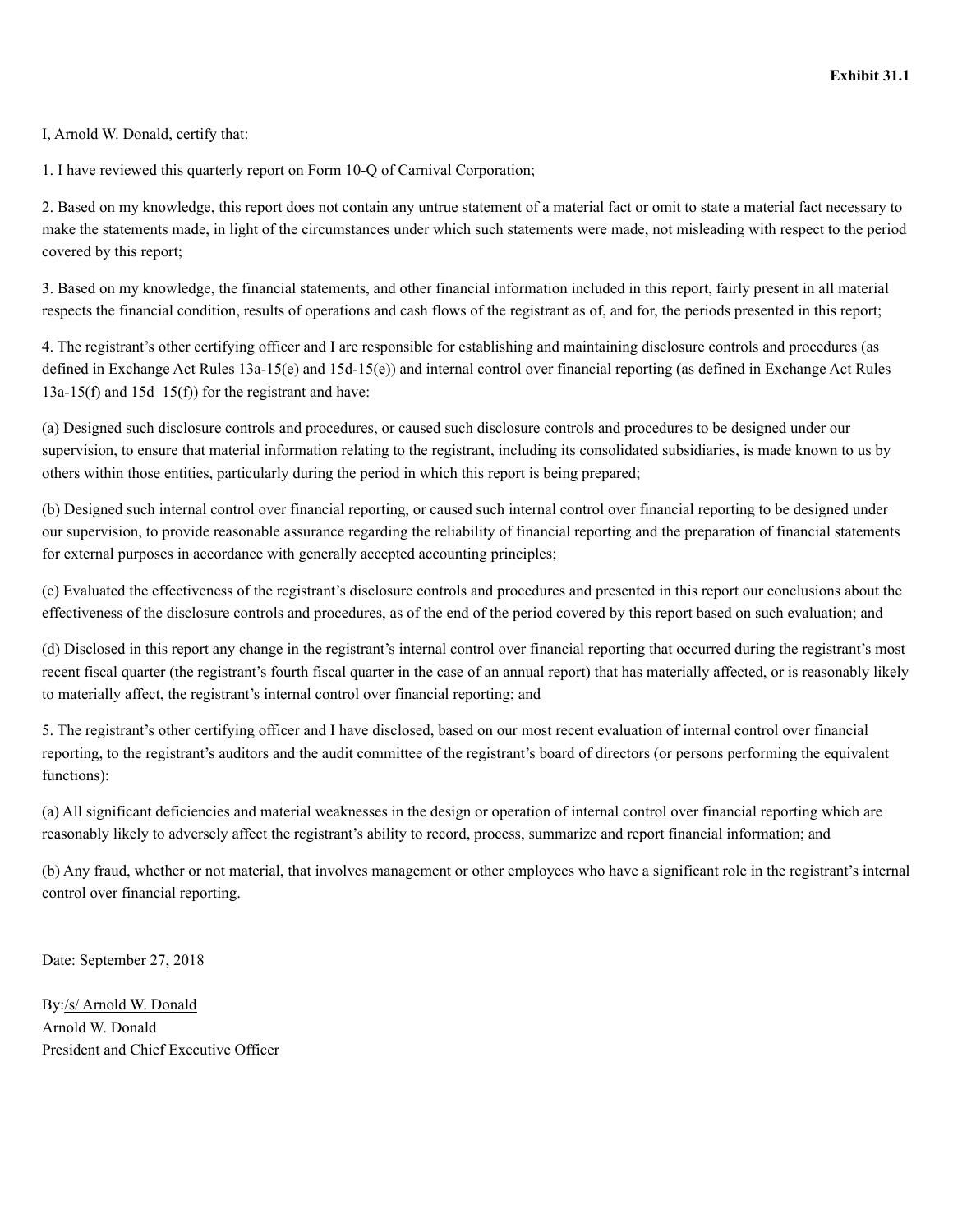I, David Bernstein, certify that:

1. I have reviewed this quarterly report on Form 10-Q of Carnival Corporation;

2. Based on my knowledge, this report does not contain any untrue statement of a material fact or omit to state a material fact necessary to make the statements made, in light of the circumstances under which such statements were made, not misleading with respect to the period covered by this report;

3. Based on my knowledge, the financial statements, and other financial information included in this report, fairly present in all material respects the financial condition, results of operations and cash flows of the registrant as of, and for, the periods presented in this report;

4. The registrant's other certifying officer and I are responsible for establishing and maintaining disclosure controls and procedures (as defined in Exchange Act Rules 13a-15(e) and 15d-15(e)) and internal control over financial reporting (as defined in Exchange Act Rules 13a-15(f) and 15d $-15(f)$  for the registrant and have:

(a) Designed such disclosure controls and procedures, or caused such disclosure controls and procedures to be designed under our supervision, to ensure that material information relating to the registrant, including its consolidated subsidiaries, is made known to us by others within those entities, particularly during the period in which this report is being prepared;

(b) Designed such internal control over financial reporting, or caused such internal control over financial reporting to be designed under our supervision, to provide reasonable assurance regarding the reliability of financial reporting and the preparation of financial statements for external purposes in accordance with generally accepted accounting principles;

(c) Evaluated the effectiveness of the registrant's disclosure controls and procedures and presented in this report our conclusions about the effectiveness of the disclosure controls and procedures, as of the end of the period covered by this report based on such evaluation; and

(d) Disclosed in this report any change in the registrant's internal control over financial reporting that occurred during the registrant's most recent fiscal quarter (the registrant's fourth fiscal quarter in the case of an annual report) that has materially affected, or is reasonably likely to materially affect, the registrant's internal control over financial reporting; and

5. The registrant's other certifying officer and I have disclosed, based on our most recent evaluation of internal control over financial reporting, to the registrant's auditors and the audit committee of the registrant's board of directors (or persons performing the equivalent functions):

(a) All significant deficiencies and material weaknesses in the design or operation of internal control over financial reporting which are reasonably likely to adversely affect the registrant's ability to record, process, summarize and report financial information; and

(b) Any fraud, whether or not material, that involves management or other employees who have a significant role in the registrant's internal control over financial reporting.

Date: September 27, 2018

By:/s/ David Bernstein David Bernstein Chief Financial Officer and Chief Accounting Officer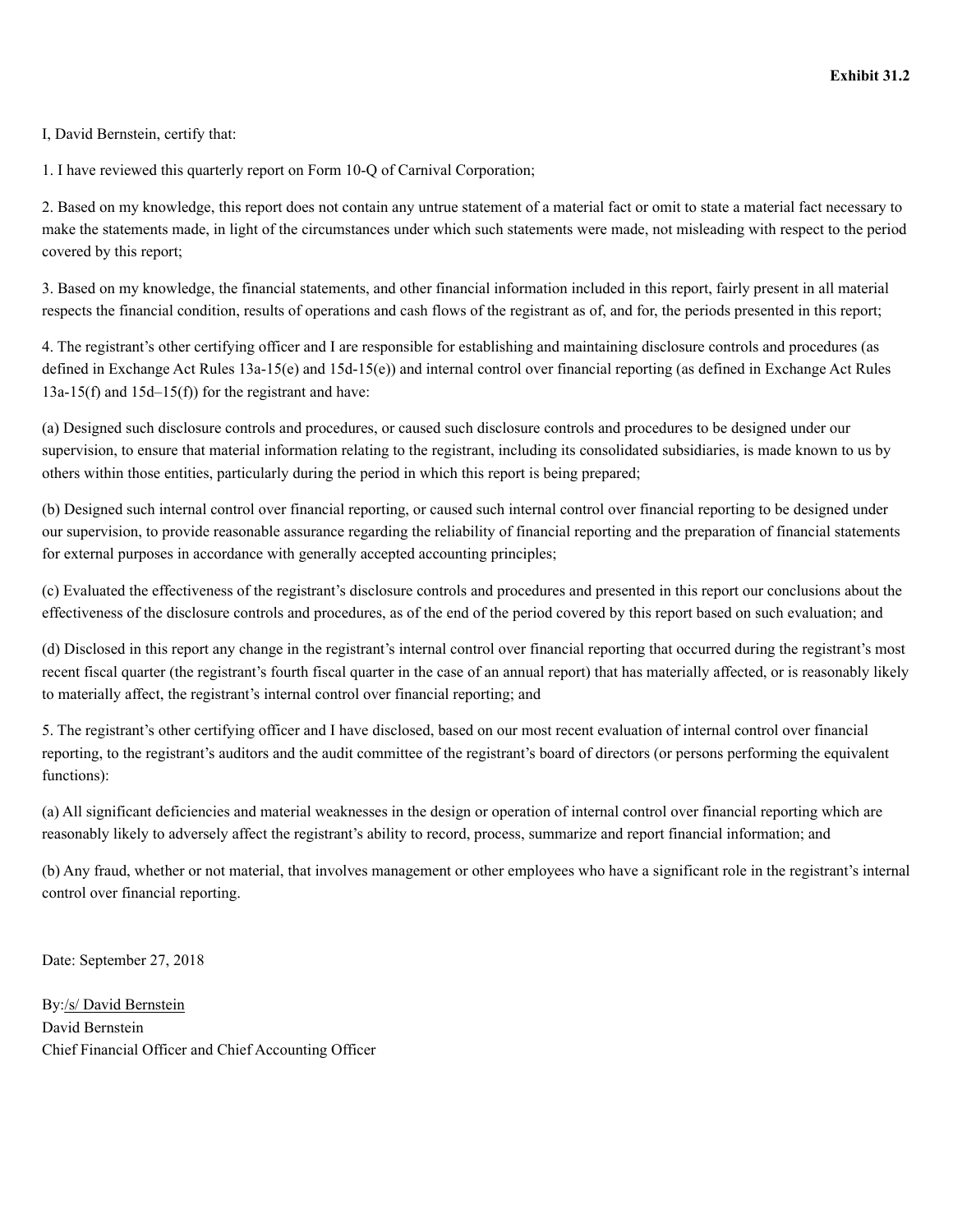I, Arnold W. Donald, certify that:

1. I have reviewed this quarterly report on Form 10-Q of Carnival plc;

2. Based on my knowledge, this report does not contain any untrue statement of a material fact or omit to state a material fact necessary to make the statements made, in light of the circumstances under which such statements were made, not misleading with respect to the period covered by this report;

3. Based on my knowledge, the financial statements, and other financial information included in this report, fairly present in all material respects the financial condition, results of operations and cash flows of the registrant as of, and for, the periods presented in this report;

4. The registrant's other certifying officer and I are responsible for establishing and maintaining disclosure controls and procedures (as defined in Exchange Act Rules 13a-15(e) and 15d-15(e)) and internal control over financial reporting (as defined in Exchange Act Rules 13a-15(f) and 15d-15(f)) for the registrant and have:

(a) Designed such disclosure controls and procedures, or caused such disclosure controls and procedures to be designed under our supervision, to ensure that material information relating to the registrant, including its consolidated subsidiaries, is made known to us by others within those entities, particularly during the period in which this report is being prepared;

(b) Designed such internal control over financial reporting, or caused such internal control over financial reporting to be designed under our supervision, to provide reasonable assurance regarding the reliability of financial reporting and the preparation of financial statements for external purposes in accordance with generally accepted accounting principles;

(c) Evaluated the effectiveness of the registrant's disclosure controls and procedures and presented in this report our conclusions about the effectiveness of the disclosure controls and procedures, as of the end of the period covered by this report based on such evaluation; and

(d) Disclosed in this report any change in the registrant's internal control over financial reporting that occurred during the registrant's most recent fiscal quarter (the registrant's fourth fiscal quarter in the case of an annual report) that has materially affected, or is reasonably likely to materially affect, the registrant's internal control over financial reporting; and

5. The registrant's other certifying officer and I have disclosed, based on our most recent evaluation of internal control over financial reporting, to the registrant's auditors and the audit committee of the registrant's board of directors (or persons performing the equivalent functions):

(a) All significant deficiencies and material weaknesses in the design or operation of internal control over financial reporting which are reasonably likely to adversely affect the registrant's ability to record, process, summarize and report financial information; and

(b) Any fraud, whether or not material, that involves management or other employees who have a significant role in the registrant's internal control over financial reporting.

Date: September 27, 2018

By:/s/ Arnold W. Donald Arnold W. Donald President and Chief Executive Officer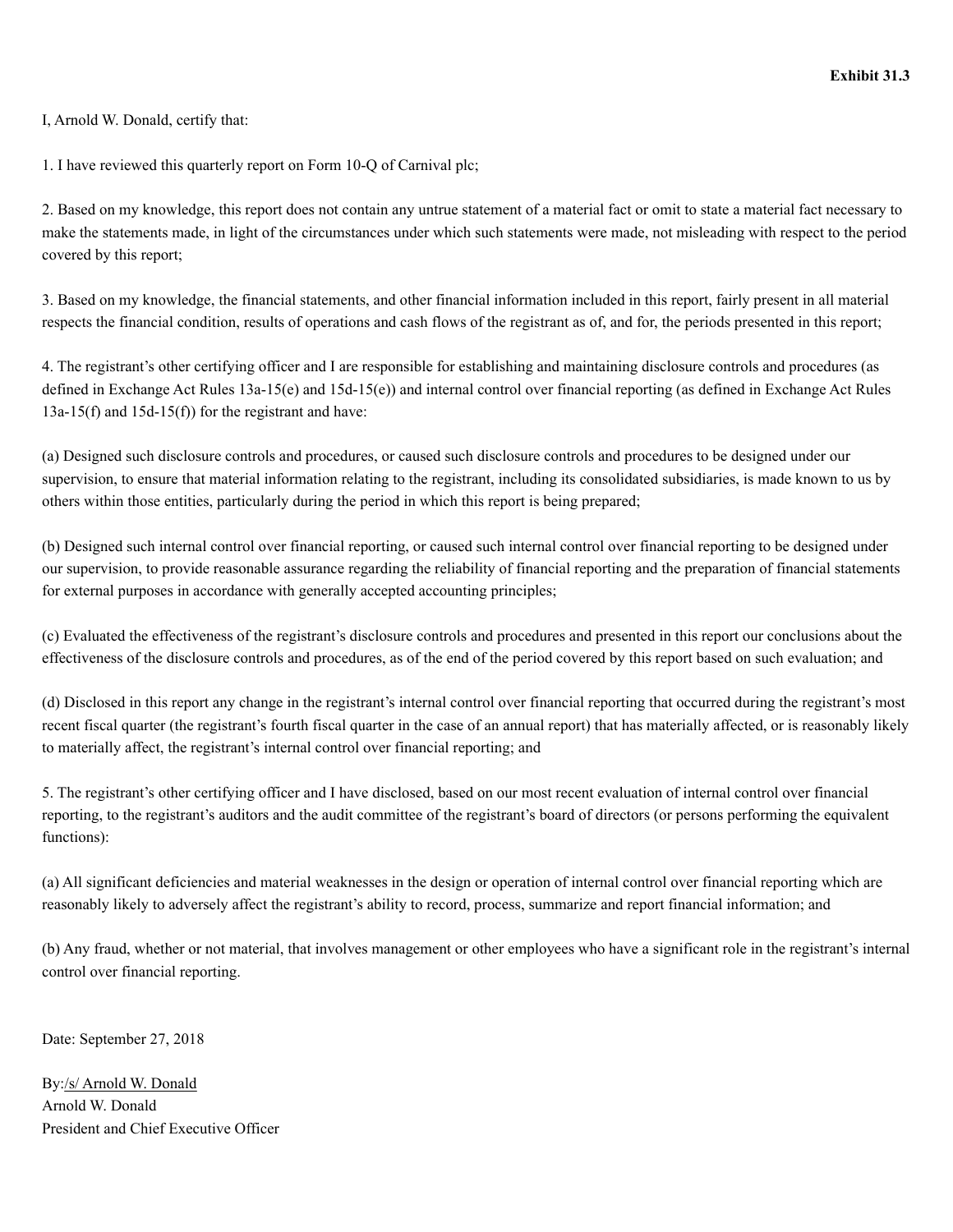#### I, David Bernstein, certify that:

1. I have reviewed this quarterly report on Form 10-Q of Carnival plc;

2. Based on my knowledge, this report does not contain any untrue statement of a material fact or omit to state a material fact necessary to make the statements made, in light of the circumstances under which such statements were made, not misleading with respect to the period covered by this report;

3. Based on my knowledge, the financial statements, and other financial information included in this report, fairly present in all material respects the financial condition, results of operations and cash flows of the registrant as of, and for, the periods presented in this report;

4. The registrant's other certifying officer and I are responsible for establishing and maintaining disclosure controls and procedures (as defined in Exchange Act Rules 13a-15(e) and 15d-15(e)) and internal control over financial reporting (as defined in Exchange Act Rules 13a-15(f) and 15d-15(f)) for the registrant and have:

(a) Designed such disclosure controls and procedures, or caused such disclosure controls and procedures to be designed under our supervision, to ensure that material information relating to the registrant, including its consolidated subsidiaries, is made known to us by others within those entities, particularly during the period in which this report is being prepared;

(b) Designed such internal control over financial reporting, or caused such internal control over financial reporting to be designed under our supervision, to provide reasonable assurance regarding the reliability of financial reporting and the preparation of financial statements for external purposes in accordance with generally accepted accounting principles;

(c) Evaluated the effectiveness of the registrant's disclosure controls and procedures and presented in this report our conclusions about the effectiveness of the disclosure controls and procedures, as of the end of the period covered by this report based on such evaluation; and

(d) Disclosed in this report any change in the registrant's internal control over financial reporting that occurred during the registrant's most recent fiscal quarter (the registrant's fourth fiscal quarter in the case of an annual report) that has materially affected, or is reasonably likely to materially affect, the registrant's internal control over financial reporting; and

5. The registrant's other certifying officer and I have disclosed, based on our most recent evaluation of internal control over financial reporting, to the registrant's auditors and the audit committee of the registrant's board of directors (or persons performing the equivalent functions):

(a) All significant deficiencies and material weaknesses in the design or operation of internal control over financial reporting which are reasonably likely to adversely affect the registrant's ability to record, process, summarize and report financial information; and

(b) Any fraud, whether or not material, that involves management or other employees who have a significant role in the registrant's internal control over financial reporting.

Date: September 27, 2018

By:/s/ David Bernstein David Bernstein Chief Financial Officer and Chief Accounting Officer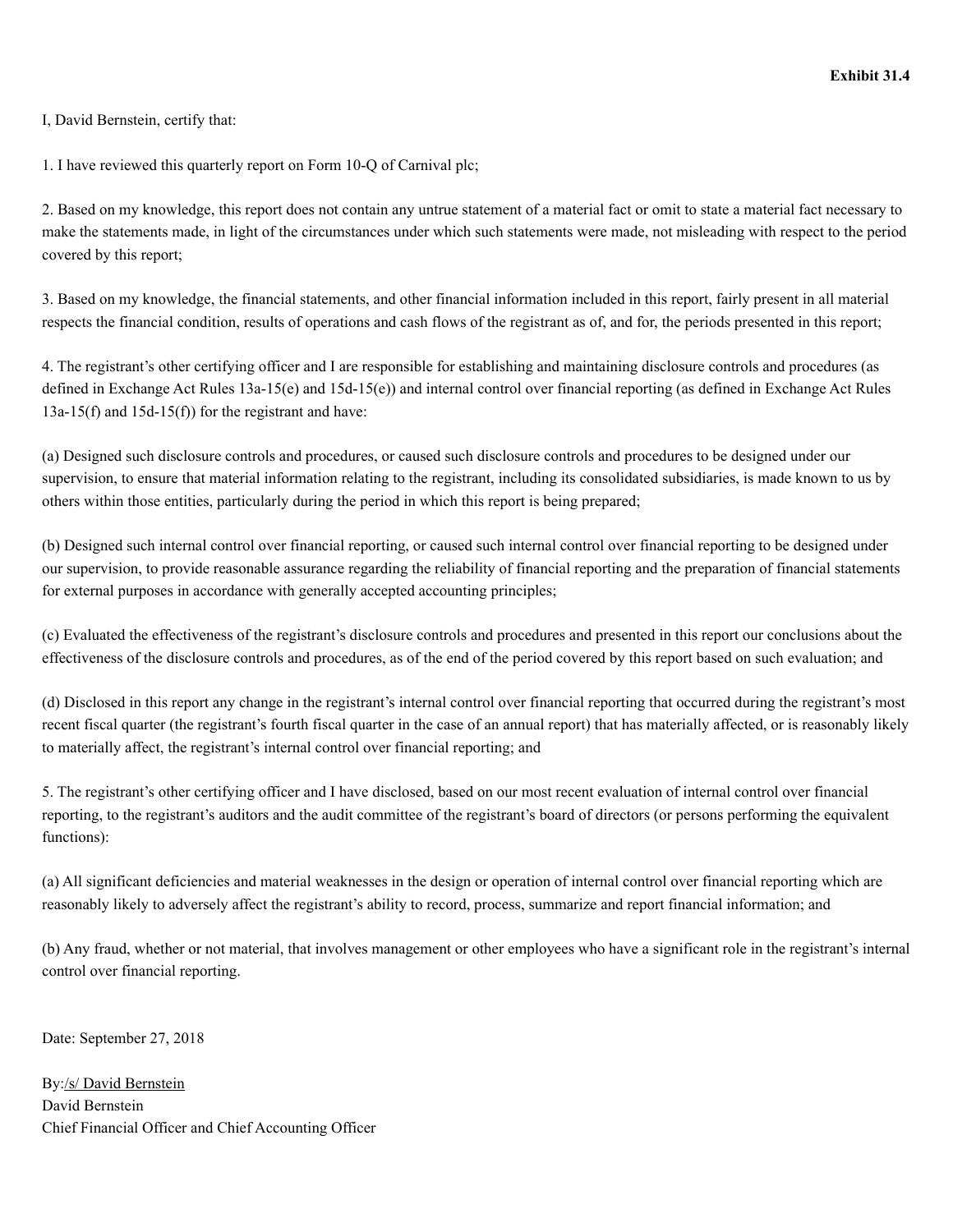In connection with the Quarterly Report on Form 10-Q for the quarter ended August 31, 2018 as filed by Carnival Corporation with the Securities and Exchange Commission on the date hereof (the "Report"), I certify pursuant to 18 U.S.C. Section 1350, as adopted pursuant to Section 906 of the Sarbanes-Oxley Act of 2002, that:

- (1) The Report fully complies with the requirements of Section 13(a) or 15(d) of the Securities Exchange Act of 1934; and
- (2) The information contained in the Report fairly presents, in all material respects, the financial condition and results of operations of Carnival Corporation.

Date: September 27, 2018

By:/s/ Arnold W. Donald Arnold W. Donald President and Chief Executive Officer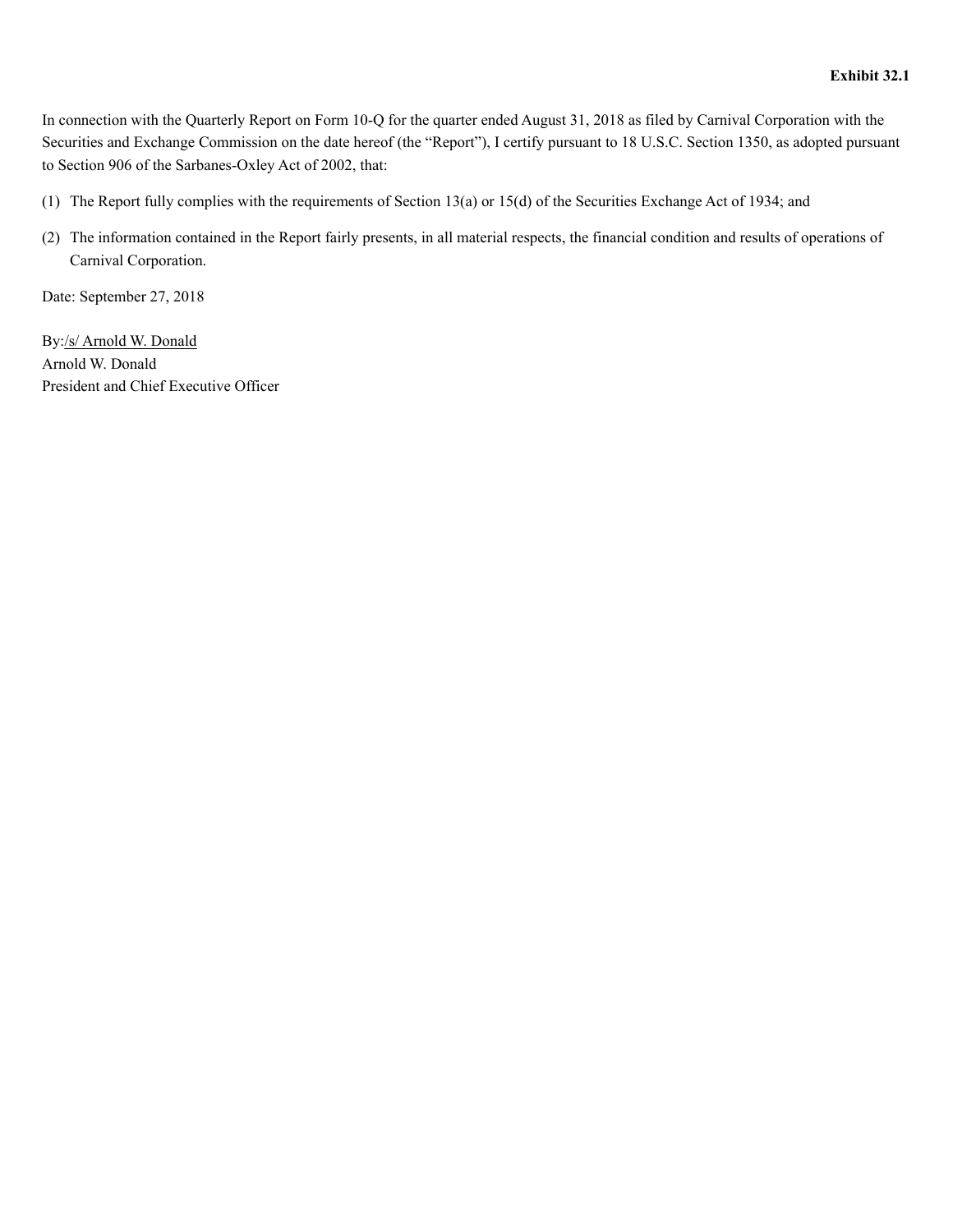In connection with the Quarterly Report on Form 10-Q for the quarter ended August 31, 2018 as filed by Carnival Corporation with the Securities and Exchange Commission on the date hereof (the "Report"), I certify pursuant to 18 U.S.C. Section 1350, as adopted pursuant to Section 906 of the Sarbanes-Oxley Act of 2002, that:

- (1) The Report fully complies with the requirements of Section 13(a) or 15(d) of the Securities Exchange Act of 1934; and
- (2) The information contained in the Report fairly presents, in all material respects, the financial condition and results of operations of Carnival Corporation.

Date: September 27, 2018

By:/s/ David Bernstein David Bernstein Chief Financial Officer and Chief Accounting Officer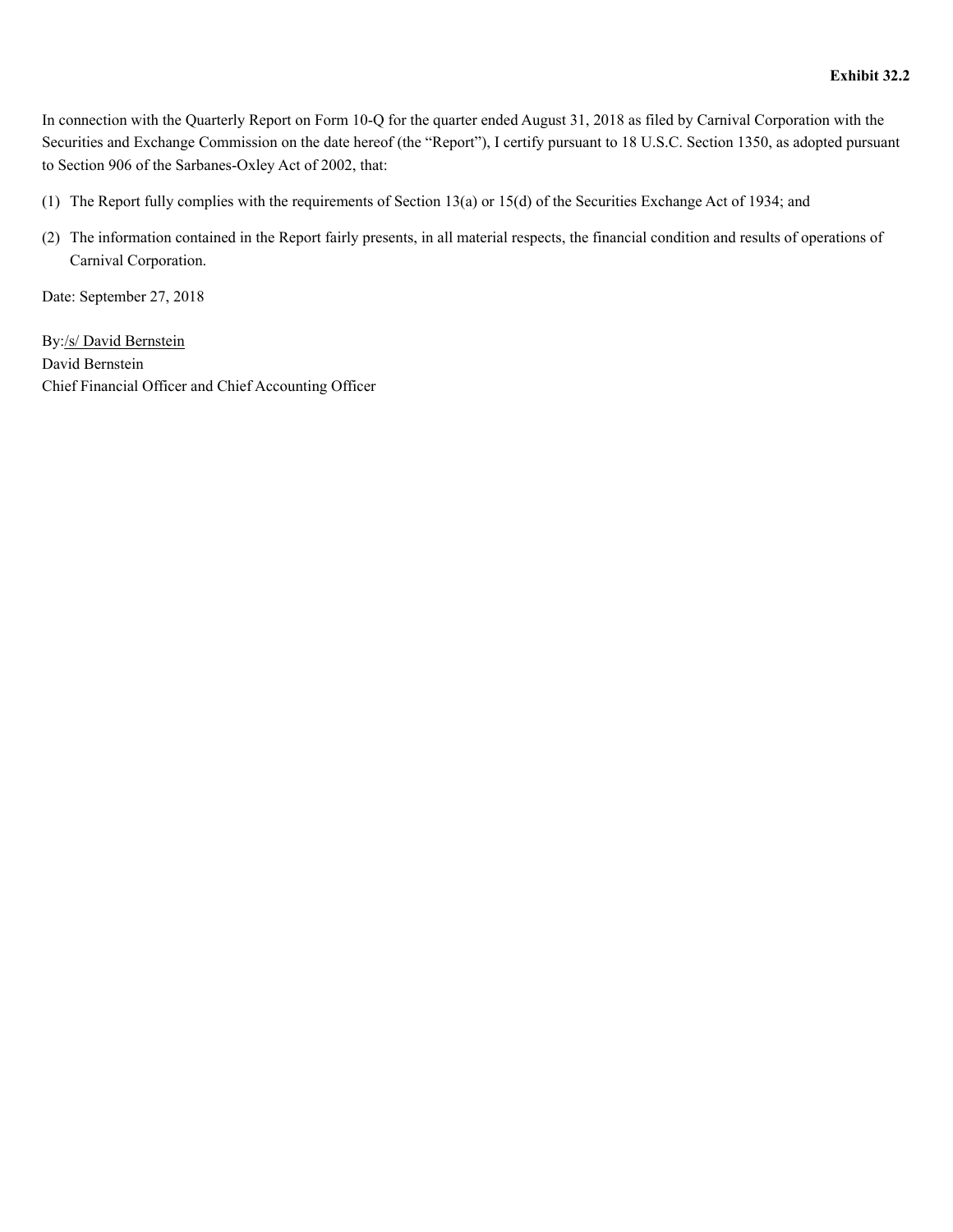In connection with the Quarterly Report on Form 10-Q for the quarter ended August 31, 2018 as filed by Carnival plc with the Securities and Exchange Commission on the date hereof (the "Report"), I certify pursuant to 18 U.S.C. Section 1350, as adopted pursuant to Section 906 of the Sarbanes-Oxley Act of 2002, that:

(1) The Report fully complies with the requirements of Section 13(a) or 15(d) of the Securities Exchange Act of 1934; and

(2) The information contained in the Report fairly presents, in all material respects, the financial condition and results of operations of Carnival plc.

Date: September 27, 2018

By:/s/ Arnold W. Donald Arnold W. Donald President and Chief Executive Officer